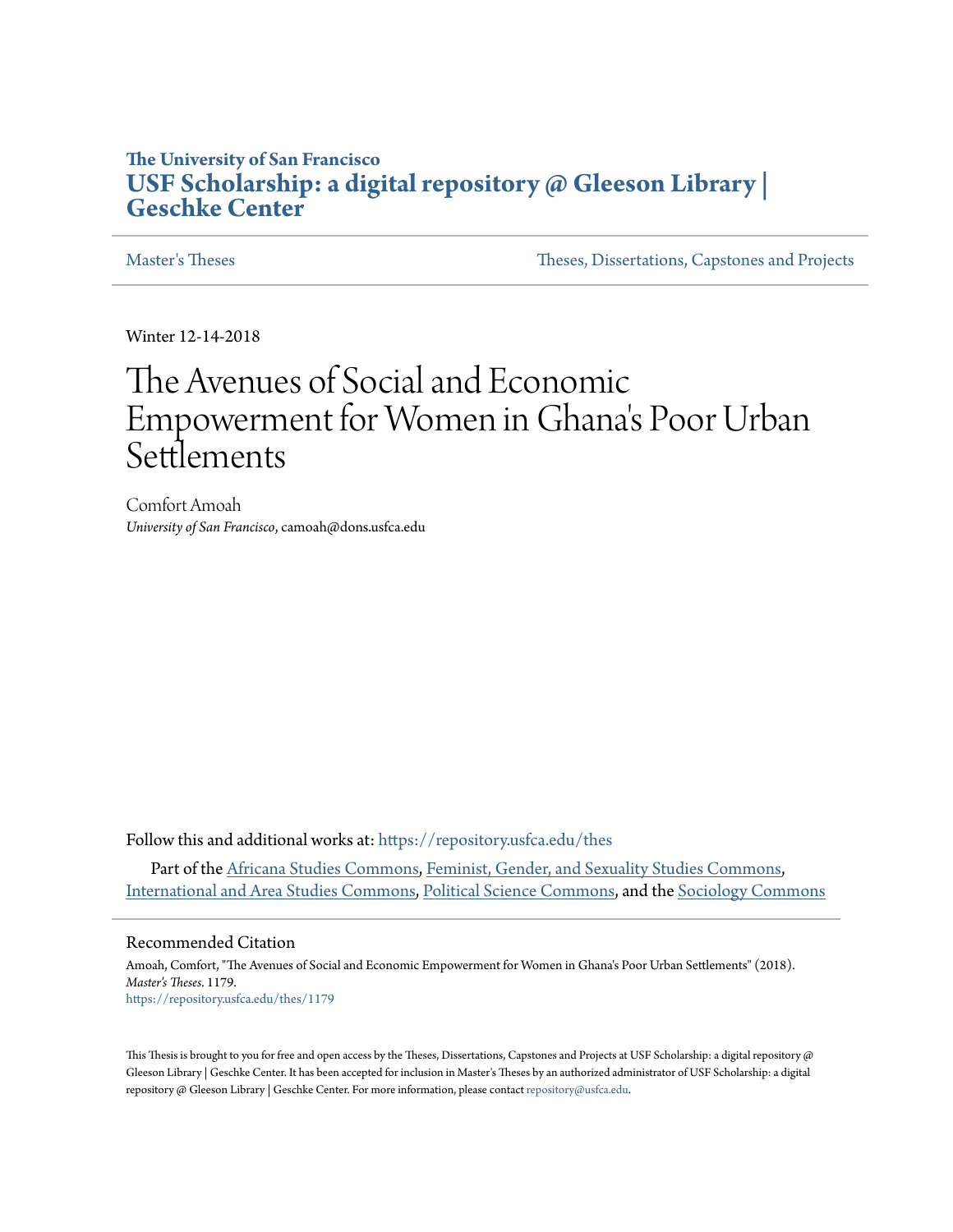# **The Avenues of Social and Economic Empowerment for Women in Ghana's Poor Urban Settlements.**

In Partial Fulfilment of the Requirements for the Degree

# MASTER OF ARTS in INTERNATIONAL STUDIES

by [**Amoah Comfort]** November 20, 2018

# UNIVERSITY OF SAN FRANCISCO

Under the guidance and approval of the committee, and approval by all the members, this thesis project has been accepted in partial fulfillment of the requirements for the degree.

APPROVED:

Capstone Advisor

Date

MAIS Director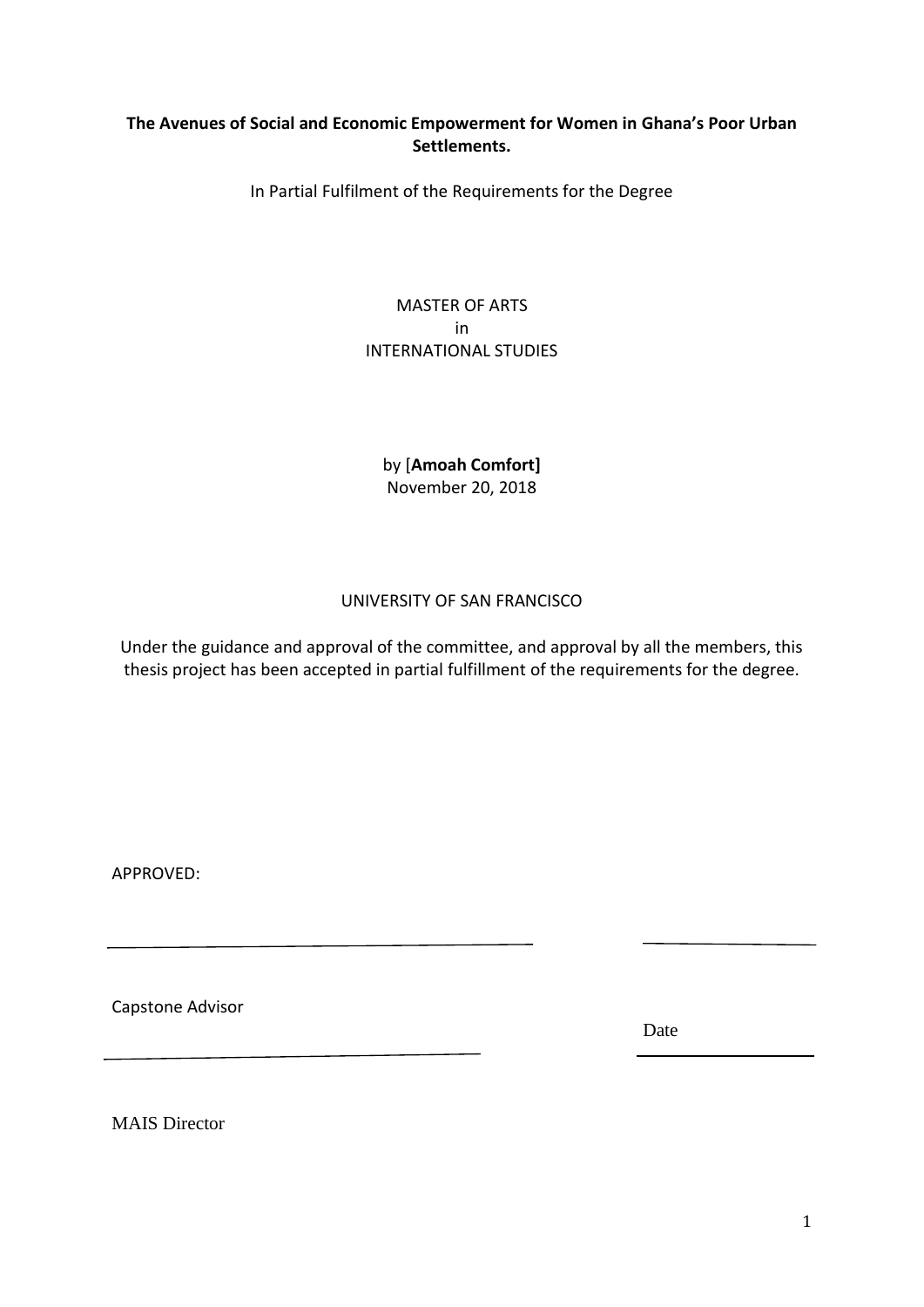# **Dedication**

To God be the glory, this work is dedicated to women everywhere who are making headlines in the media, achieving their dreams, those who have passed on with great accomplishments as well as our historical mothers who forget discrimination, inequality, oppression, and colonialism to redefined our society, breaking down the machismo and patriarchal mentality and world and to those who are causing change in their own small ways. Not forgetting the men and women who are fighting for the inclusiveness of women in the decision-making process and to those who are silently struggling through advocacy and activism to make this a reality. To our mothers and sisters who work tirelessly in deplorable and discriminatory environments. Also my family especially my mother Gifty Dora Enti, brother Josiah Joe Acheampong-Bradshaw and sister Sarah Owusuwaa Bradshaw for their motivation, support, and hard work as well as inspiring my work and career through their during struggles and pain. Words cannot express my love and appreciation to you.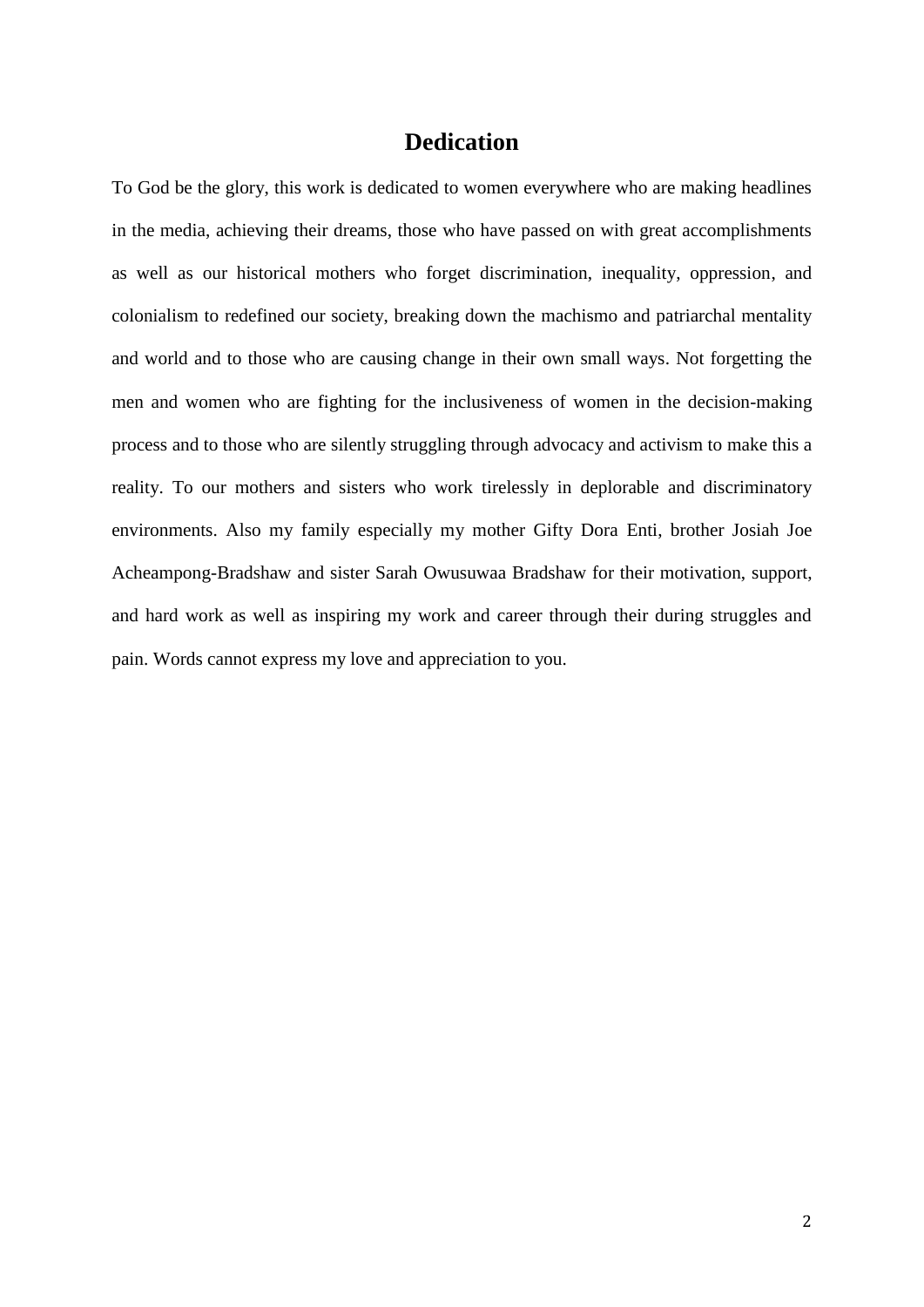# **Acknowledgment**

The writing of this dissertation and achievement of this academic level has been challenging but an accomplishment that has set the pace to achieve greater heights. My gratitude to God Almighty for bringing me this far. Without the chance and financial support of the Department of Masters in International Studies (MAIS) at the University of San Francisco (USF) and guidance of it's patient and knowledgeable Faulty I Could not have made it this far. I am eternally grateful for all your incredible assistance.

Dr. Jeffrey Paller

Professor of the African studies and MAIS Department

University of San Francisco

Mr. Innocent Adamadu Social worker and local Governance expert, Ghana Late Mr. Kumah Political activist Old Fadama, Ghana

My appreciation also goes out to all who contributed directly and indirectly to this research.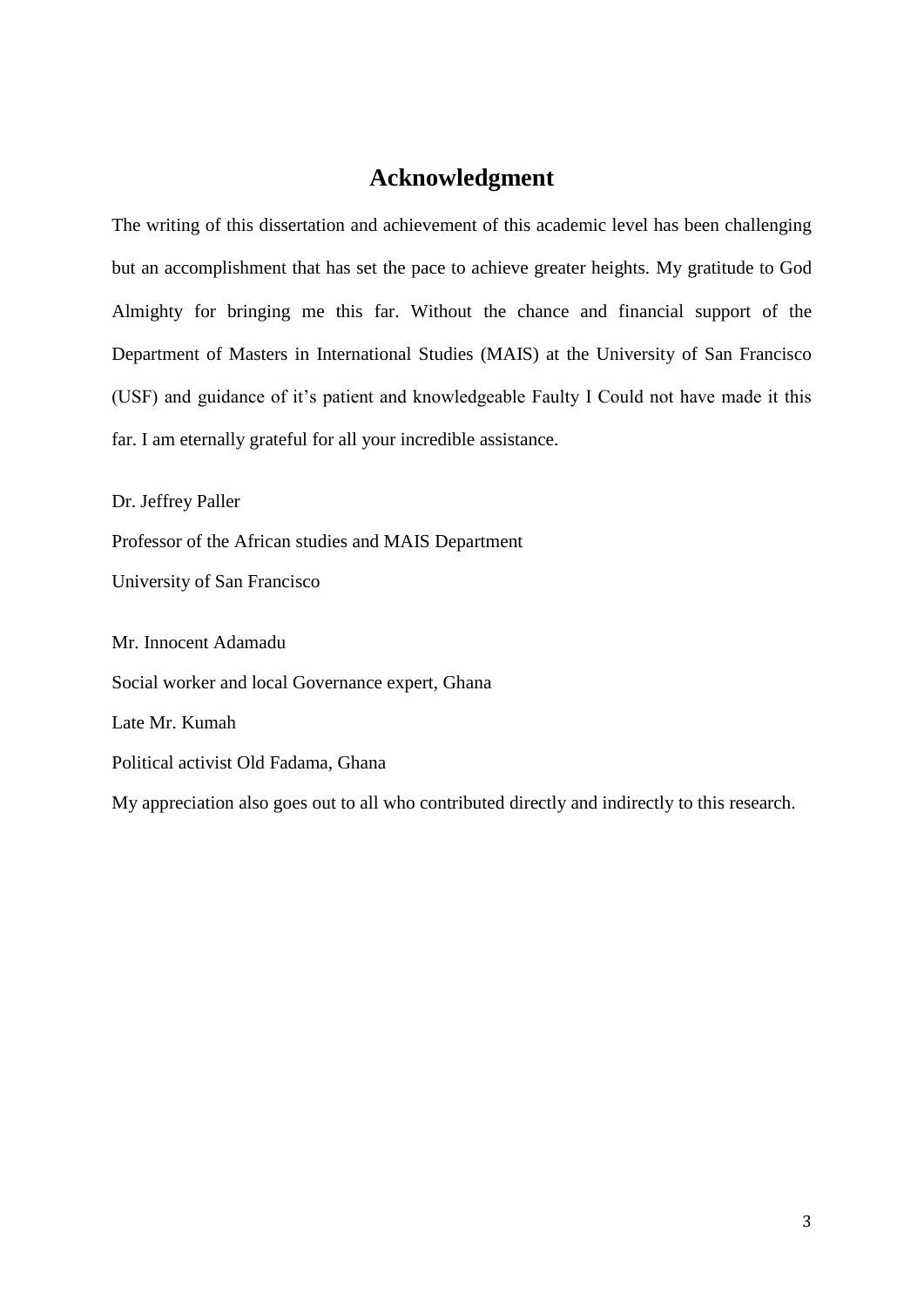# **List of Abbreviation**

| <b>AWDP</b>                                                              | Ashaiman Women's Progressive Development                 |  |
|--------------------------------------------------------------------------|----------------------------------------------------------|--|
| CEO's                                                                    | <b>Chief Executive Officer</b>                           |  |
| <b>COHRE</b>                                                             | Centre on Housing Rights and Evictions                   |  |
| <b>CPP</b>                                                               | Convention People's Party                                |  |
| <b>GHABHA</b>                                                            | Ghana Beautician and Hairdressers Association            |  |
| <b>MP</b>                                                                | <b>Member of Parliament</b>                              |  |
| <b>NDC</b>                                                               | <b>National Democratic Congress</b>                      |  |
| NGO's                                                                    | Non-Governmental Organization                            |  |
| <b>NPP</b>                                                               | <b>National Patriotic Party</b>                          |  |
| <b>OFADA</b>                                                             | Old Fadama Development Association                       |  |
|                                                                          | RUWACDA Northern Women and Child Development Association |  |
| <b>SDI</b>                                                               | <b>Slum Dweller International</b>                        |  |
| SEND-Ghana Social Enterprise Development Foundation of West Africa-Ghana |                                                          |  |
| SIP                                                                      | Slum Improvement Project                                 |  |

WEDO Women's Environment and Development Organization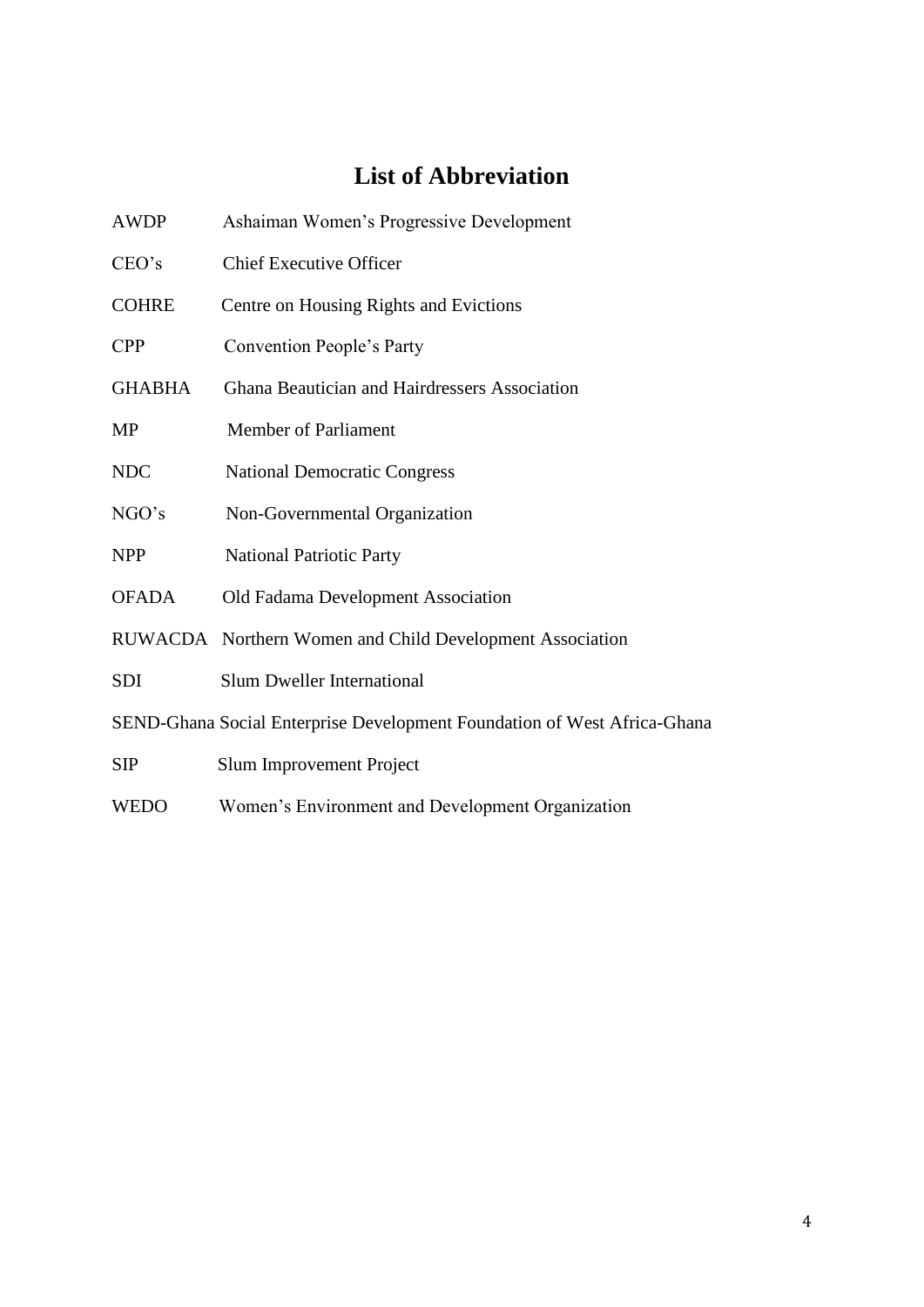# **List of Figures**

Figure 1. Megan Peloso, Cynthia Morinville 2014. 'Chasing for Water': Everyday Practices of Water Access in Peri-Urban Ashaiman, Ghana……………32

Figure 2. Aerial view of Old Fadama. Timothy Ngnenbe, Graphic Online June 2018…………..34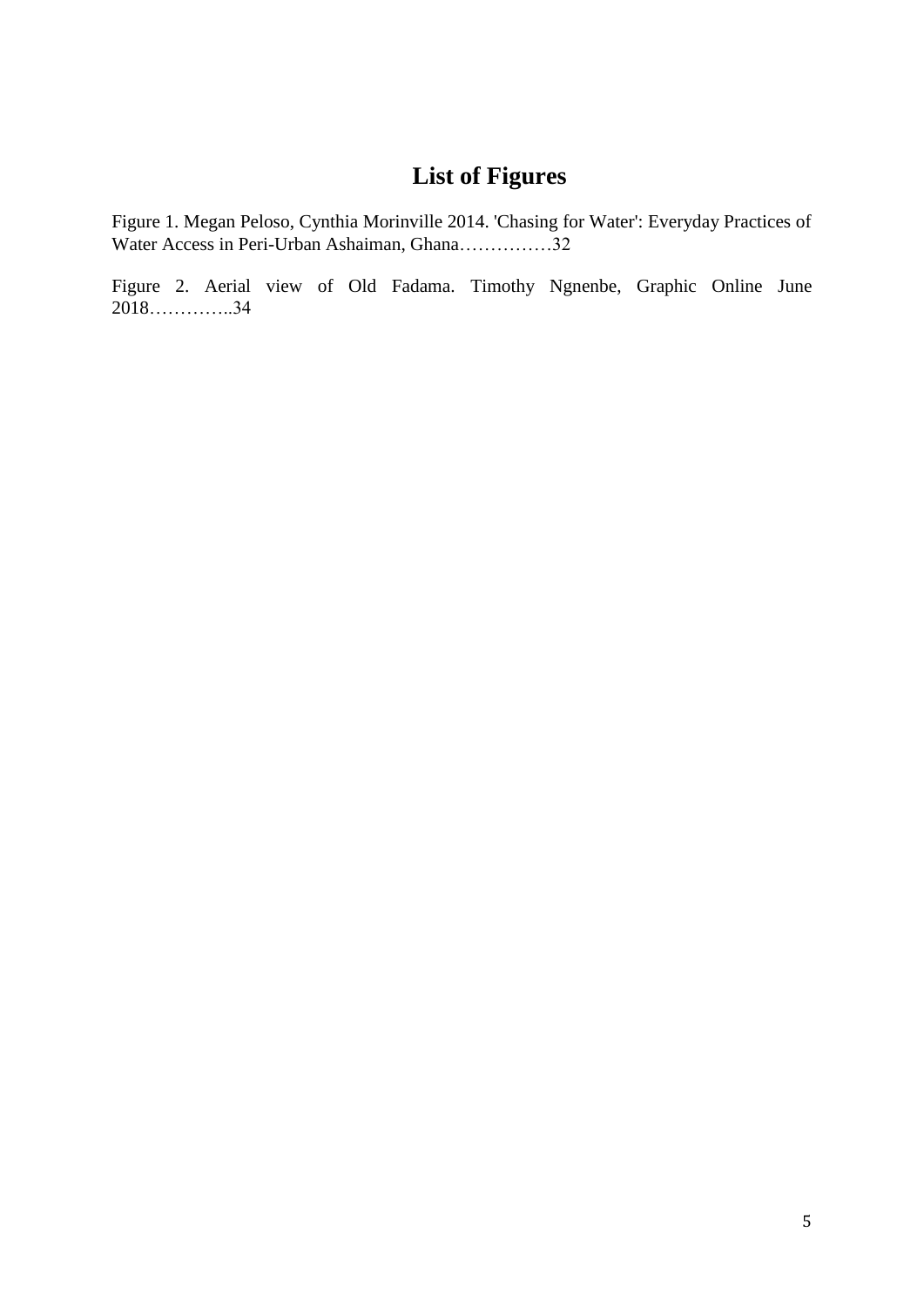# **Contents**

| <b>Chapter One</b>                                    | 8  |
|-------------------------------------------------------|----|
| Introduction                                          | 8  |
| 1.1 Background                                        | 8  |
| <b>Chapter Two</b>                                    | 14 |
| <b>Literature Review</b>                              | 14 |
| 2.1 Introduction                                      | 14 |
| 2.2 Gendered Slums                                    | 15 |
| 2.3 Social Networks                                   | 18 |
| 2.4 Economic Opportunities                            | 20 |
| 2.5 Political Opportunities                           | 21 |
| 2.6 Women journey into Governance in the Global South | 23 |
| Chapter 3                                             | 26 |
| <b>Research Methodology</b>                           | 26 |
| 3.1 Introduction                                      | 26 |
| 3.2 Research Design                                   | 26 |
| 3.3 Conceptual Framework                              | 26 |
| 3.4 Data Collection Tools and Techniques              | 27 |
| 3.5 Data Source                                       | 27 |
| 3.5.1 Primary Data                                    | 27 |
| 3.5.2 Secondary Data                                  | 28 |
| 3.6 Interviews and Focus Group Discussions            | 28 |
| 3.6.1 Interview Guides                                | 29 |
| 3.7 Community Observation                             | 29 |
| 3.8 Sample Size and Sample Selection Processes        | 29 |
| 3.8.1 Study Site                                      | 30 |
| 3.8.2 Research Population                             | 30 |
| 3.9 Data Analysis                                     | 31 |
| Chapter 4                                             | 32 |
| <b>Findings and Data Analysis</b>                     | 32 |
| 4.1 Introduction                                      |    |
| 4.2 Description and History of Ashaiman               | 32 |
| 4.2.1 Description and History of Old Fadama           |    |
| 4.3 Reasons for participation                         |    |
| 4.4 Male Patriarchal system                           | 39 |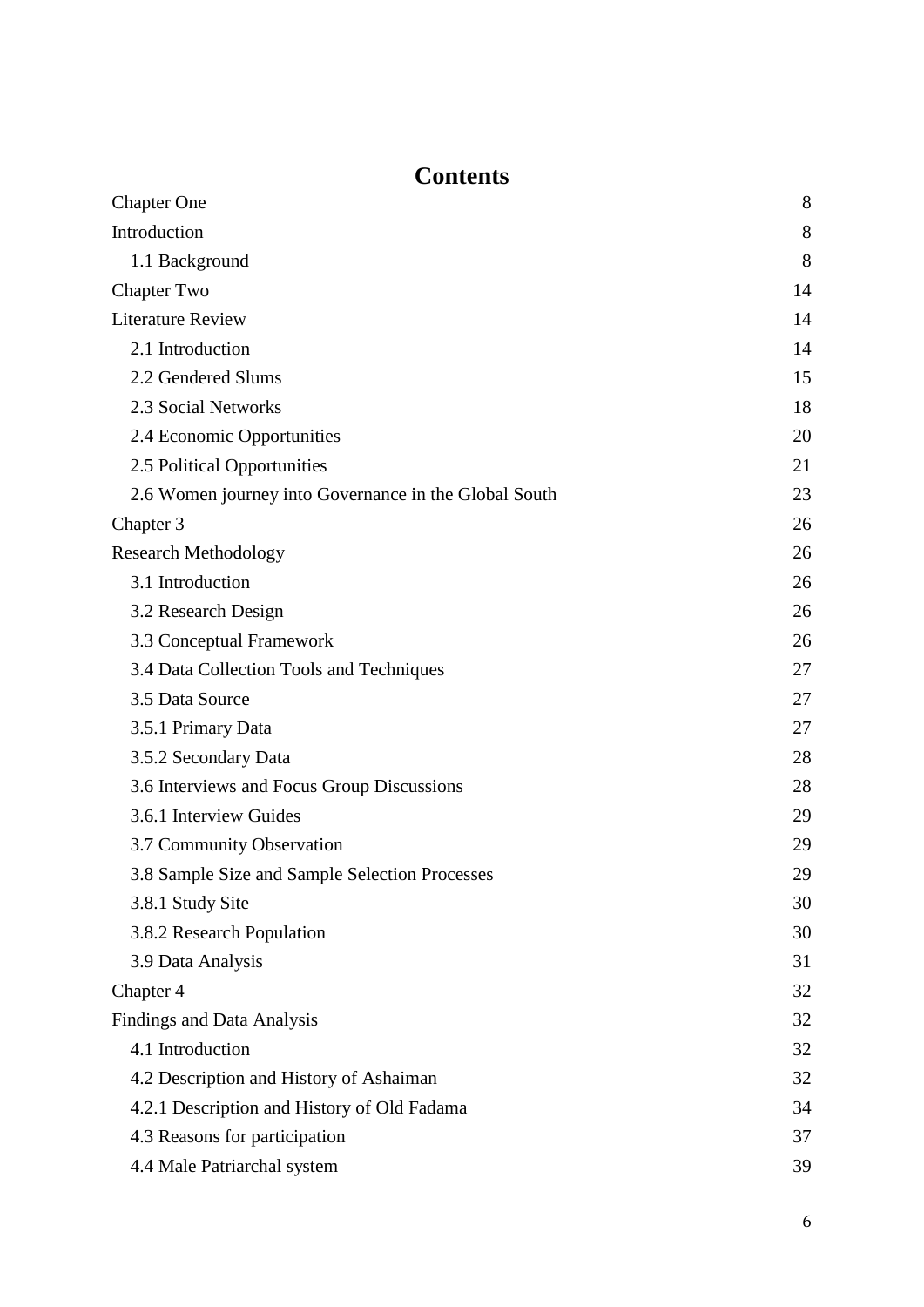<span id="page-7-0"></span>

| 4.4 Challenges of Women in Leadership Roles         | 41 |
|-----------------------------------------------------|----|
| 4.4.2 Political Funding                             | 41 |
| 4.4.3 Labeling                                      | 44 |
| 4.4.4 Political discrimination                      | 47 |
| 4.4.5 Other constraints of women in slum areas      | 48 |
| 4.5 Education/Gendered awareness                    | 48 |
| 4.5.1 Affirmative Action by men                     | 51 |
| 4.5.2 The contribution of non-governmental agencies | 52 |
| 4.5.3 Importance of Networks                        | 55 |
| 4.6 Achievements of Women Leaders                   | 56 |
| 4.7 Political and Economic Opportunities            | 57 |
| 4.8 Maintenance of Law and Order                    | 58 |
| Chapter 5                                           | 60 |
| Empirical and theoretical contribution              | 60 |
| 5.1 Introduction                                    | 60 |
| 5.2 Summary of Findings                             | 60 |
| 5.3 Theoretical Contribution                        | 60 |
| 5.4 Policy implication                              | 61 |
| <b>Bibliography</b>                                 | 62 |
| Appendix 1                                          |    |
| <b>Interview Guide</b>                              | 66 |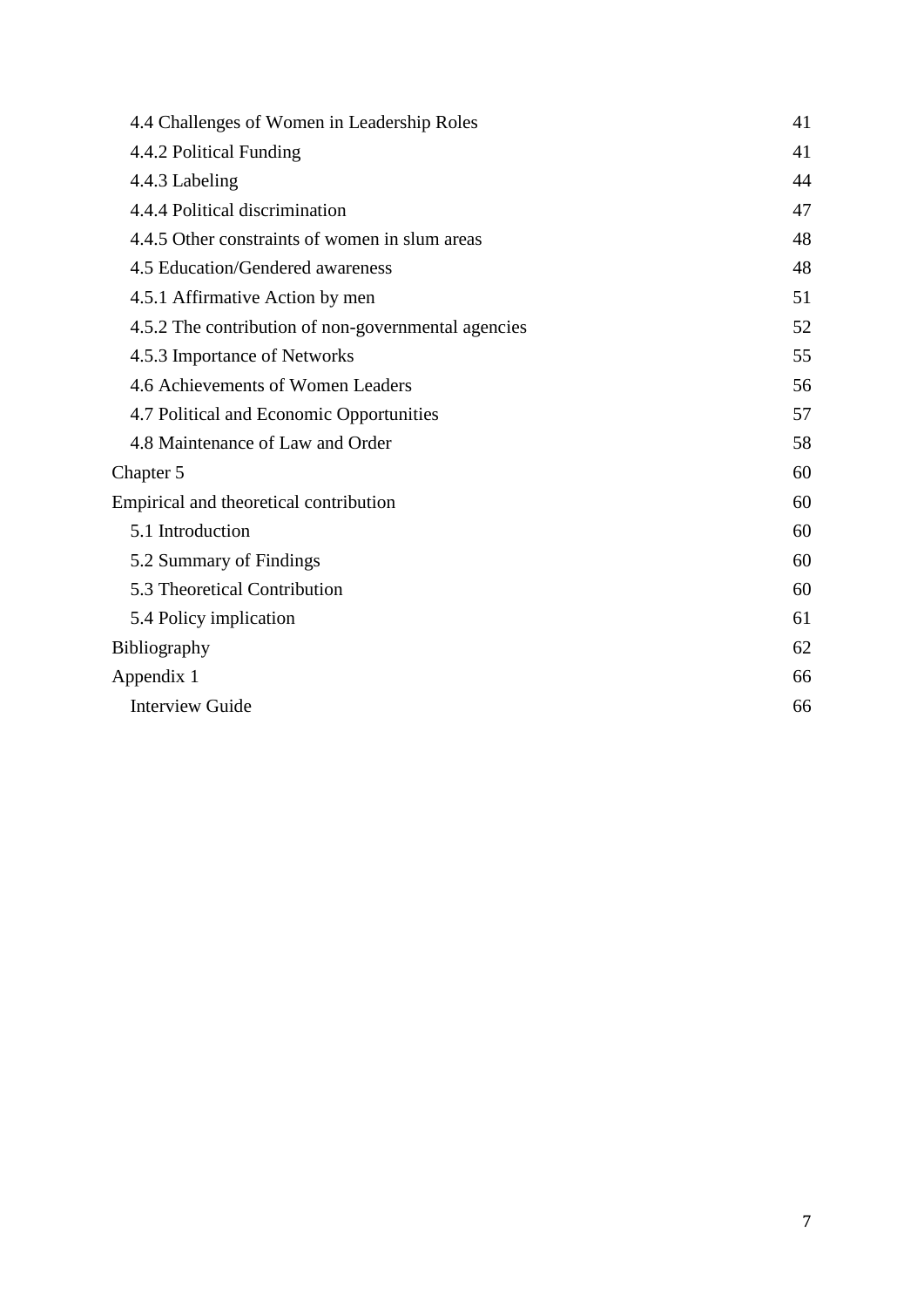# **Chapter One**

# **Introduction**

# <span id="page-8-1"></span><span id="page-8-0"></span>**1.1 Background**

Slum emergence over the years has been as a result of urbanization, which is fast growing in both developed and developing countries. More than 90% of future population growth will be accounted for by the large cities in the developing countries creating more slums. In the developing world, Africa has experienced the highest urban growth during the last two decades at 3.5% per year and this rate of growth is expected to hold till 2050. Projections also indicate that between 2010 and 2025, some African cities will account for up to 85% of the population. This rapid influx has changed Africa's demographic landscape. Yet, urbanization in Africa has resulted in a proliferation of slums, urban poverty, and rising inequality, even though it has also somehow been a positive influence. Inequality in African cities remains the second highest in the world with an average Gini coefficient of about 0.58, well above the average of 0.4. Rural-urban migration and natural population growth rates in cities are the major causes of the increasing rate of urban growth and slum creation in Africa. It is however the belief that Africa, with its relatively rapid rate of urbanization, will in future also be part of what Toynbee has called the 'world city' or 'ecumenopolis' according to Doxiadis with the majority of the world's population then living in a network of urban centers (Songsore, 2000a).

 Throughout history, slums have been viewed as impoverished places with a lot of chaos with no opportunity for a better future. Just as suggested by COHRE, "In developed countries, less than 16% of all urban households live in poverty, whereas in the developing nations 41% of all women-headed households live below the locally defined poverty line. This has resulted in over 1 billion poor people living in urban areas without access to adequate shelter or basic amenities (COHRE, 2008)". Research like these have marginalized women and children in such settlements as they explain some of the dangers they face such as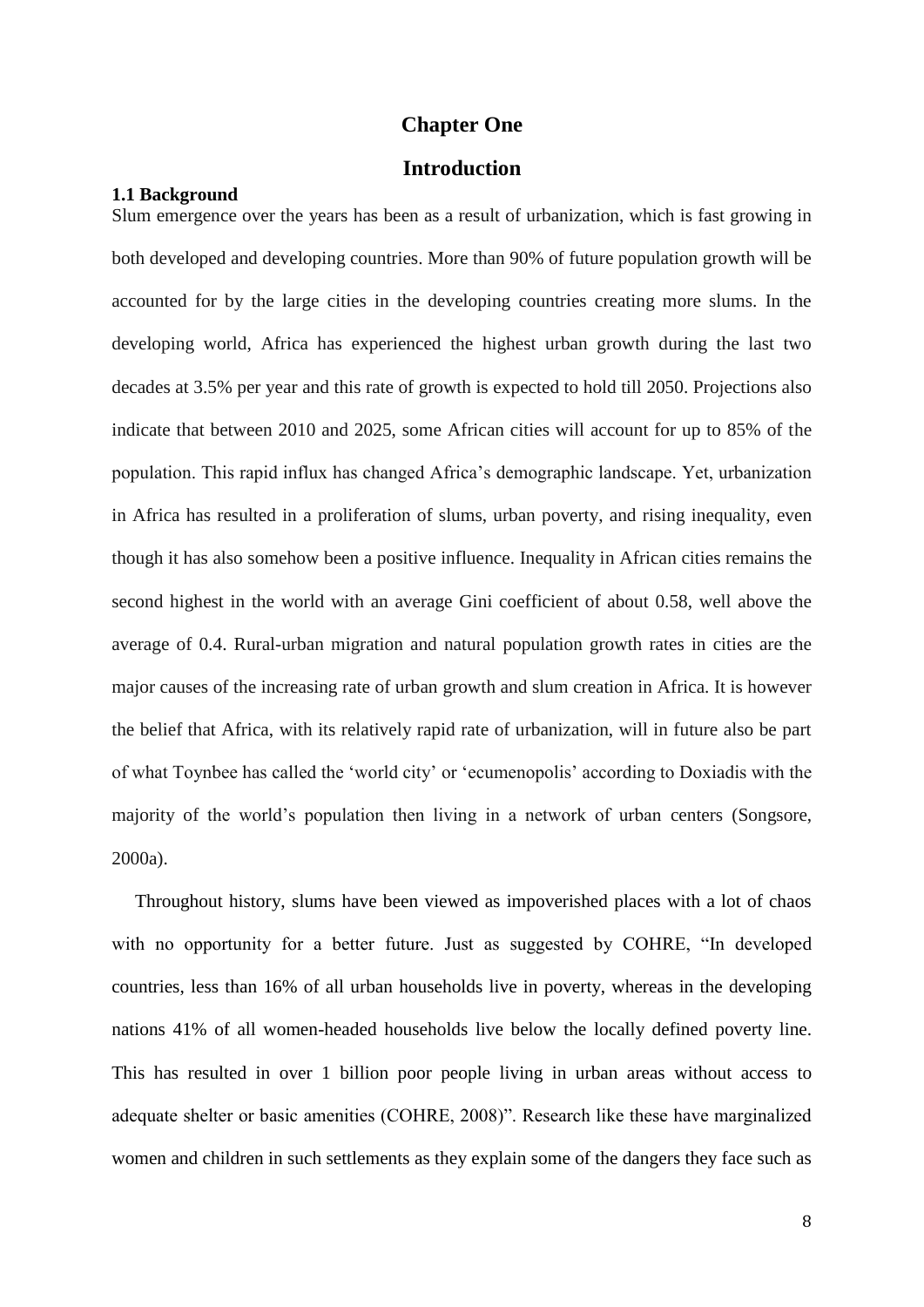rape, domestic violence, malnutrition, poverty, lack of access to amenities such as good portable water, sanitary facilities, secured shelter, and are prone to diseases as well as lacking a clean environment. Though some of these facts can be said to be true we seem to forget the world is changing and women are revolutionizing, questioning these facts to be true or otherwise in the light of the 21st-century woman. The question now is, are women in slum areas truly marginalized and impoverished with no future whatsoever? The examination of the livelihood of these women will help answer the question of; what are the avenues of social and economic empowerment for women in Ghana's poor urban settlements?

# **1.2 Women in Slum Settlements**

More than enough study has been done on the subject of women in the poor communities of urban cities using approaches of health, female victimization, poverty, resources scarcity, migration issues, coping strategies and livelihoods, land rights and economic issues from a gendered perspective to prove the marginalization of women without stating vividly the power relations and networks of these women in the vicinity creating a gap as it robs readers of the opportunities that might exist. WEDO is one of such that suggests "women in urban communities frequently endure lopsidedly, not just in light of the fact that they are, by and large, poorer than men (three-fifths of the world's one billion poorest individuals are women and young ladies), yet additionally on the grounds that they encounter more noteworthy trouble in getting to assets and administrations custom fitted to their requirements, and basic leadership openings (WEDO, 2003); COHRE also stated "Globally 1 in 3 women has been beaten, forced into sex or otherwise abused. It is reported 10% to 69% of women are physically assaulted by an intimate partner or male... In Mumbai, women are afraid to step out of their houses and homes at night, same as Nairobi, domestic violence is a serious concern in slums (COHRE, 2008 p.34)" depicting women to be poor and vulnerable.

 All these approaches have contributed immensely to the different disciplines and body of literature on slum areas. These have failed to provide a concrete answer to the question above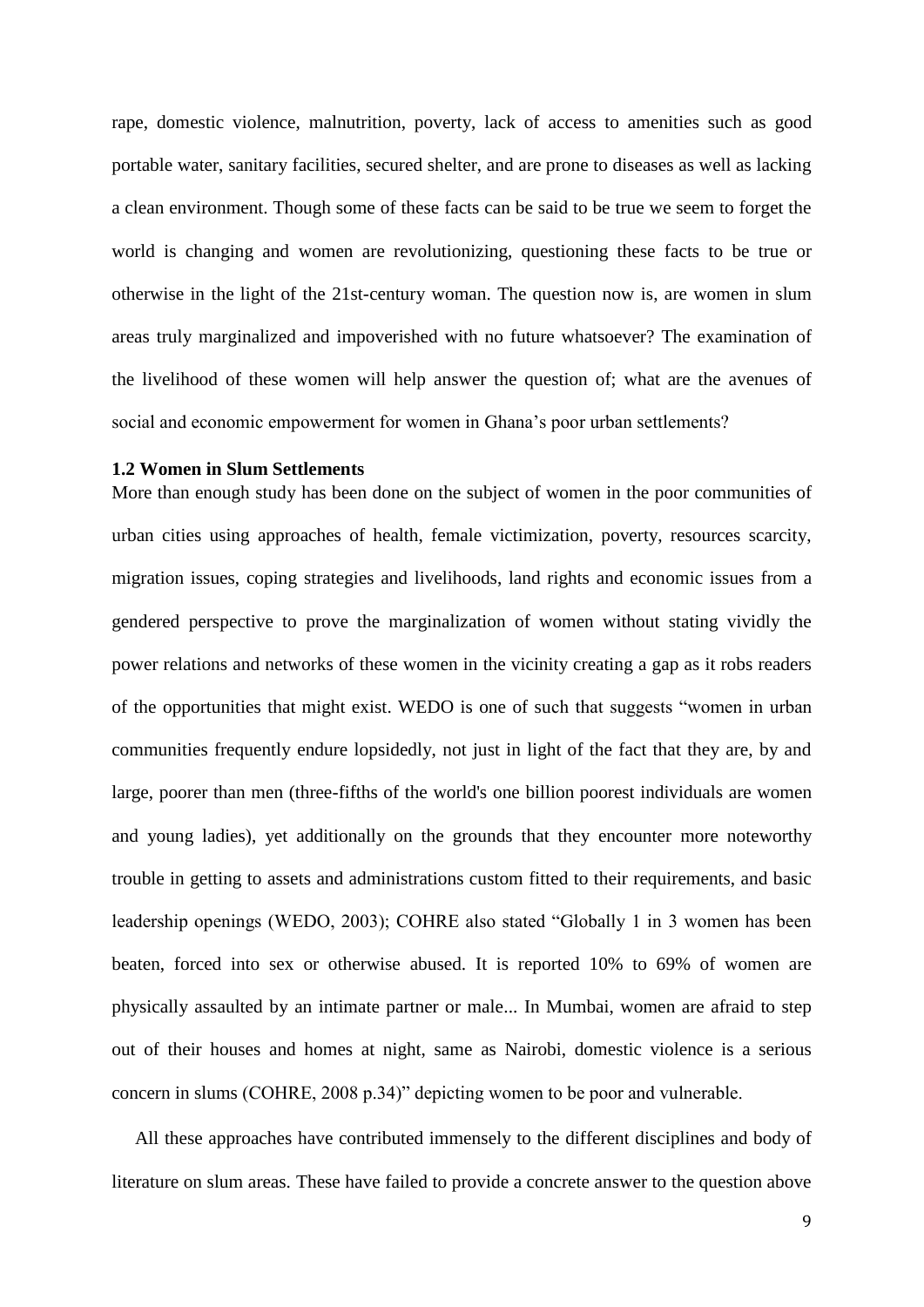as it has only looked at the livelihood of women in slum areas through the lenses of economic, health and environmental issues, portraying somewhat of a factual picture. As cited by Agei et al in their research, Ziblim asserts "many Kayayei work and sleep at markets places, bus terminals, on streets, or in front of stores, exposing them to the risk of sexual abuse or rape, while others exchange sex for shelter (Ziblim 2013a)" whiles Porter contradicts, by stating the addition the "livelihoods of migrants in the informal economy contributes to the production, packaging and the distribution of goods and services in the urban informal economy (Porter et al. 2012)".

 I believe change has come and has been a part of our society for so long we fail too often times acknowledge it especially in reference to women related subjects. Women in slum areas are not poverty-stricken and marginalized as it is often depicted, as some have become success stories that are never talked about. Nevertheless, in today's world debates in the global media landscape, Non-Governmental Organisations, Feminist Advocates and Activists not forgetting the United Nations have been very much focused on achieving gender equality and equity for all mankind changing the picturesque of women that have been created over the years over the vulnerable livelihood of women. Issues on women's rights are progressing rapidly and gaining attention on the political scenes as policymakers have improved upon the inclusion of women into the decision-making process, thus giving a different account of women in slum area not being poor and without hope, however, there are opportunities lurking around for those who have the courage and tenacity to grab it and better their lives in poor neighborhoods or urban centers. This study will add to empirical data especially to the political and economic disciplines that already exists by changing some misconceptions of the livelihood of women in slum communities as well as creating the awareness on the power and economic relations and dynamics in these neighborhoods.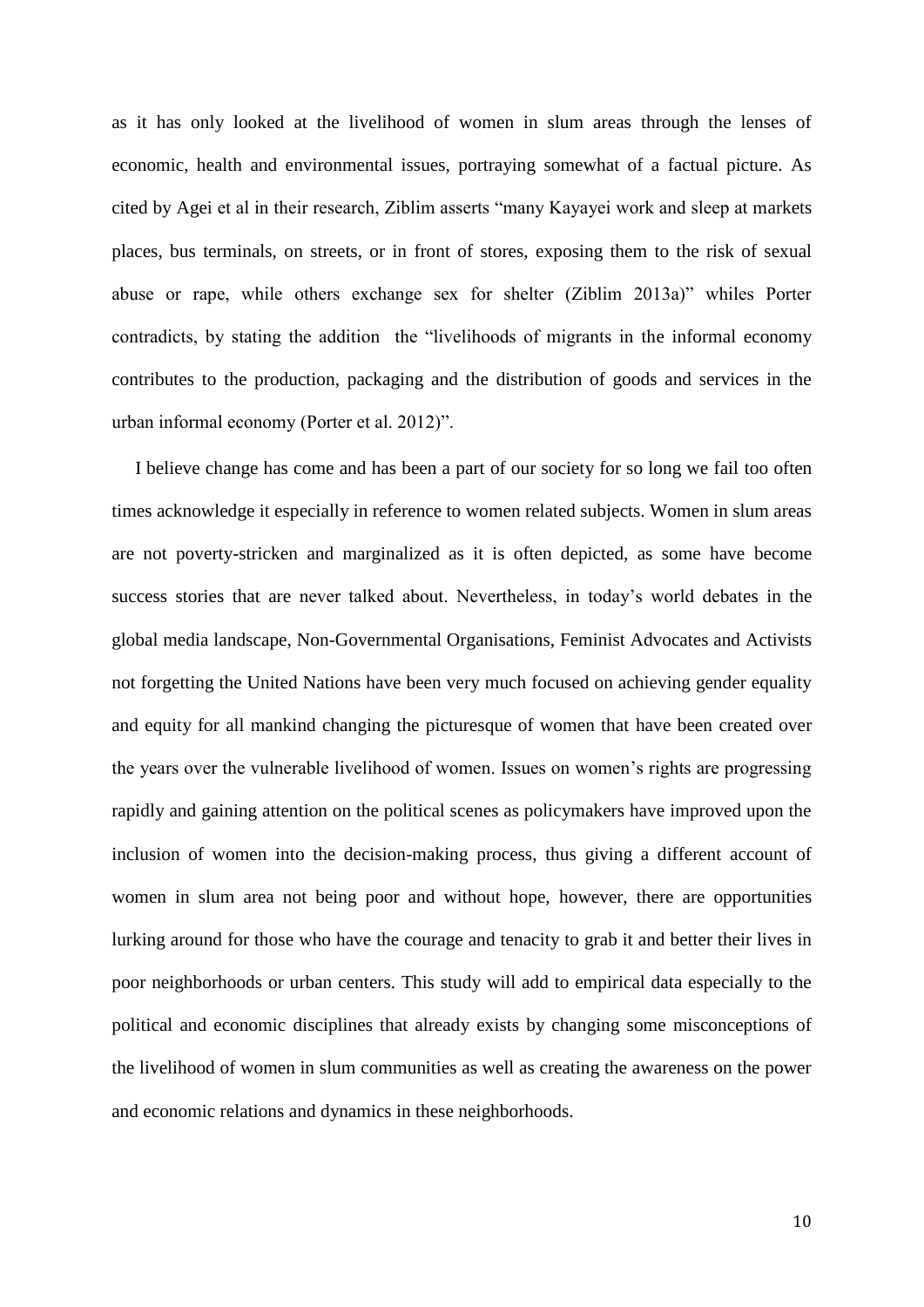# **1.3 Approach To Study**

In order to prove this assertion, the study will employ the use of a framework in its methodology that examines;

a) The social networks of these women in their various communities, how they came to be and how they rely on and help each other as well as the benefits of these networks especially in climbing up the political and economic ladder in their neighborhoods?

b) The economic and political opportunities available; are these opportunities existing for women, what are the hierarchies of these in the community, how does a woman venture into politics and business, credit facilities and funding available for these opportunities?

c) The role of men and women in the political agenda of women; Are men and women in support of their fellow women in the political fight? as not all men and women are in favor of having a woman as a political head or leader due to personal, cultural and religious beliefs.

Structuring the research employed the use of interviews and focus group discussions that tailored the questionnaires that were used during the interview process along the lines of the framework to aid in examining the livelihood of these women in the poor settlements of urban centers. Since the study was on the livelihood of women that did not limit it only to women but also employed the use of men respondents as well as traditional council members and some political heads in the community not forgetting the women non-governmental agencies to approach the research.

 The structure used proved to be fruitful as it revealed a shocking revelation of the contribution of men in the success stories of these women, especially in the political arena. Often times it has been portrayed men have and are against their counterparts participating in political matters as well as leadership, but in the study, it was realized that some men in the settlements supported and encouraged women despite the financial as well as family challenges and disapproval of some men and women through the political journey. Non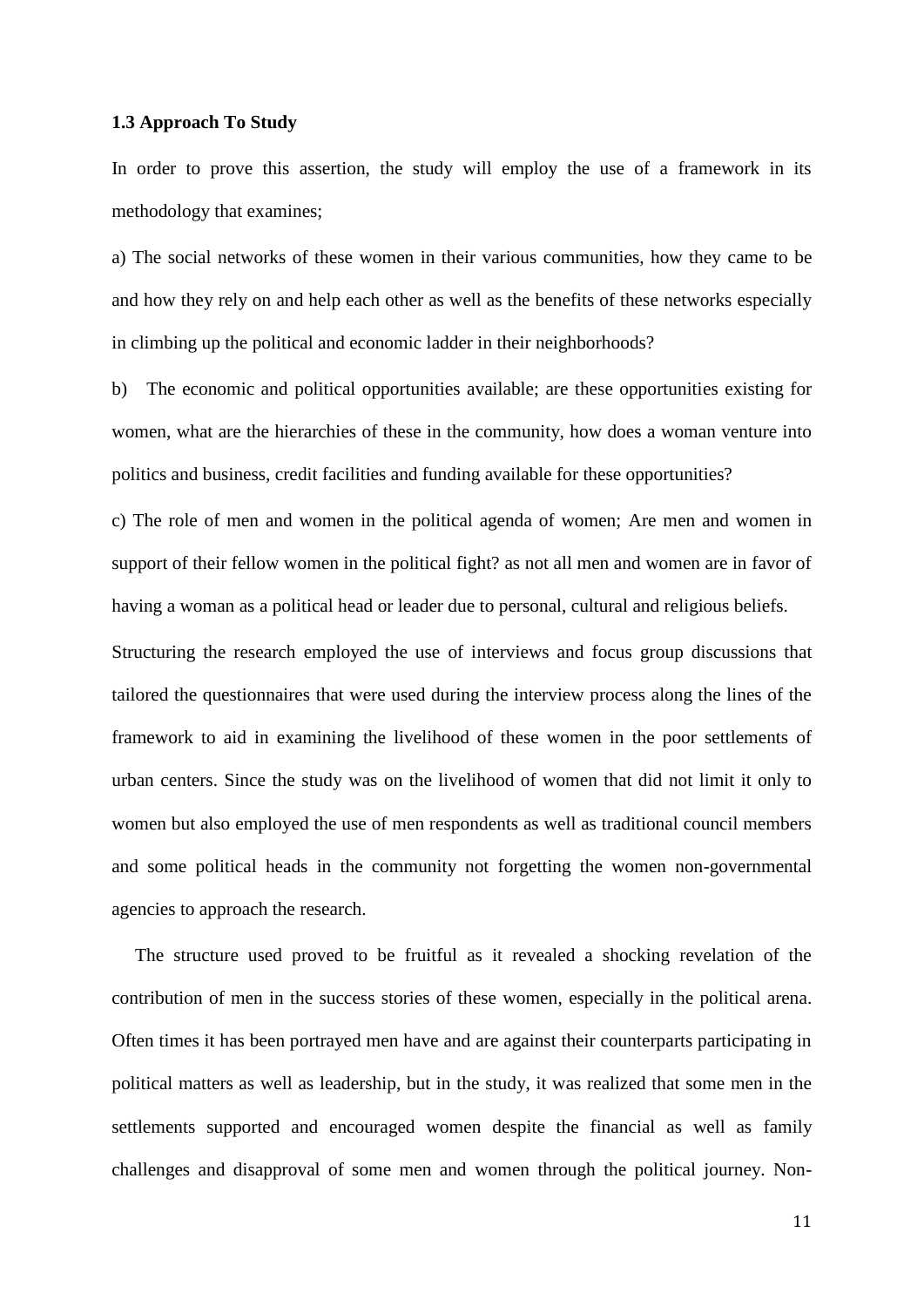governmental agencies in one area also proved to have done a tremendous job of training women in public speaking, advocacy, human rights issues, handcrafts, financial and computer literacy as well as the right of political accountability as against the other, which went a long way in aiding the minute portion of women who sought a political career. Furthermore, social networks were an important asset to possess for business women and political aspirants as it paved way for individuals to fraternize with certain members of the society who they would have otherwise never have come in contact with without the aid of their various networks. These networks demonstrated a level of authority and power in their area of business and their impact on social relations.

 These findings were somewhat shocking as they depicted a different narrative of what other literature and scholars have published. The study debunked the misconceptions while educating us on the opportunities that exist in the slum as well as the participation of women in slum areas globally, feeling the vacuum other studies have failed created with regards to women being vulnerable and impoverished in slum settlements. just as the media and analysts speak about the ever-growing groups and agencies projecting the need for women empowerment on the global level, women in slum areas are not forgotten as they are making headway too and should be celebrated just as the global ones making waves. I believe more women will begin to take up more leadership mantles economically and politically and the evolution of the status quo will be more evident in a decade or two to come in these settlements.

 To uncover the tremendous story the study tells, the study is portioned into five parts, with the introduction as the first, giving a summary of the study followed up by the different approaches and existing studies that have been written by many scholars, this section is grouped the gendered section, the social networks, political and economic as well as the history of the politics in the global south as it tells a story of how empowerment started and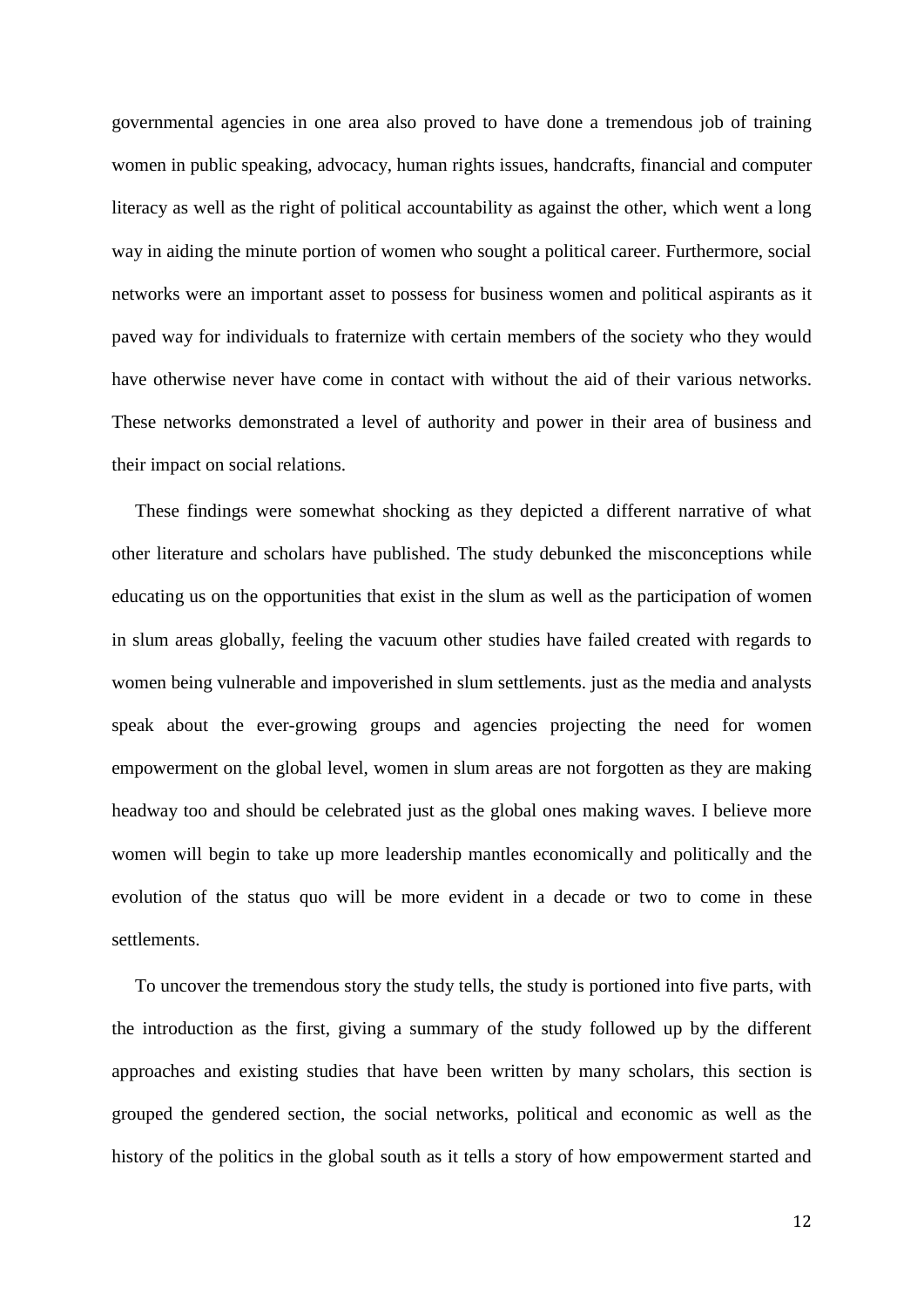<span id="page-13-0"></span>how it has come to be in the African context though using Ghana as a case study. We further provide the methods that were used on the field in examining the study, producing the data that was derived. In order to assist readers to digest the findings from the field, an in-depth analysis was done to aid prove the study is applicable to similar cases that exist and finally providing empirical contributions and recommendations of what can be fixed as well as how.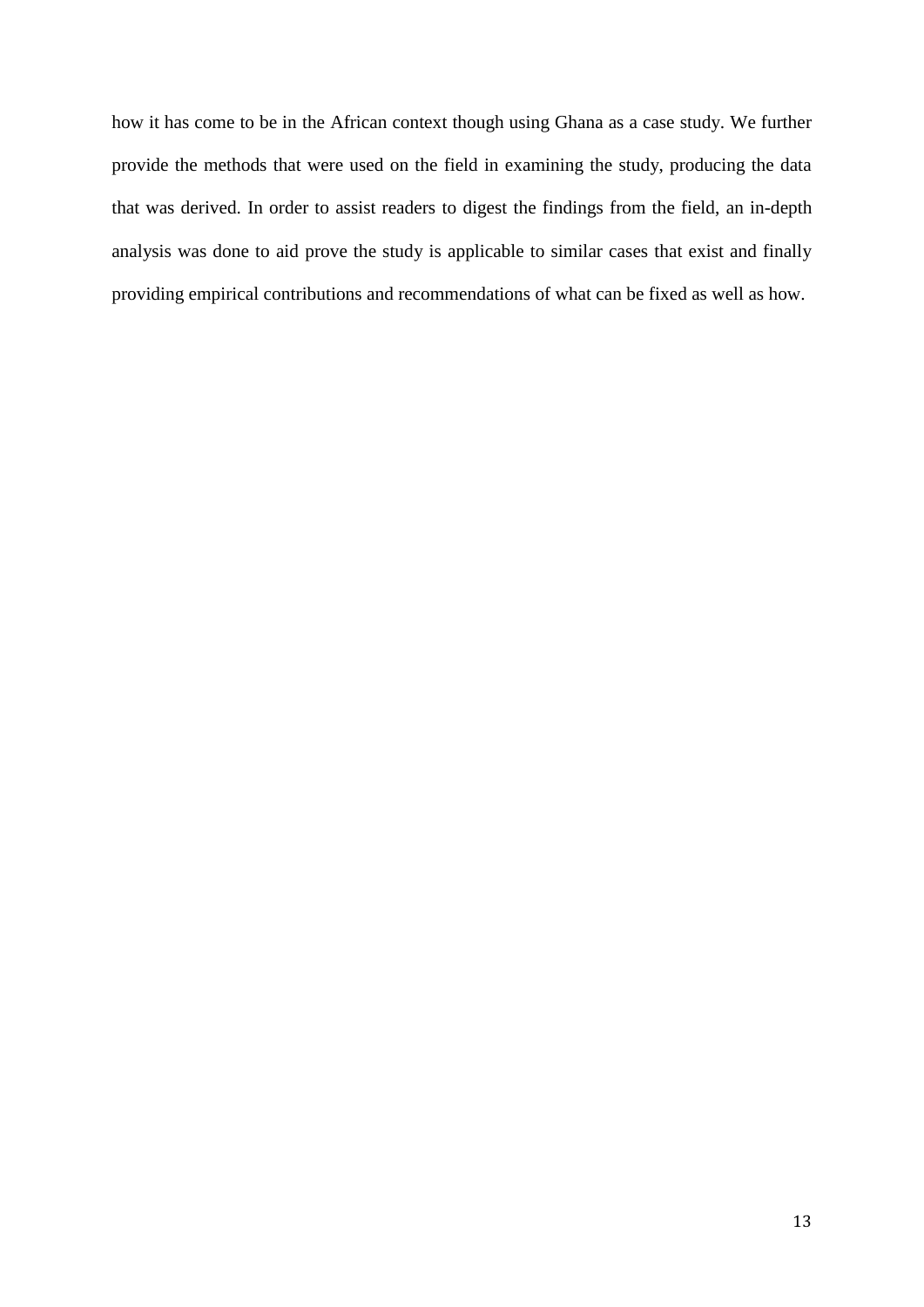# **Chapter Two**

# **Literature Review**

# <span id="page-14-1"></span><span id="page-14-0"></span>**2.1 Introduction**

Migration is not a new phenomenon, as people have moved from one place to the other over the years in search of fertile land for farming purposes, work, better livelihoods, education, social amenities, from harsh cultural practices, wars, climate change and even from harsh dictatorship regimes, leading to the creation of slums settlements. Slums have been in existence since time immemorial and have spread like wildfire, prompting the need for researchers to investigate the causes and effects of these settlements as well as the ascribing factors. Rapid urbanization, deteriorating infrastructure and limited facilities to deal with the needs of the growing population in many countries around the world have resulted in the creation of slums. Urbanization according to many scholars is the major cause of the emergence of slum settlements, which to some extent is true.

 The rise of slum settlements cuts across all societies and countries regardless of being a developed or developing state or as Wallerstein refers to them as periphery, semi-periphery and core states. According to the United Nations Organization Habitat, "there are about one billion people living in the slum areas while just 6% of the population in cities of developed countries live in slum environments. The populace of these areas makes up a shocking 78.2% of the urban residents in less developed countries (Davis 2006a; UN-Habitat 2003; 2006; UNFPA 2007)." Slum dwellers may not be as impoverished and exclusive in state affairs as it is commonly reported by researchers who often study these spaces and the daily activities of these settlers. There has been to some extent a truth and misconception of livelihoods of the people that find themselves in these neighborhoods. To better understand the issue, first a slum needs to be defined, a slum household by the United Nations Habitat, consist of a group of individuals living under the same roof in an urban area who lack robust housing that shields them against extreme climate conditions have insufficient living space, without easy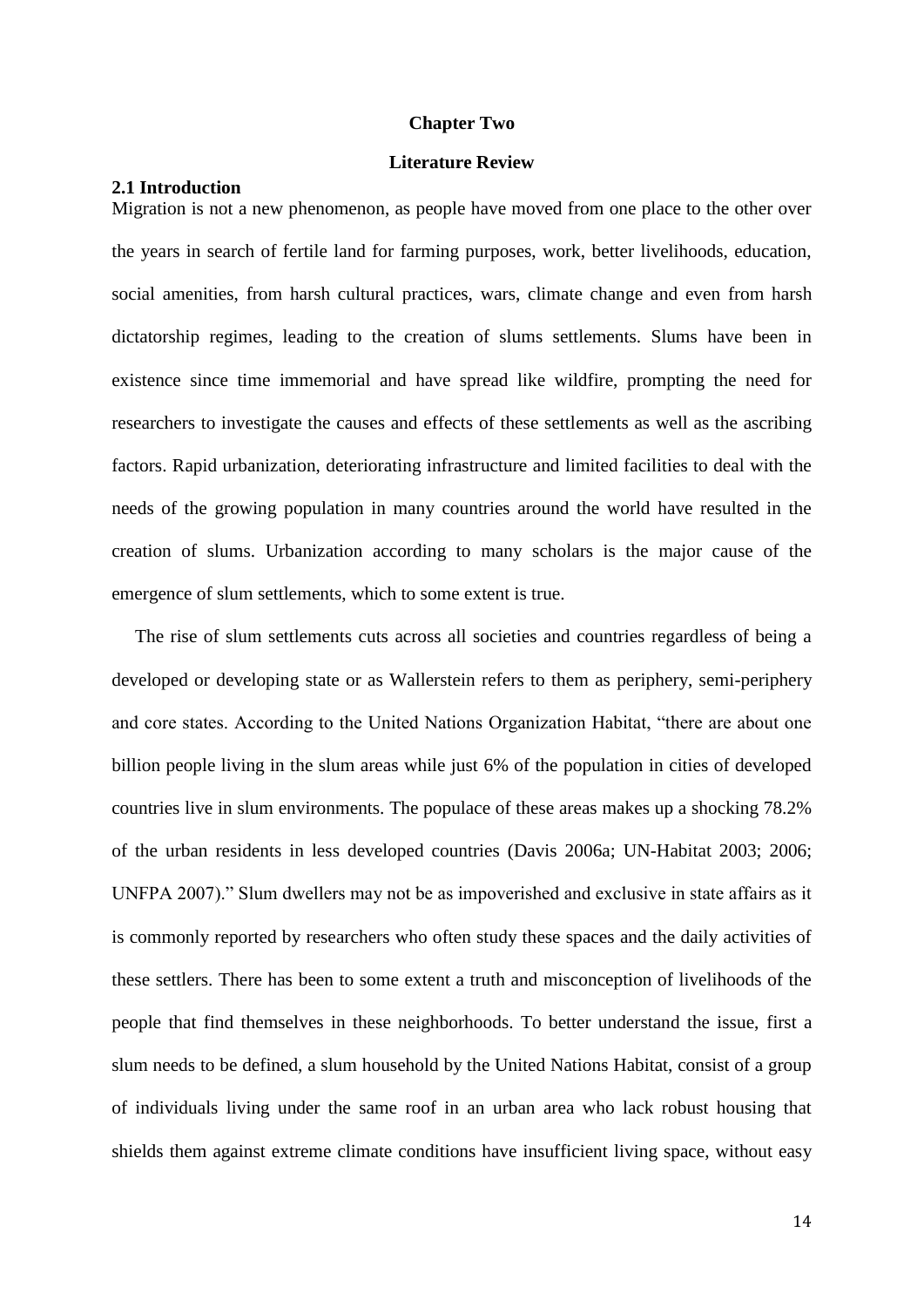access to safe and affordable water and face the risk of evictions complimented with the deficiency of adequate sanitation, be it in the form of a private or public toilet shared by a number of people (United Nations Habitat 2003, 2006).

 Ghana is a country located in the West part of the African Continent with a number of these settlements. Accra, a business hub and capital of Ghana, is faced with the issue of slums due to the influx of citizens and foreigners in the region for socio-economic advancements and other reasons. Likewise, Ngai states in his book the impossible subjects, relate to the same reasons why people in Ghana migrate from rural centers to the urban centers. Urban Ghana is rapidly evolving due to the quest for employment opportunities, gender discrimination in rural areas, better livelihood, educational advancements, and better health care. African urban communities, for example, Accra and numerous others have not been saved either as the stream of outside capital and ventures have set the phase for these urban areas to exist and work with the convergence of the country's assets inadvertently into these areas. In Ghana the magnitude of people that lived in urban areas from 1921 to 2000 increased from 7.8% to 43.8%, this is expected to rise to 63% by 2025 (Owusu, 2005;2010).

### <span id="page-15-0"></span>**2.2 Gendered Slums**

In the past, most women were seen to have moved from their towns or villages into the cities to join their husbands but in today's world it is a different trend, as women are migrating with the reason of finding a better livelihood for themselves and in some cases flee due to tribal and cultural practices or discrimination. In Ghana the women move to Accra for mostly better economic opportunities, as they flee from the oppressive forms of lives their cultures enforce on them; such as early child marriages, trokosi systems, disinheritance and other harsh living conditions, for example, widows in the Northern part of Ghana who have been disinherited of their land and property by in-laws, caused a rift between them, leading to the choice of migrating to Accra to start a new life (COHRE, 2008).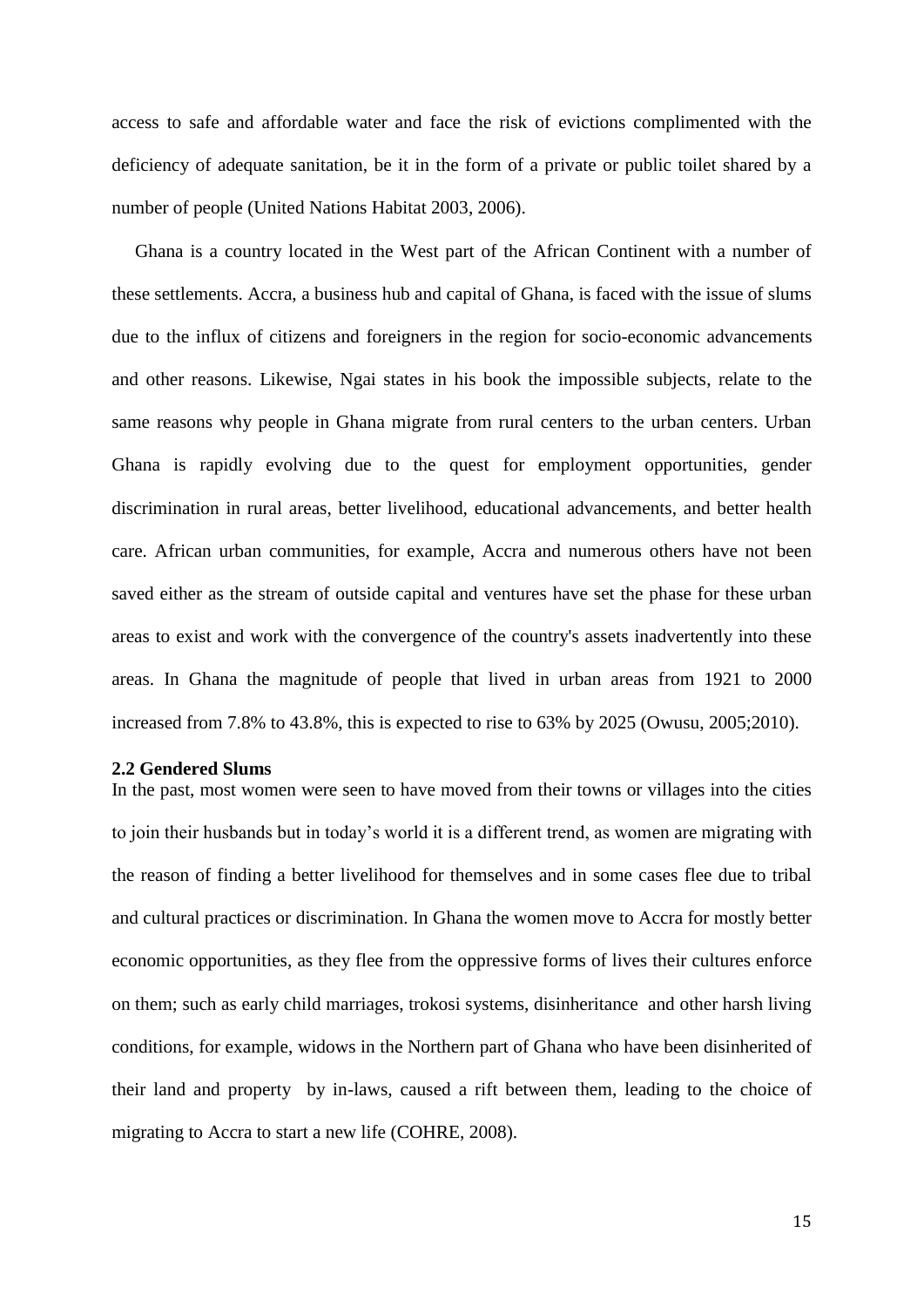The Volta Region of Ghana is no different as females affected by the trokosi system are fleeing. This practice is an infringement of their human rights and prevents them from having a life, as they are bound to a shrine forever with only a case of death serving as a form of separation and end of the abuse. These ladies are allowed no education or social life. A study conducted by Nii et al (2015) in Nima, came in contact with a number of females that gave testimonies of leaving their homes and families in the Volta Region and moving to Accra to avoid having to serve in the shrines of their various communities as the wife of the shrine and priest. The only way out is to escape to the city as it looks promising with the indication being of returners looking prosperous on their homecoming to the village. Without knowing what some of these females face in the urban centers and the kinds of jobs they are engaged in, they follow with the hope of a better life and prospects.

 Most studies tell the story of poor and disadvantaged slum dwellers especially with respect to the female gender, giving an account of the different abuses, hardships, and susceptibilities of these women and what they face in their day to day life in these communities. Masika is one of such scholars who submit, that female-headed households are more likely to be tenants or sharers than owners, whilst a study in Bangladesh found that female-headed households and supported households were concentrated in the poorest and potentially most vulnerable housing conditions but Owusu et al (2014) disagrees with this assertion as he gives the impression that slums are not just places of despair and misery, but where migrants are enthusiastically making the most of their abilities to move out of poverty, despite the apparent difficulties. Most of these female migrants make enough to cater for themselves and send some home as illustrated by Agei, et al (2015) in their research, that 50.1 % of remitting '*kayeyi'* send remittances by friends or relatives journeying up north, a proportion of (38.9 %) sends money or goods (imported rice, clothes, soap etc.) by trusted bus drivers despite risks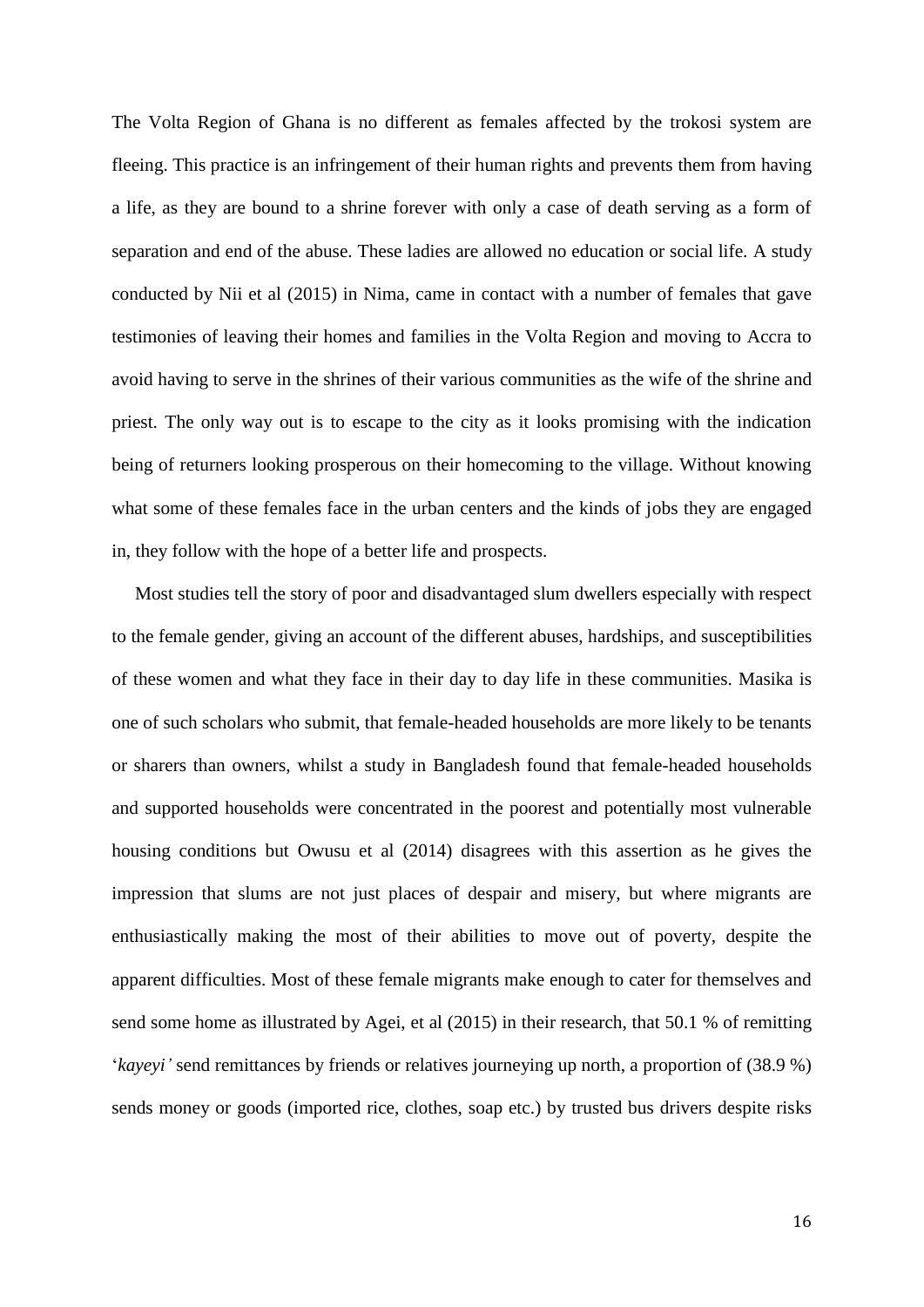involved, while a small proportion (5.6 %) remits by 'mobile money' (via the mobile phone) to their families in the same location (Agei, Kumi &Yeboah, 2015).

 Henceforth, the prerequisite for a more nuanced understanding of the linkages between the movement of the deprived to cities and the impacts it is having on their long-term projections moving out of poverty is needed. According to the many studies done, there is somewhat a lack of a clear explanation of what the word means as used in the context. Vulnerability as explained by Berg "looks at the risks and shocks people face, gain insight in the strategies people use to insure themselves against risks and to cope with stresses and shocks, defencelessness and insecurity indicate peoples' vulnerability" (Berg, 2007). Though these vulnerabilities may exist, Paller shares a dissimilar insight of the situation on the ground in the same and comparable neighborhoods as a means of votes' for political parties in this region giving these people power, paving way for their voices to be heard. As he elaborates "each social network has a leader who serves as the local strongman; this leader is a political entrepreneur who competes for power in the community but has a network with state administrators and political parties which are personal in nature with strength being determined by the number of followers a leader has" (Paller, 2015).

 This new venture has changed slum dwellers discourse as dwellers are provided with the opportunities of rising into politics and gaining some sort of influence in the communities as they take part in the decision-making process and serves as a leader who has the capacity to mobilize his neighbors for political purposes. The political opportunities in these neighborhoods serves as an eyeopener as it presents new data on the livelihoods of citizens in these communities in Ghana but leaves us in the dark as we are unable to tell if these opportunities are gender holistic or just gender bias in the sense that it speaks for both men and women or only to the males in these societies. We are blinded by the fact that these women are living in impoverished areas, thus have no interest in leadership roles but,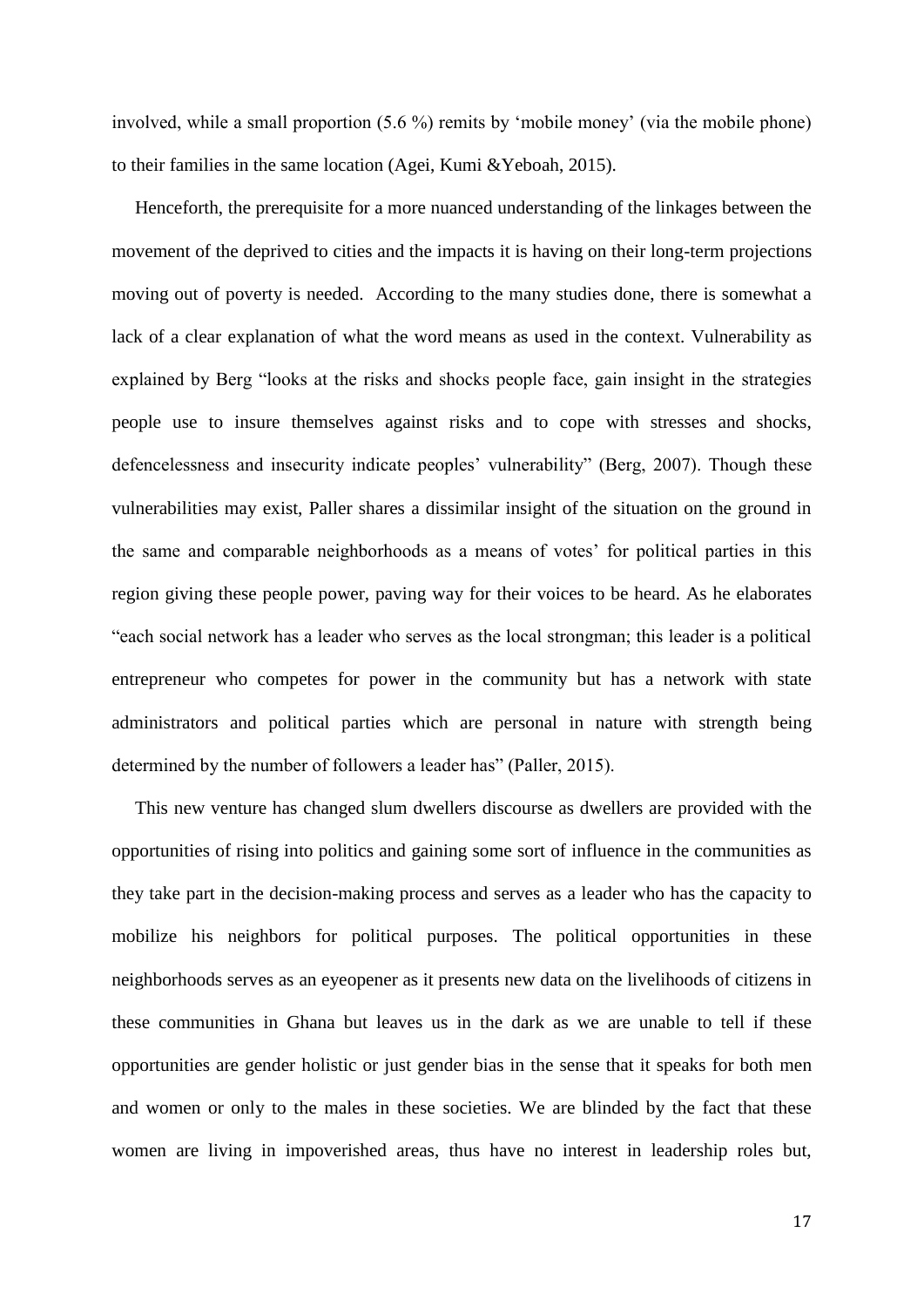according to Beall, these women fear that if they confine themselves to organizing self-help and survival strategies they will be left to manage communities on their own, without resources or political and professional support (Beall 1995a.) since women and men often take up the same issues but look at them in gendered ways as Beall suggests in her research.

 When will the script flip and the discourse transform and begin to look for the opportunities women in such communities are presented with and stop analyzing their situation through the lenses of the dominant male patriarchal system where the male figure rules and the female is the subordinate and subject to harsh treatments such as rape, domestic violence and gender-based violence as suggested by COHRE (2008) in their study of the livelihoods of these women as slum dwellers on a global scale. Not to dispute the fact of these findings but to draw the attention of scholars and the public to assess the situations inversely. Masika seems to share a different view and depicts that the role of women at the grassroots or community level is also becoming better valued by external agencies with several case studies showing the active involvement of women in community organizations are more effective, for instance, the Integrated Slum Improvement Programme in Visakhapatnam (India); demonstrates settlements that were led by women that the rhetoric of urban community development has most closely been translated into reality (Masika et al, 1997: P13), thus proposing the need for women in community-building.

# <span id="page-18-0"></span>**2.3 Social Networks**

Women in these communities have bonded over the years of their stay and become relatives. They share ideas, problems and sometimes resources with each other, thus forming small groups which later go a long way to impact their lives and communities. As proposed by Desai (1991) in her publications, there is a need to analyze and appreciate the strategies these individuals come up with through their local networks in acquiring resources for their localities and examine the potential of institutions who work at the grassroots to ensure the effective utilization of resources that are available on the outside. Beall, also asserts that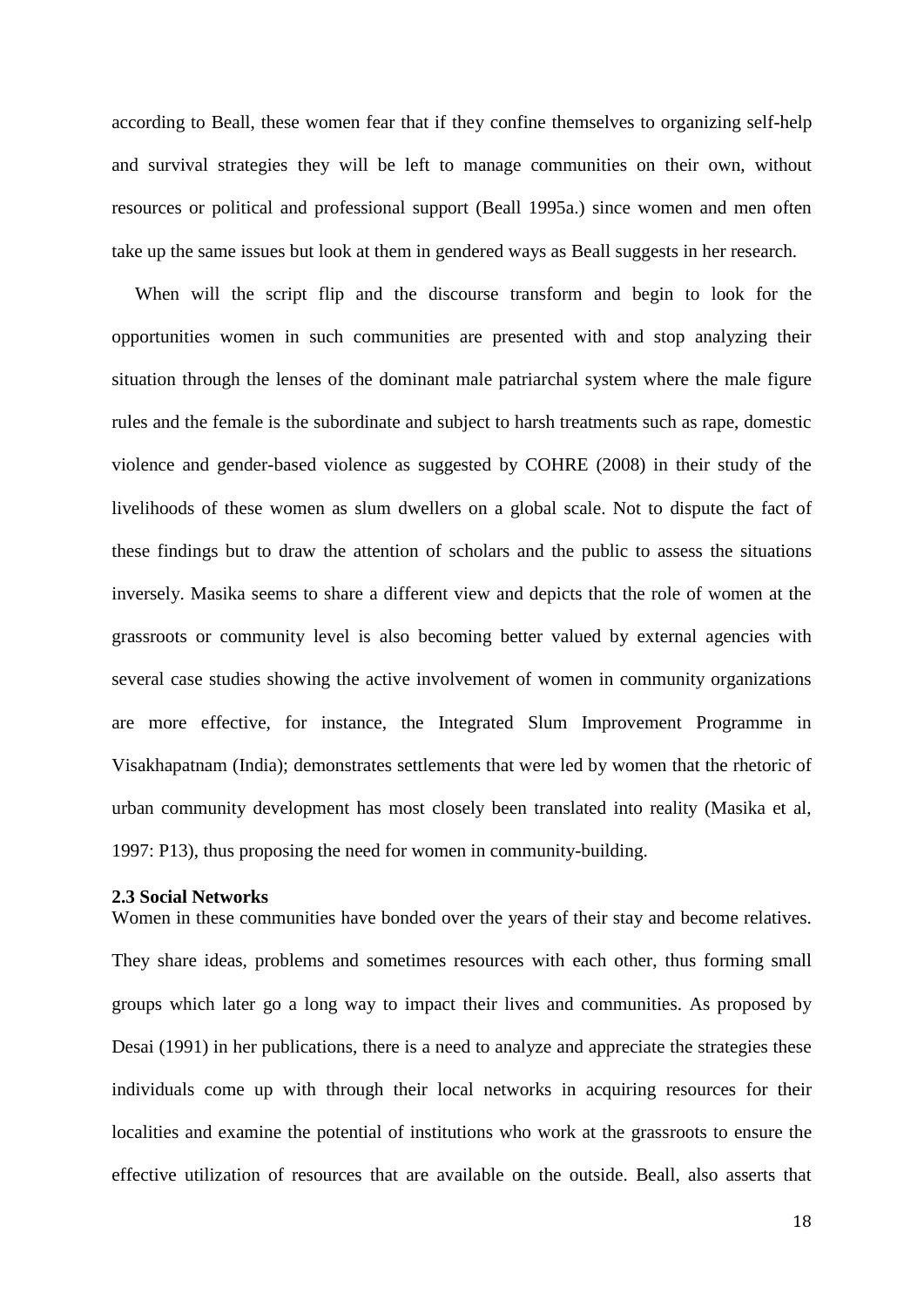women's organizations can often network at the national and international levels more effectively than within the city, whether at the local, national or international level. Experience suggests that it is primarily the organizational influence of women which guarantees that political parties take seriously the power of the female vote (Beall,1996). As suggested by Paller, slums have become a haven of vote accumulation by politicians. Every slum settlement in Ghana has a representative of the dominant political parties; National Patriotic Party - NPP and the National Democratic Congress –NDC. A recent journal by Ghanaweb (2017) issued an article of market women in the Ashaiman municipality mobbing the Member of Parliament(MP) for the area as he paid them a visit. "Prior to the 2016 general election, the market women on countless occasions appealed to the Municipal Authorities and Ernest Norgbey the NDC Parliamentary aspirant at the time, to provide them with a befitting area for a market where they could ply their trade without interferences". Women in Ashaiman seized the opportunity and got their voice heard, demanding for what was due them, showing how social networks can go a long way in affecting one's life, giving an inverse account of women in slum areas being weak or vulnerable.

 Women in different societies are challenging the status quo and demanding gender equality and empowerment, why should it be any different in slum areas? These areas I believe may be facing the same evolution of fighting for their voice to be heard and be a part of the decision making process whiles empowering themselves. This cannot be possible without the building of social networks, both formal and informal. As described by Fabian an anthropologist in Tania Murray Li (1996) book on indigenous frontiers, "voice is not just a matter of speaking or acting up but by a matter of making networks that intensify a protest, draws in partners and creates impetus", meaning for these women to influence the decisions that impact their communities and livelihoods the need for building social networks is key to their success stories of influence. Fraternizing with political figures seems not to be an issue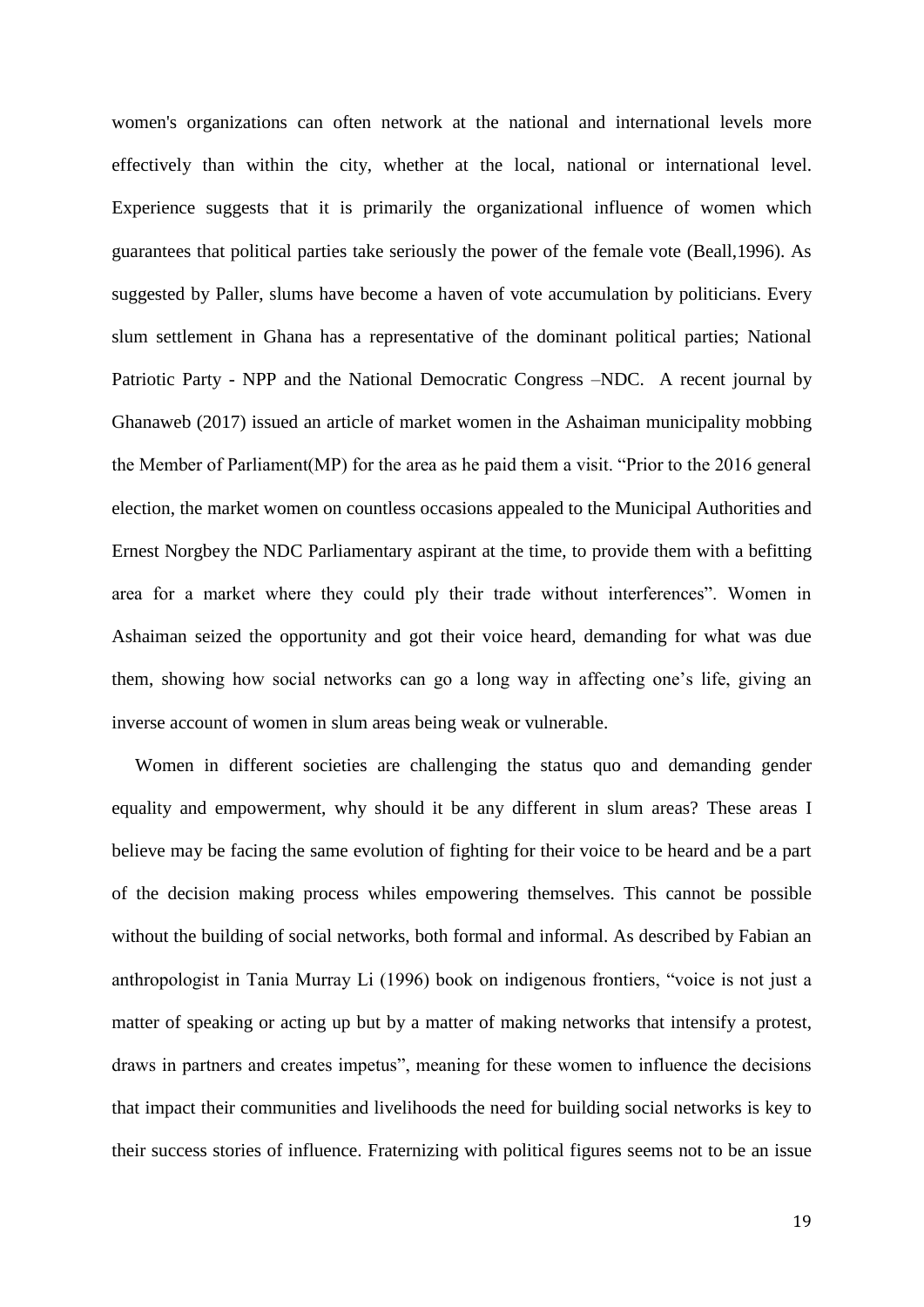as their votes are needed by political aspirants who want to secure certain positions in government, creating an opportunity for favors and deals to be made and finalized. Some of these women are leaders in the various fields of their work like the market women's associations and the porterage business locally referred to as *"Kakeyi"* (a term used to describe the Portege system in Ghana, which is classified under the informal sector, where females from the ages of 10 upwards carry loads of stuff for shop owners, shoppers, and market women from one destination to another for a fee), while others are leaders in their various communities and serve as *mothers* who offer advice, jobs, and housing for newbies who enter their locality.

## <span id="page-20-0"></span>**2.4 Economic Opportunities**

Scherrer states Traders' associations serve as forms of occupational representation with varying degrees of political as well as an economic influence (Scherrer, 2013). These associations in Ghana are typically a collective group of individuals having shared goals, objectives, trade, issues and concerns with bureaucratic leadership and democratic rule. Studies on particularly women traders' organizations, in general, have attempted to understand the influence of traders over marketing chains as well as their political power beyond the marketplace, as such works have been instrumental in bringing to light not only the challenges of informal economy workers but also the potential of emerging organizational forms to change their political landscape and to direct the blame away from the traders towards policymakers (Scherrer, 2013). These networks in Ashaiman has led to the formation of grassroots organizations like the AWDP- Ashaiman Women's Progressive Development, educating the women on human rights issues and also serving as a front for demanding political accountability. The bond of some of these women in their various communities according to Korzh has "led to the development of organizations to deal with environmentalrelated issues and microfinance. However, despite the importance of these organizations and the important issues they engage, their work often stays invisible in mainstream development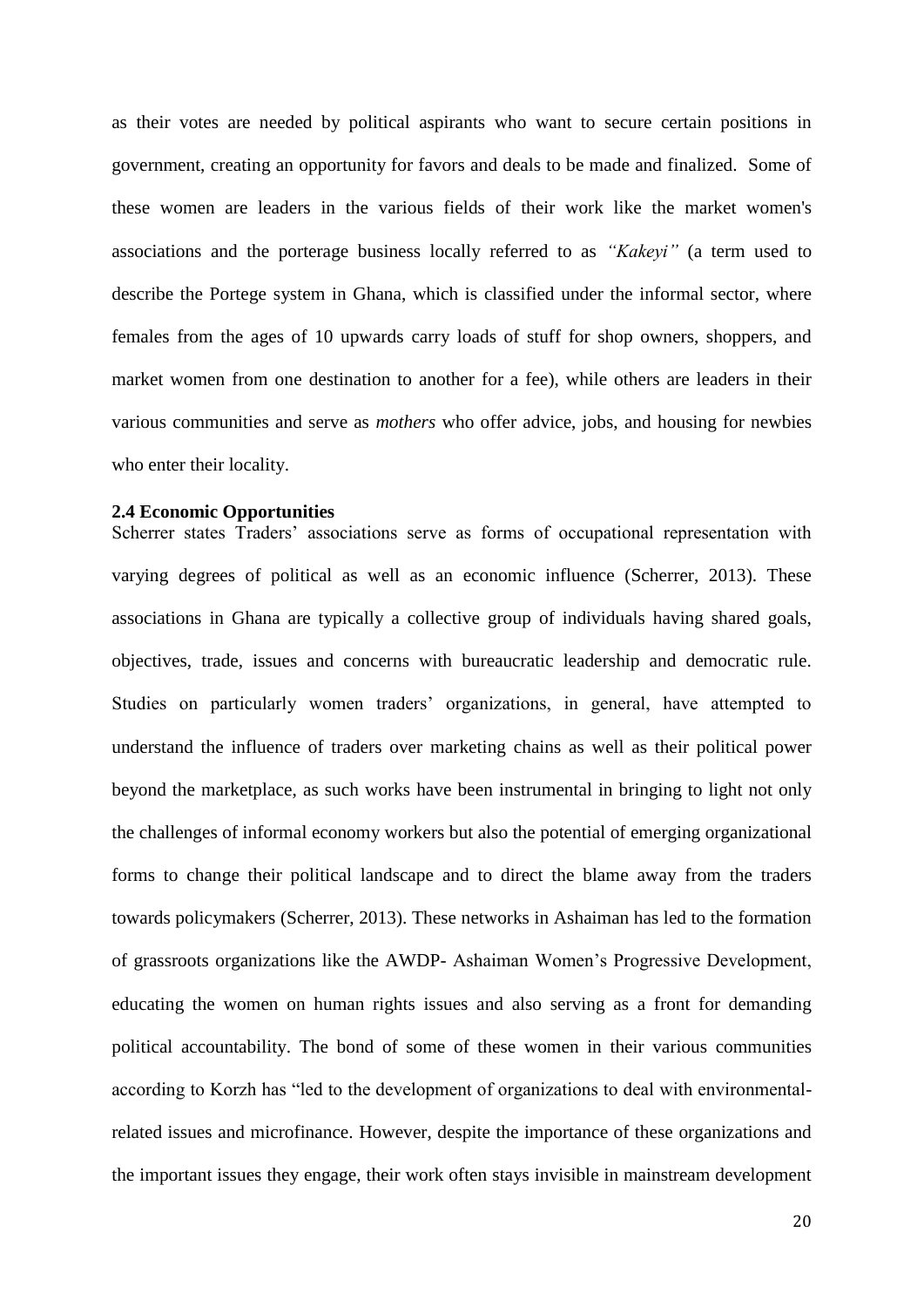circles and is not written too much about(Korzh, 2015)". However, as described by Lindell, the social networks and "informal economy organizations are 'scaling up' as political actors, using a variety of actions and formal structures to claim their rights to livelihood (Lindell, 2010)" The same goes with the market women associations that have leaders termed as queen-mothers and known in Akan as*"Ohemaa"*, who represent their association in the market, political and economic deals, they also serve as the mediators in settling disputes and negotiating with farmers for prices of farm produce.

 As it has been insinuated by scholars and foreigners of slum settlements, females in these settings are poverty-stricken, as research by COHRE, depicts that "in the developing nations 41% of all women-headed households live below the locally defined poverty line. (COHRE, 2008)", yet these women own properties in their home regions and are operating small and large scale businesses in their communities and elsewhere, proving their economic capability. Though some of these businesses are classified as informal, "women's participation in this sector has also been noted to promote entrepreneurial dynamism that has the latent power to generate employment and economic growth as well as income in meeting their basic needs (Debrah, 2007)" livelihood portfolios of these young girls play a crucial role in supporting local economic development through addressing market transportation gaps, assisting in market exchange as well as contribute to the generation of local revenue to city authorities in financing development initiatives in the city of Accra. As cited by Ali Tripp in her book, "86% of the population work in the informal sector (Ghana Statistical Service, 2013)" who are engaged in numerous trades that deal with food processing, agricultural production, clothes making, bead making, wood crafts and the like.

# <span id="page-21-0"></span>**2.5 Political Opportunities**

Political power has been seen to go hand in hand with economic influence. Most political activities take money one way or the other to be able to access other needed resources. But that has not always been the case for women, as their "necessary economic functions both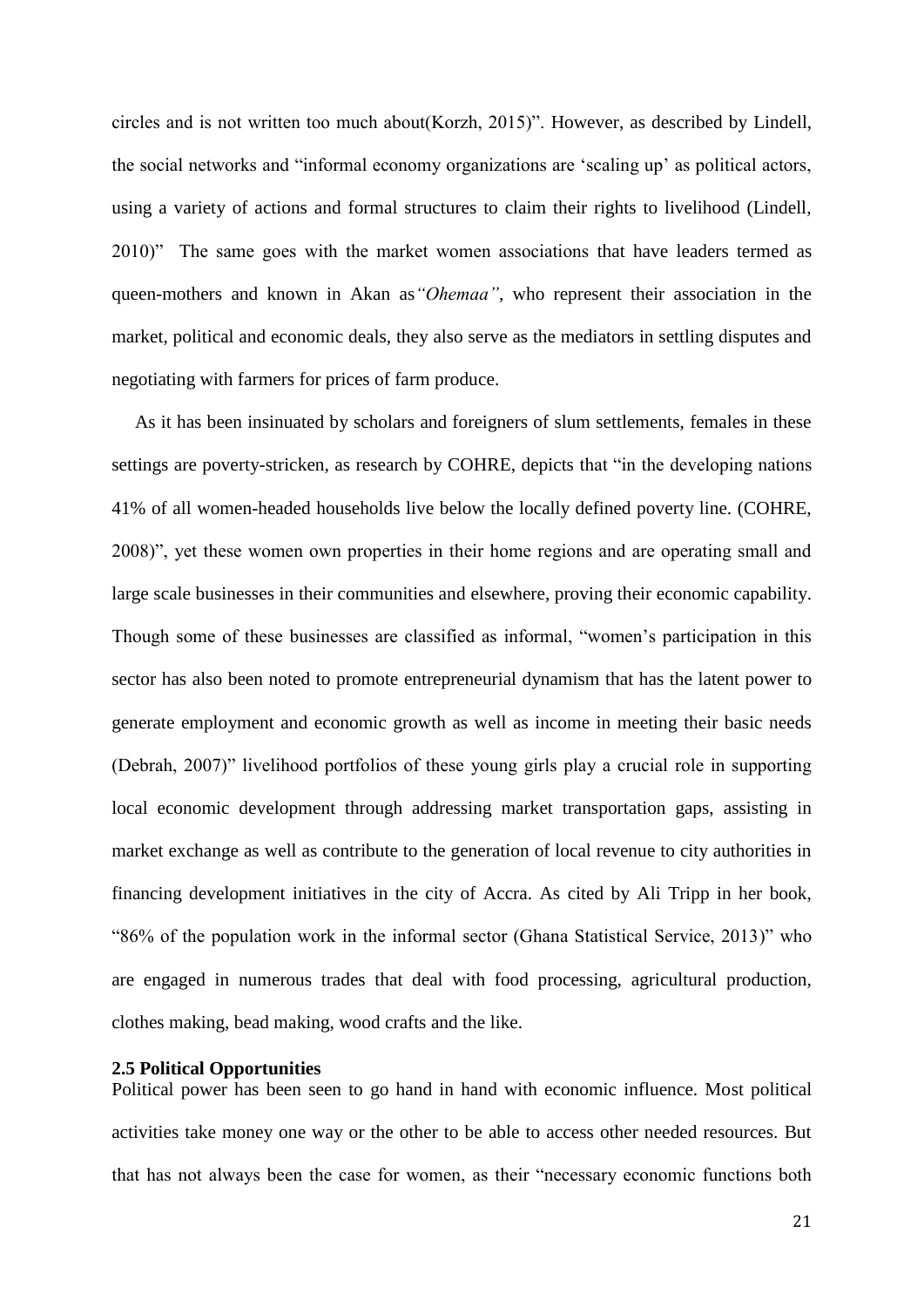inside and outside the home have long been undervalued, partly because of the whole concatenation of magico-religious thought which declared women to be polluting agents unfit to participate in public decision as it is seen in many societies, as with the '*Ga*' – an ethnic group in Ghana, most women have always worked outside the home but have still been considered by men to be inferior and consequently blocked from having authority over men (Robertson, 1994)". Kameri-Mbote and Kibwana also share the same view that "patriarchy and cultural subordination of women have ensured that women rarely offer themselves as candidates". Though this assertion is valid the norm is changing, an article on the Government of Ghana webpage, quotes Mr. Osei Kyei Mensah Bonsu a Parliamentary Affairs Minister-designate seeking for an equal gender inclusiveness in the Nation's governance, he further went on to say, "It does appear that our women folks are not finding space in parliament, together we have to work on that (Ankrah, 2017)"

 The need for the integration of women into the decision-making process is becoming an increasing phenomenon for both the male and female population including those in slum settlements. Some men in Old Fadama and Ashaiman are pushing for the inclusion of women in community and governance positions as well, as their organizing and leadership skills have proven to work over the years. "One of the other barriers, which occurs on the way to organizing, is women's lack of knowledge or skills. Here help comes from many NGOs who are gaining literacy development and overcome this barrier (Elson & Jain, 2011)", though true to some extent, with the help of the AWPD and other NGO's in the community of Ashaiman, women are taught how to speak in public, human rights law, governance, and economic skills. This has led to incremental growth of women in the political sphere; such as competing for the Assemblyman/woman of the community as well as positions of the various National Parties (NPP & NDC), instead of the female organizer which is delegated only to women. Likewise, in Old Fadama, women are much more open to mobilizing both men and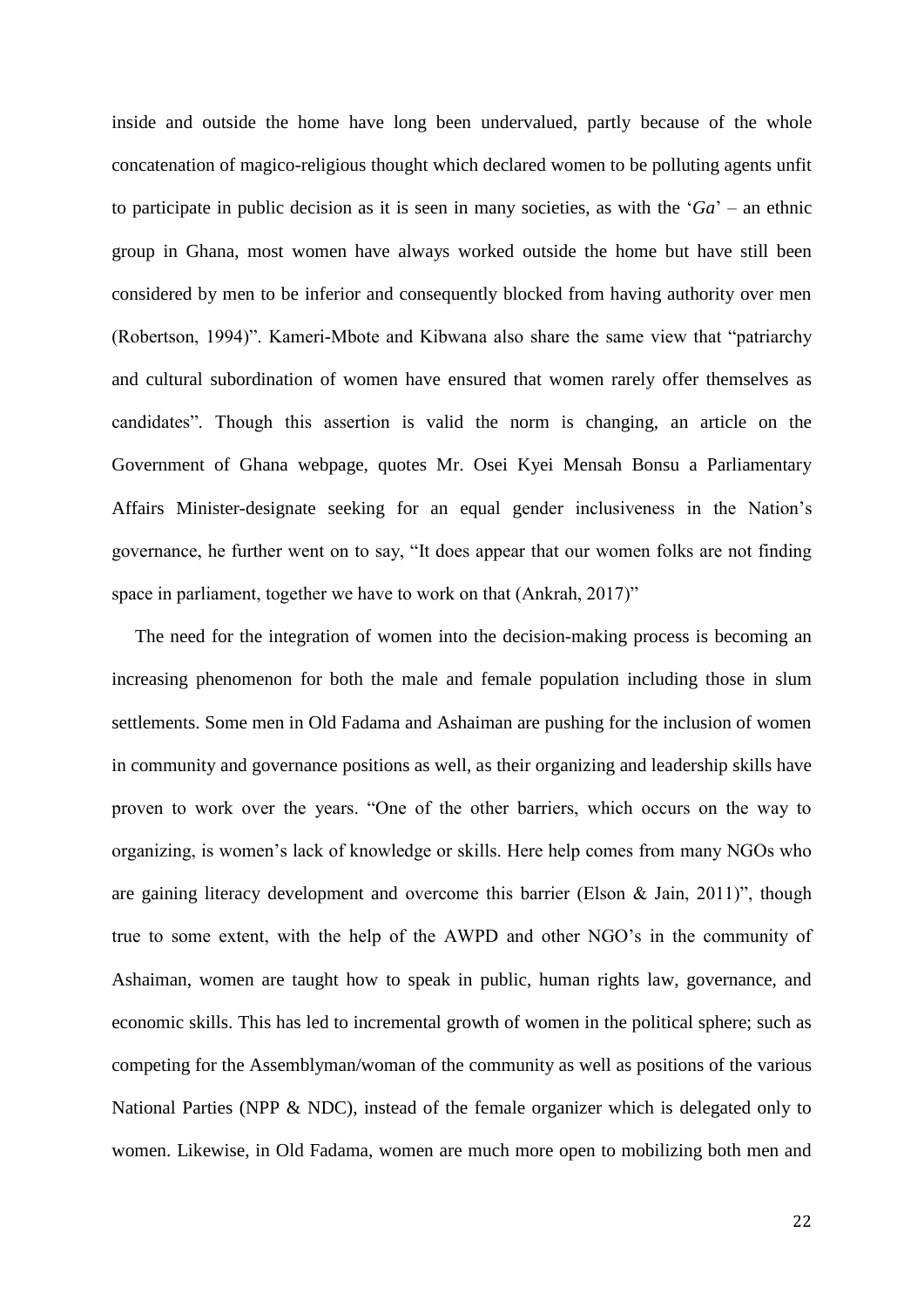women to address issues, be it political, economic, environmental, educational, cultural or social before handing the rings over to a trusted male leader.

 Maria Nzomo gives the impression that "in the arena of political decision-making, for instance, studies have shown that if women are represented in large enough numbers, of at least 30-35% of all members of parliament, they could make significant change to dominant male political culture by putting more emphasis on such fundamental policy issues as gender equity, social justice, the environment, childcare and violence against women (Nzomo,1993)". "During the 2016 Ghana political campaign, the now President, Nana Akuffo-Addo, promised to increase women in governance to 30% since women make up a large portion of the population. As reported by Ghanaweb, he has achieved 27% of his initial promise by 2017 (Ghanaweb, 2017)". The inclusion of these women in politics has evolved as more women are being presented with the opportunity to partake in the decision-making process. Since the time of Independence, the struggle for inclusion in local and national decisions is evident as women have risen to positions such as Supreme Court Judge, Electoral Commissioner, ministerial positions as well as CEOs' of multi-billion companies which were often men dominated. This does not just apply to Ghana but is evident worldwide as women over the years have ventured into industries and disciplines that were often viewed as spaces for men. The woman in this scenario depicts strength, leadership and mobilization skills, who knows how to demand accountability and not an impoverished, vulnerable individual who has been excluded from the decision-making process waiting upon a man to act and demand their collective rights.

# <span id="page-23-0"></span>**2.6 Women journey into Governance in the Global South**

Women the Global South have been known to face many obstacles when it comes to the level of governance in many African countries. During the pre-colonial times, this was the same trend but women were enstooled as Chiefs and Queen-mothers to help discuss problems of women in the community as well as serve as representation in terms of women mobilization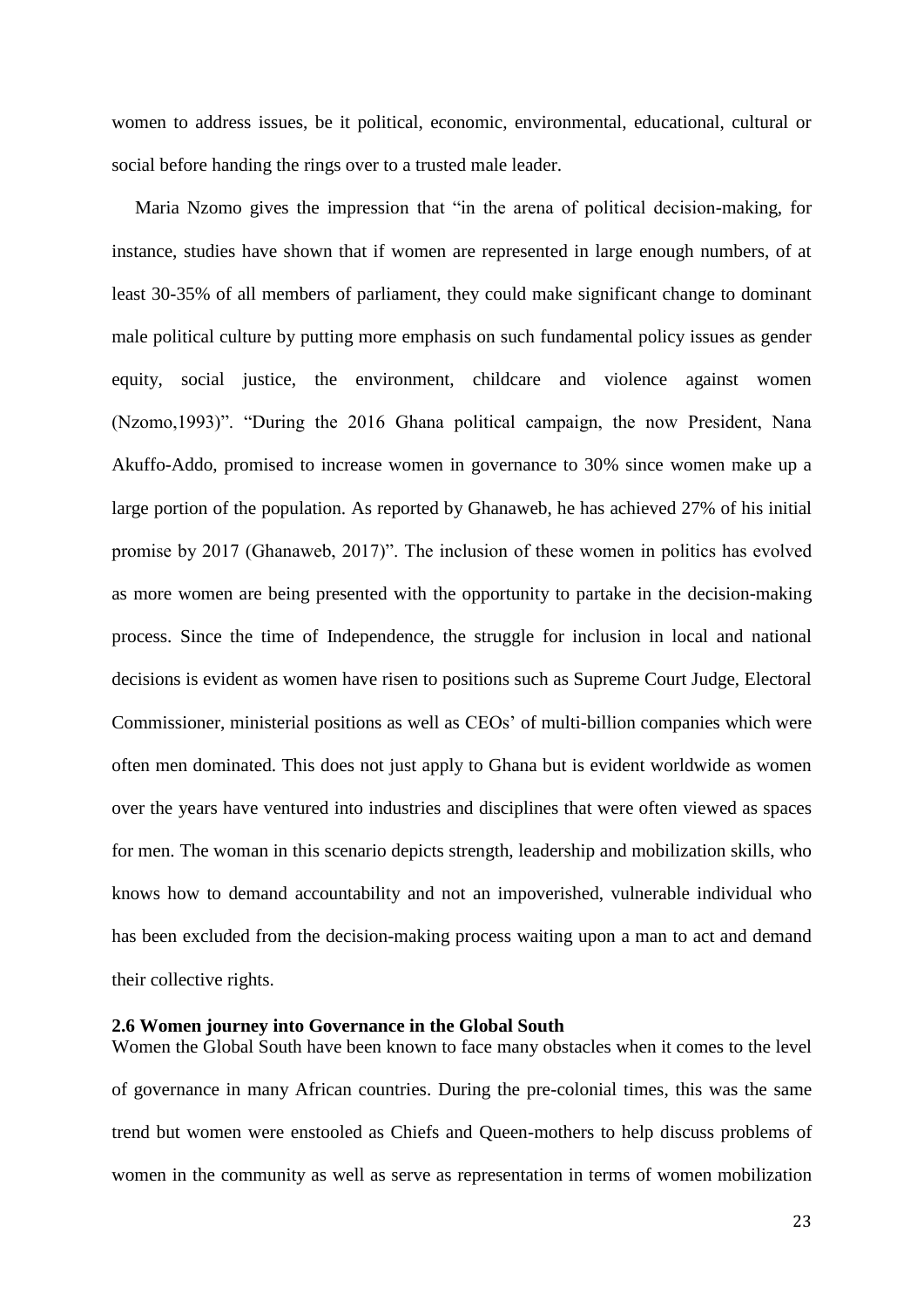and organization for various events. Historians have since the 1800s and early 1900s referred to Nana Yaa Asantewaa of the Ashanti kingdom of Ghana as a politician who fought for equality, she was enstool as a queen mother by her brother Nana Akwasi Afrane Okpese to participate in decisions taken that affected the individuals in the community and is particularly known as the warrior who fought against the British during the battle for the "Golden Stool". There have been many others such as "Iyoba" or Queen Idia of Benin in the 1500s, a position that was instituted by her son in honoring her counsel in militia affairs. This position gave her political privileges that paved the way for other women to climb up the political ladder. Another instance is Queen Ndeta Yalla of Waalo, modern-day Senegal who came from a linger of royals and succeeded her sister Ndjeumbeut Mbodj in 1846. She is much remembered due to the bravery and resistance against French rule around the time.

 This brief description tells a story of how women were involved in the governance of their nations but sadly this changed after the appearance of "Western Democracy" as women were no longer deemed as good law and decision makers. Though some women did attain the status of lawmakers after independence in some African countries, it was a struggle and not an easy success story. Arhin claims during the fight for independence in Ghana, women took up the role of financiers and even took part in processions and boycotts led by the Convention People's Party (CPP) as well as the general strike in 1948 (Arhin, 1991). But at the end of the where did their participation lead them in terms of governance? Furthermore, since 1992, women's representation in Ghana's Parliament has always been less than 12 percent but much different in the traditional setting as Afisi (ibid.) argues that there was nothing like gender inequality; rather, there were gender complementarities because both men and women played complementary roles in the development of society.

 The same goes for the women in Kenya as they participated significantly in the Mau Mau struggle for independence but were sidelined after this. According to Kameri-Mbote et al, despite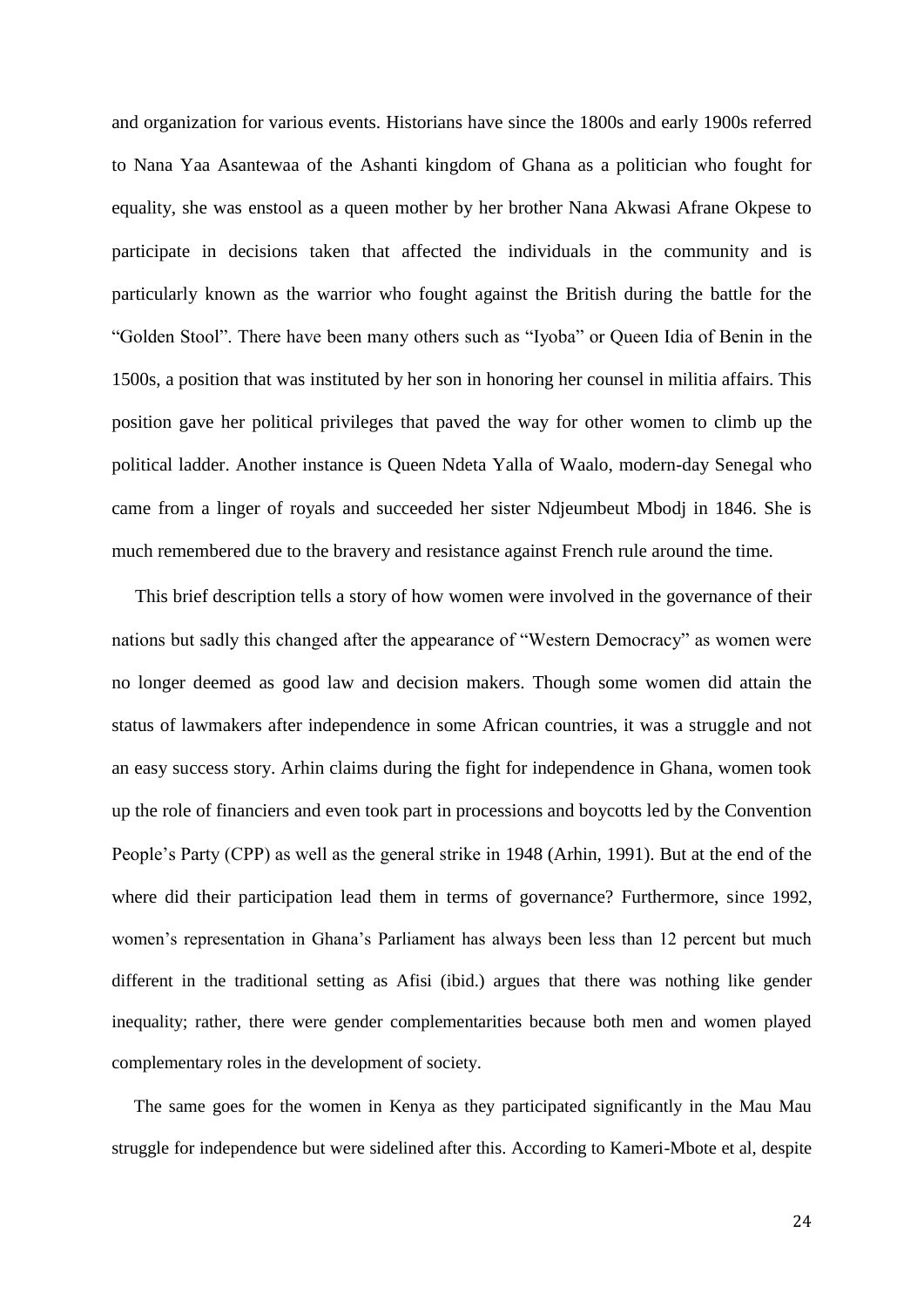the high level of education and number of middle-class women in Kenya, the patriarchal and cultural subordination of women have ensured they rarely offer themselves as political candidates (Kameri-Mbote et al, 1993). Surprisingly Nzomo states the "participation of women in political and public decision making in 1963 and 1969 did not have a woman member in parliament but that changed in November 1969 when the first woman was elected into the National Assembly and another nominated to sit in that august legislature body (Nzomo, 1993)". Tanzania had an interim quota of elected officials and civic elections in which 15 had to be women, which was a great start to having women representation in parliament but less than a minute quota of the female population in the country. But there have been a few success stories like that of Expresident Ellen Eugenia Johnson Sirleaf of Liberia who amidst several controversies was sworn in as the 24th president in 2007 and the election of President Ms. Sahle-Work's Zewde of Ethiopia who was also sworn in 2018 as the first female president of her country.

 Even in the light of cultural and religious backgrounds that have created stereotypes of where it's a man's duty to drink from the table of politics but inconvenient to have female heads as they are emotional thinkers and not logical thinkers. With the ever-growing education of women, it is still becoming difficult for both men and women especially women to support their fellow gender on their journey to political power as it is cultural unaccepted. Understanding the past and present of these so-called cultures is quite oblique as women in traditional governance decades ago did not face such challenges but women in politics now face such difficulties as it look like the adaptation of western democracy has brainwashed the once able-bodied women who feared nothing and went all out to contribute and be a part of the power relations that took place in the pre-colonial era.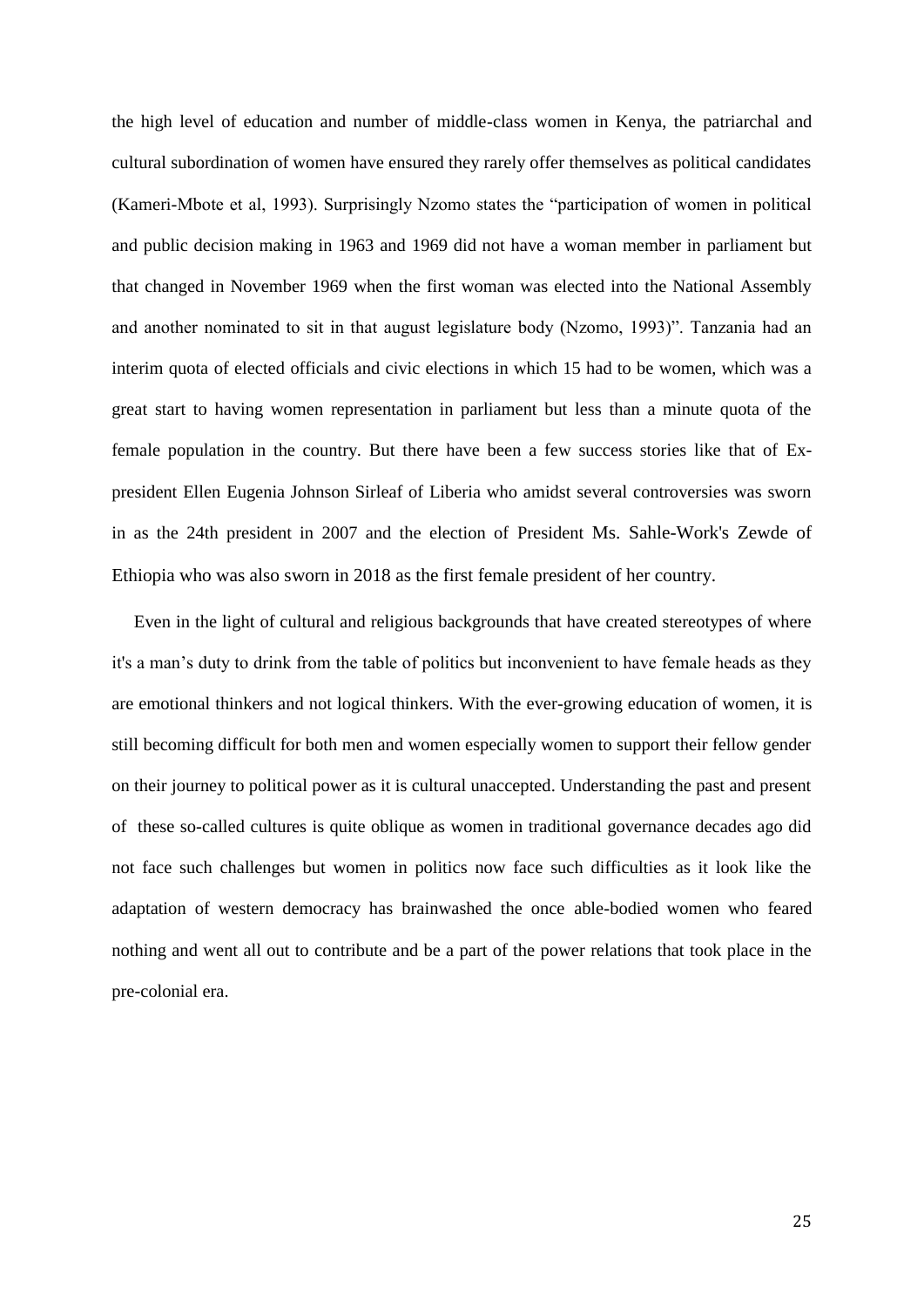# **Chapter 3**

# **Research Methodology**

# <span id="page-26-2"></span><span id="page-26-1"></span><span id="page-26-0"></span>**3.1 Introduction**

This chapter introduces the use of methodological thinking according to Loseke "is critical thinking, it is about analyzing and evaluating not only what you think but also why you think it" (Loseke,2012). This is achieved through the strategies implored by the study of the empirical techniques and the research design and used, such as the population size, sample and sampling procedures, and procedures for data collection. It includes the tool that was used for the collection of data (In-depth interview, focus discussion), data collection technique and Area of study.

# <span id="page-26-3"></span>**3.2 Research Design**

The methodology is the technical framework within which research is conducted. Kotari (2004) observed that research methodology is not only about the methods used but is also about the logic (the philosophy or principles) behind the methods chosen in the context of the research problem, explaining why a particular method would be suitable for a given research problem and not any of the other methods in that context. This study is purposely to analyze the socio-economic role of women in the participation of decision making in slum settlements of Accra.

#### <span id="page-26-4"></span>**3.3 Conceptual Framework**

This is referred to as the hypotheses the researcher develops by building off of what other theorist or scholars have written, on the same subject, these hypotheses assist the research in framing the study in ways that help in explaining and examining the study. In order to explain the discrepancy the avenues of social and economic empowerment for women in Ghana's poor urban settlements, three hypotheses were used in structuring the study such as; a) The social networks of these women in their various communities, how they came to be and how they rely on and help each other as well as the benefits of these networks especially in climbing up the political and economic ladder in their neighborhoods?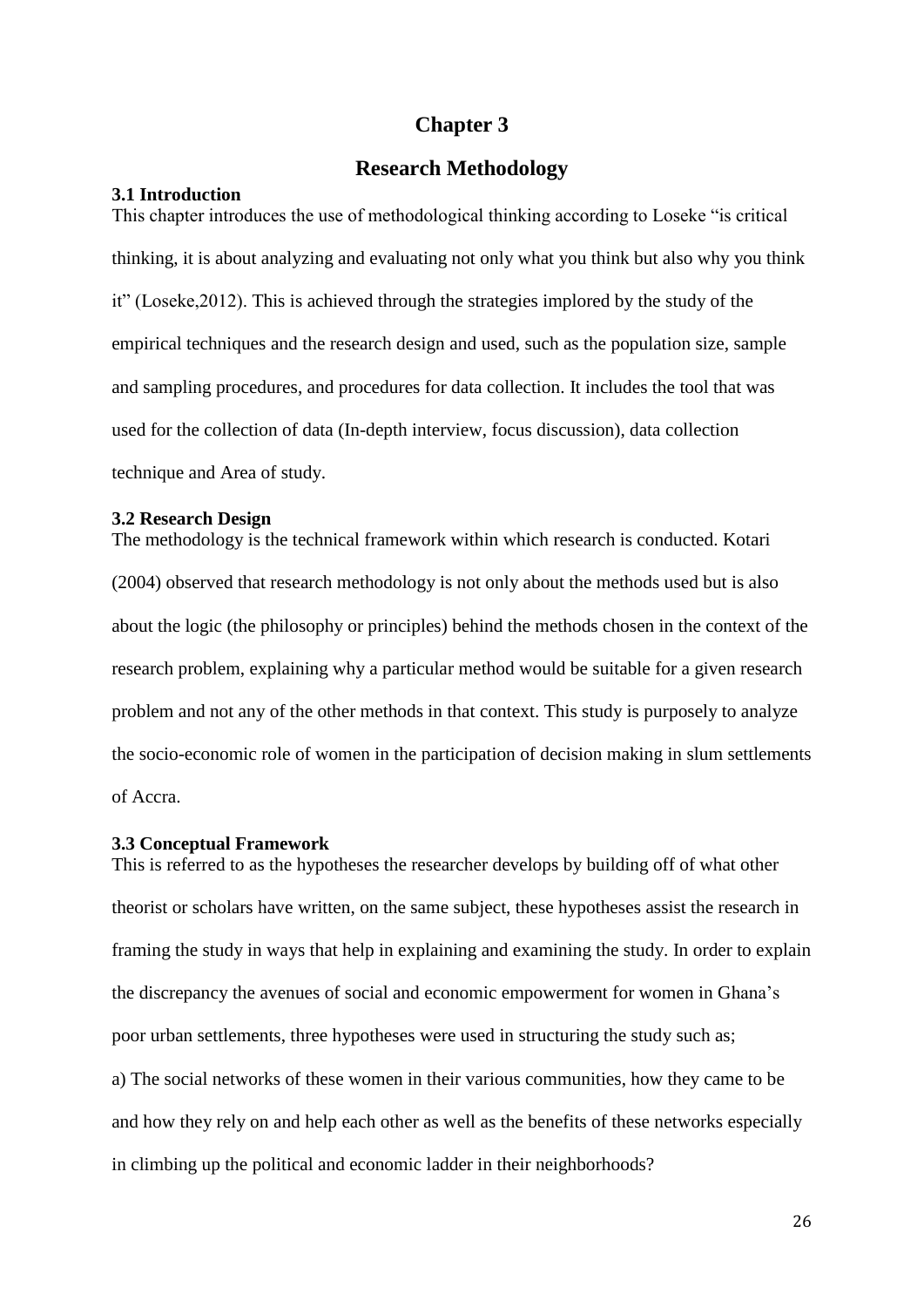b) The economic and political opportunities available; are these opportunities existing for women, what are the hierarchies of these in the community, how does a woman venture into politics and business, credit facilities and funding available for these opportunities?

c) The role of men and women in the political agenda of women; Are men and women in support of their fellow women in the political fight? as not, all men and women are in favor of having a woman as a political head or leader due to personal, cultural and religious beliefs. This aided and guided the research in gathering data to make the argument more comprehensive.

# <span id="page-27-0"></span>**3.4 Data Collection Tools and Techniques**

Data were collected through interviews, focus group discussions with the help of a structured questionnaire to gather the subjective opinions of the target population. Notes were taken in place of audio recorders during interviews and discussions to prevent uneasiness of correspondents. These are the techniques or instruments that were used for the collection of the data for the research;

# <span id="page-27-1"></span>**3.5 Data Source**

Data, as explained by Loseke, are the tracings of the physical and social worlds obtained through the senses (Loseke, 2012) and can be several forms such as primary and secondary;

# <span id="page-27-2"></span>**3.5.1 Primary Data**

This information is obtained directly from the field by the researcher through the use of various techniques; like interviews, questionnaires, focus group discussions, behavioral studies, observations, recordings, and pictures. For the purpose of the study, interviews, observations and focus group discussions were found to be the most appropriate as it called for a face to face interaction with participants, creating a level of validity and comfort. Also due to the language barrier, this method was most efficient, as questionnaires were translated into the local dialect *"twi"* and *"fante"* providing a smooth flow of interaction and data collection.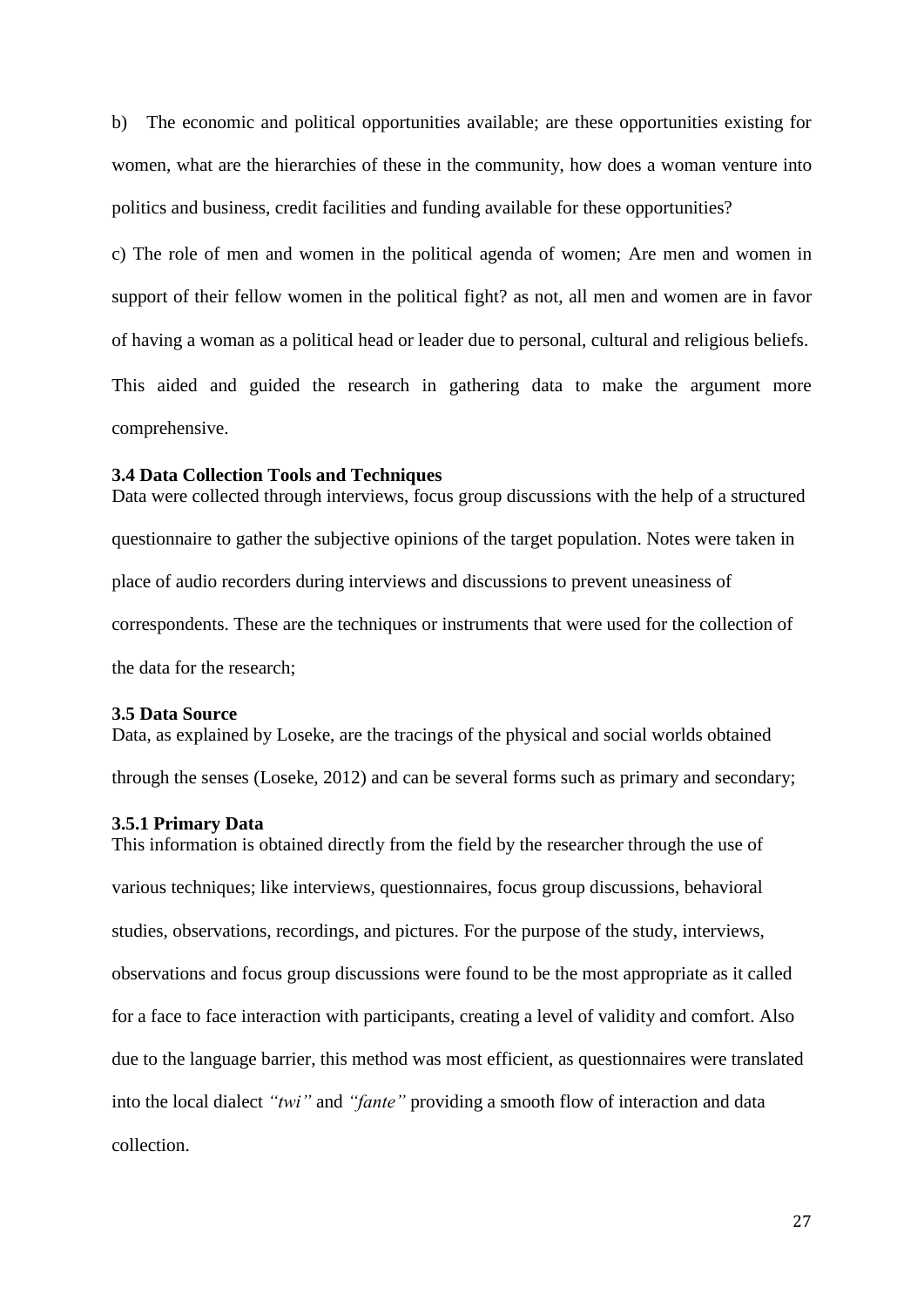# <span id="page-28-0"></span>**3.5.2 Secondary Data**

With the diverse views of researchers on this topic, information was gathered from published materials on the same issue and in some cases literature that had contents that were useful to the research but on an entirely different topic was sought. Newspapers, journals, and reports by non-governmental agencies were sought. These materials gave an in-depth analysis and overview of a woman's life in a slum settlement the vulnerabilities and opportunities presented to them by various researchers.

# <span id="page-28-1"></span>**3.6 Interviews and Focus Group Discussions**

Due to the nature of the research, interviews were the main technique for data collection as it presented participants and researchers to meet and talk face to face, creating some sort of relationship between the interviewer and interviewee. The questions were grouped politically and economically to narrow down the power and presentation of these women in both disciplines as well as finding out if they are truly marginalized as stated by other researchers. Questions such as;

- a) What is your role in the community?
- b) What is the hierarchy of power relations in your neighborhood?
- c) What political and economic opportunities are presented to you?
- d) What social relations or networks do you interact with?

These were asked because it guided the conversation and aided in telling a story of the livelihood of these women and how it applied to my research. This technique was the best as it eliminated the language barrier and created room for a zealous interaction. Interviews were mostly held in the participant's house, shop, place of work and public spaces to ease tensions. With the group discussion, it was conducted ranging from groups of 4 to 9 participants to prevent biased information and half-truths. This served as a motivation for some individuals to engage in the discussions. Discussions and interviews were usually between 30 minutes to 2 hours. In fulfillment of the code of research ethics, consent from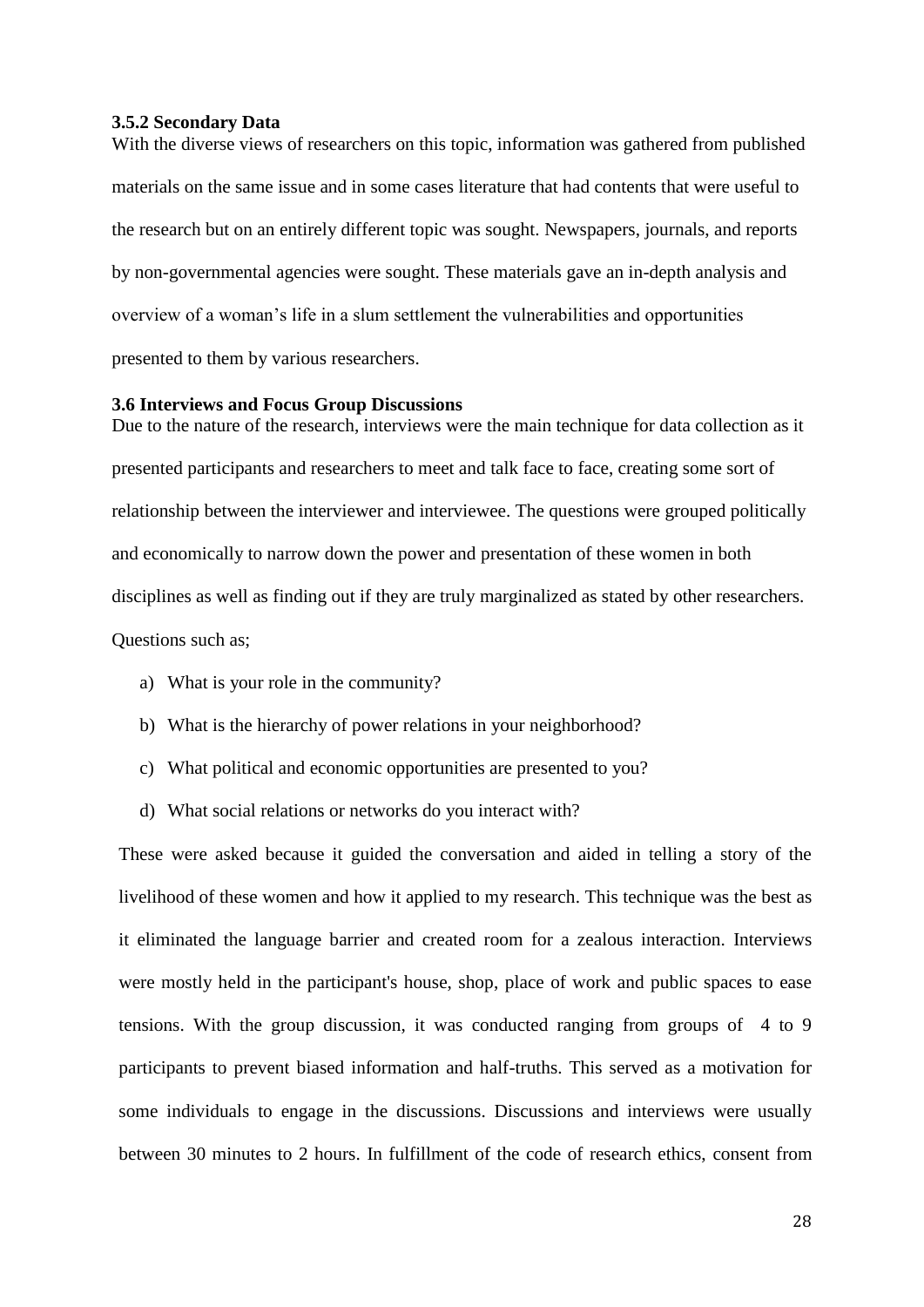participants was sought before participating in the research as such matters as considered sensitive.

# <span id="page-29-0"></span>**3.6.1 Interview Guides**

The questionnaire was one instrument and tool in data collection, but due to the language barrier, time constraints and economic ventures participants were engaged in, questionnaires were translated and restructured to fit into interviews and focus group discussions. This technique gave room to interesting and lengthy conversations with participants which a traditional questionnaire would not have been able to achieve. These questions were tailored to address specific issues deriving answers that were geared towards the understanding of the socio-economic livelihoods of women in slum settlements. Since these were directly asked to participants varied answers were received and gathered, providing a reliable narrative of the study and settlement in question.

# <span id="page-29-1"></span>**3.7 Community Observation**

Though this study did not apply an ethnographic approach as a technique for data collection, it was somewhat made use of. In the two communities, it was often a habit to observe women and their interactions with surroundings and others once I visited the community. On some occasions, it was noticed market women would engage in political talk with buyers, fellow sellers and sometimes men discussing what they had heard in the news from that morning or night before on the various policies that were presented in parliament for deliberations as well as existing ones. Also, these women though living in poor conditions did not joke around with their economic ventures (market women, *'kayayei'*, shop owners, food vendors, hairdressers, and seamstress) they went about their trade with some level of enthusiasm whether rain or shine. To these women, work is one to be played around with.

# <span id="page-29-2"></span>**3.8 Sample Size and Sample Selection Processes**

A sample size of 35 participants was interviewed; comprising of women, community leaders, associations heads, political activist, traditional leaders, and political representatives of the NDC and NPP were included in this number. Snowball sampling was the technique that was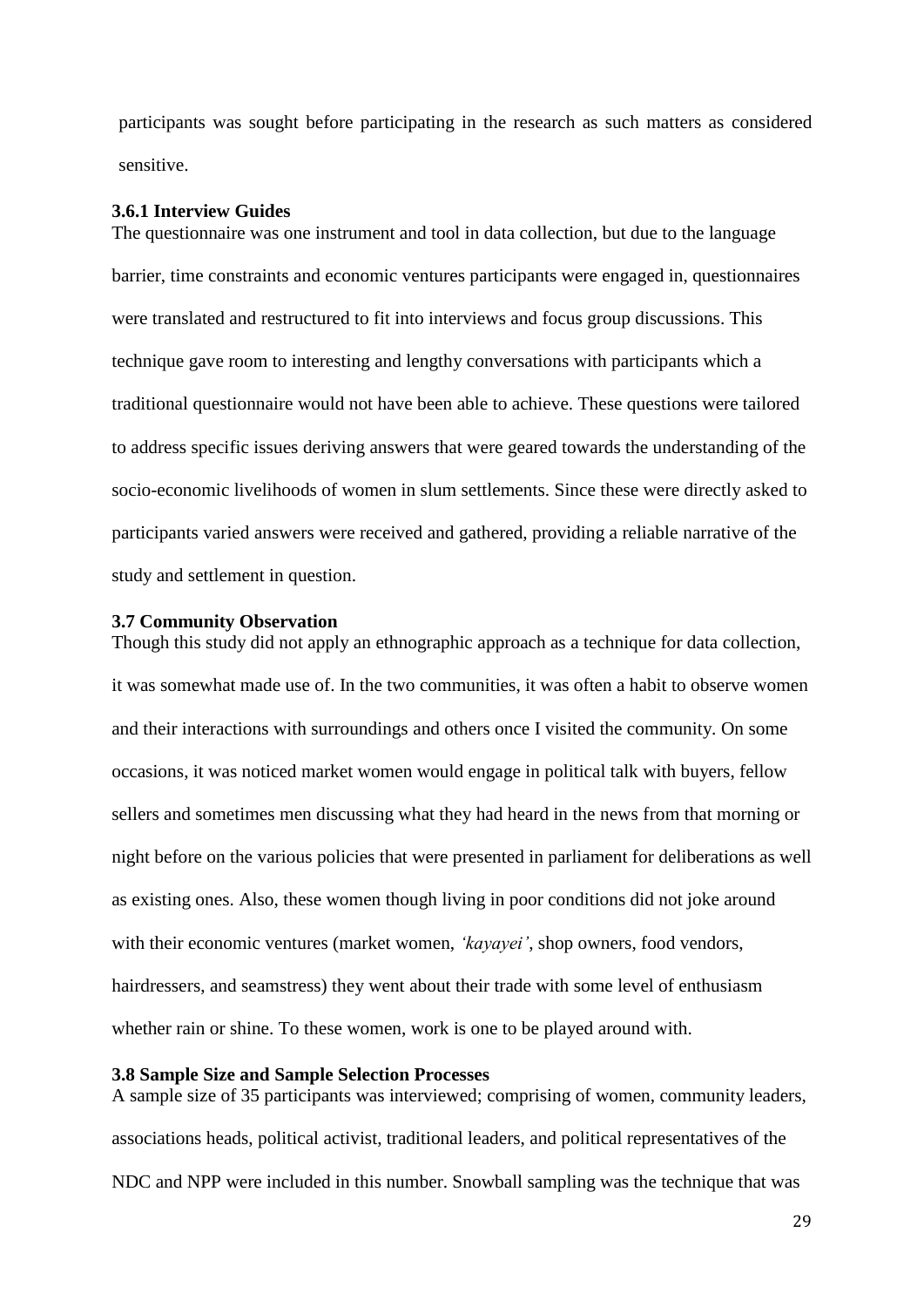used in the participant selection process. Since the community is a close-knit one, contacts on the ground provided respondents that were deemed to be reliable sources, who later on recommended other respondents that proved resourceful to the study.

## <span id="page-30-0"></span>**3.8.1 Study Site**

To better understand the subject matter two study sites were chosen due to their diverse nature in population size, geographical locations, land title issues, ethnicity, history, family ties, cost of living, culture, gender inequality, presence of non-governmental organizations, the environment and sanitation issues and the opportunities the communities provided, not to mention the notorious nature of both communities. Though there were some similarities the contrast between the two could not be avoided. Old Fadama is a slum situated in the heart of business hub of Accra the capital city of Ghana and known for its notorious nature, scattered over a small piece of land opposite the Abobologise market and also known as the Konkomba yam market which according to some scholar is a driving factor for overcrowding of the settlement. Ashaiman is also a major slum located in the Tema Municipal area and ethnically diverse. The Tema industrial area seemed to have contributed to the establishment of the settlement resulting in population increase.

These communities were chosen due to the power struggles it depicted in the different areas of the community such as the ploy for social amenities, land acquisition and ownership and how it affected the representation of women in local politics. Both communities showed different approaches to the involvement of women in the decision-making process, leadership positions, the role women play in the communities together as well as the diverse economic strengths depicted in the different environs played a role in the selection process.

#### <span id="page-30-1"></span>**3.8.2 Research Population**

Though the research was on the socio-economic opportunities of the empowerment of women in slum areas, some men and community leaders were included in the target population with women aging from 18 years and above being the central focus. These women were either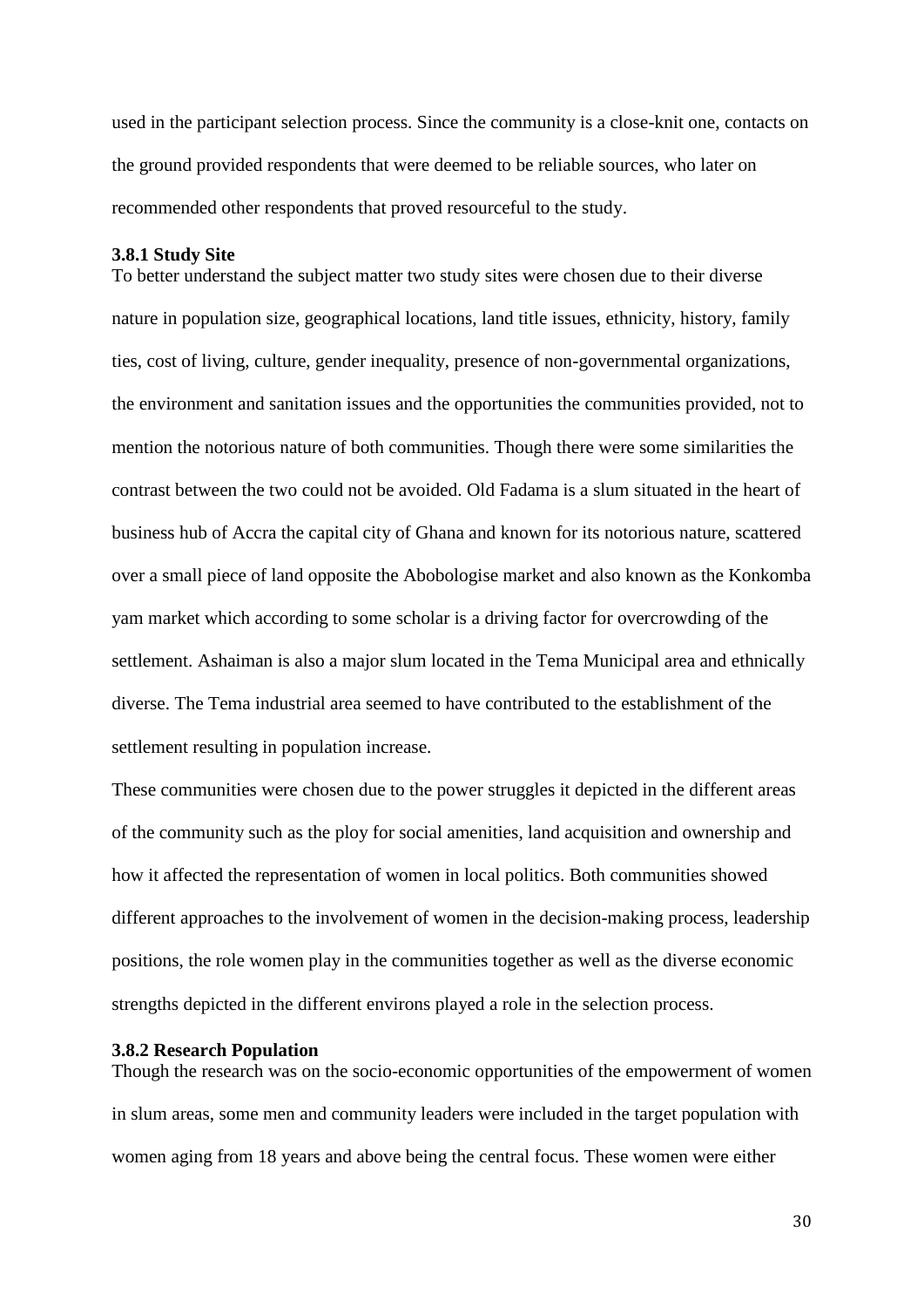married, single, widowed, employed, unemployed, literate or illiterate, to help broaden our perspectives on the lives of these women and capture every voice regardless of their current circumstances. Some of these community leaders comprised of assemblymen and women, youth leaders, leaders of associations, political activists, NPP and NDC representatives in the community. The reason for this selection was to find out the different views at the and government level on the empowerment of women not just at the national level but also in these settlements. Also, the view of men in this study was vital, as their role in this can either serve as a source of encouragement and support or obstructions for these women, as it has been proven on numerous occasions that men will rather lead than be led by women especially in the African context.

# <span id="page-31-0"></span>**3.9 Data Analysis**

Data gathered from the field was transcribed first hand on the grounds and grouped under various issues together with other literature that was found on the issue or similar to the issue. The data derived from the different sources were analyzed and put into a group of 3 according to the working hypothesis developed under the theoretical framework.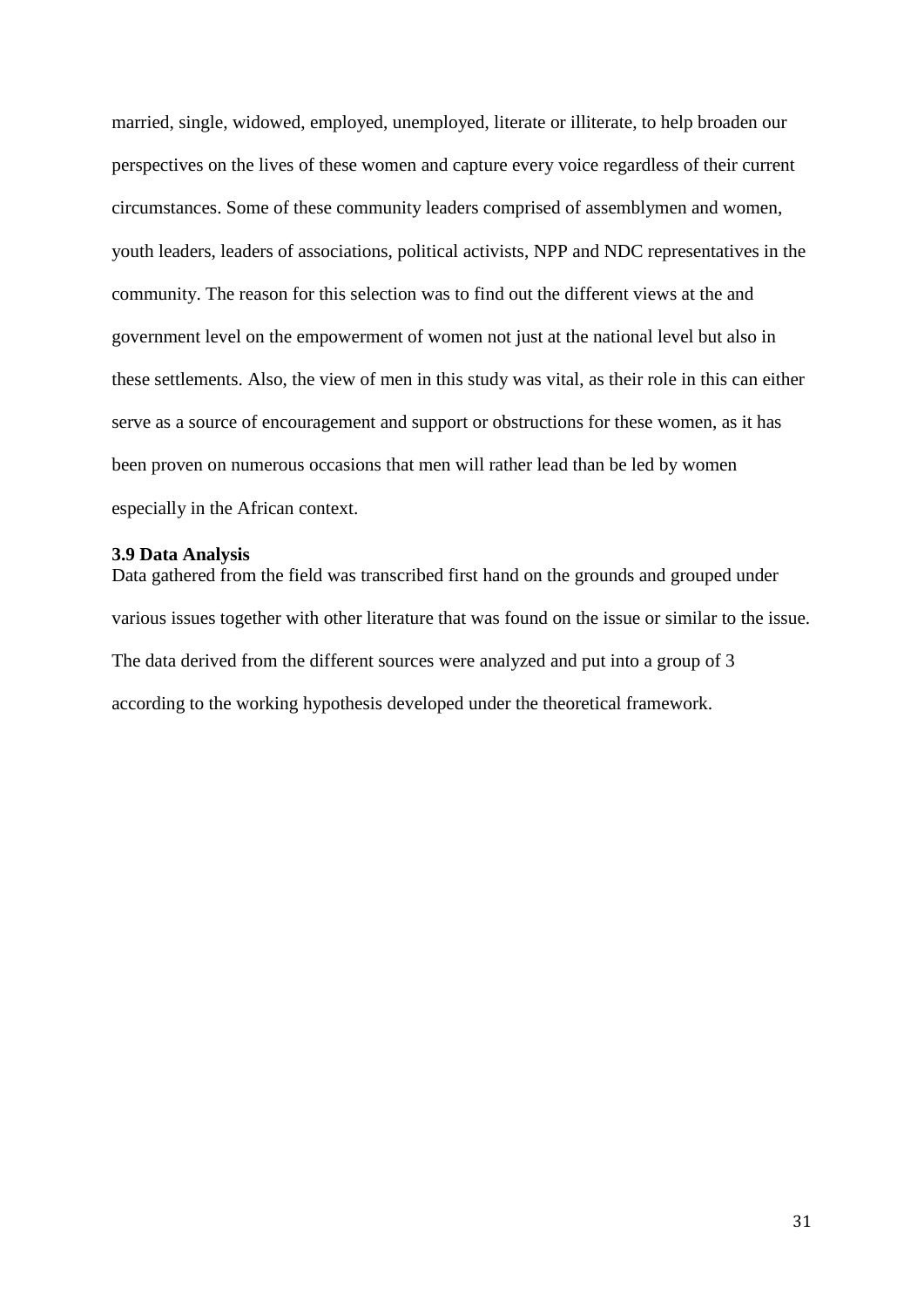# **Chapter 4**

# **Findings and Data Analysis**

# <span id="page-32-2"></span><span id="page-32-1"></span><span id="page-32-0"></span>**4.1 Introduction**

This section presents the outcomes from the fieldwork through the data collection of in-depth interviews and focus group discussions as it is very fundamental to the study as it tells the story of these women in settlements. Just as Muwonge suggests "data analysis is one of the fundamental processes in statistical operations. Failure to analyze the collected data from research renders them useless to policymakers and undermines the real advantage of research." (Muwonge, 2006)

# <span id="page-32-3"></span>**4.2 Description and History of Ashaiman**

The research was conducted in Ashaiman and Old Fadama a slum settlement in the Greater Accra Region of Ghana, also known as the capital city of the nation. These two settlements were chosen due to their diverse cultural and economic backgrounds as well as their locations and access to resources but have some similarities, such as the marketplaces and business hub surrounding their environs.

 Ashaiman though popularly referred to as a slum settlement became a municipality in 2006/2007 with a population of over 75,000 people,17 electoral areas, 23 Assembly Members and a Traditional Council. The municipality has been known as a slum due to the various slums it has under her wings and the history behind her establishment. The community is located just around the Tema environs, specifically off of the Tema Motorway around the Tema industrial area. This settlement had a first settler, Nii Amui a fisherman and farmer around the 17th century, he called the place *'Nmpo-Asei'* Village now known as Official Town, this place became a rest stop for most traders who came to Tema to sell their produce from other places and others who came in search of work in the industrial city. Ashia a friend of Nii Amui who often passed through the village also moved to a footpath further from his friend hence creating the name Ashai Village, which is around where the traditional council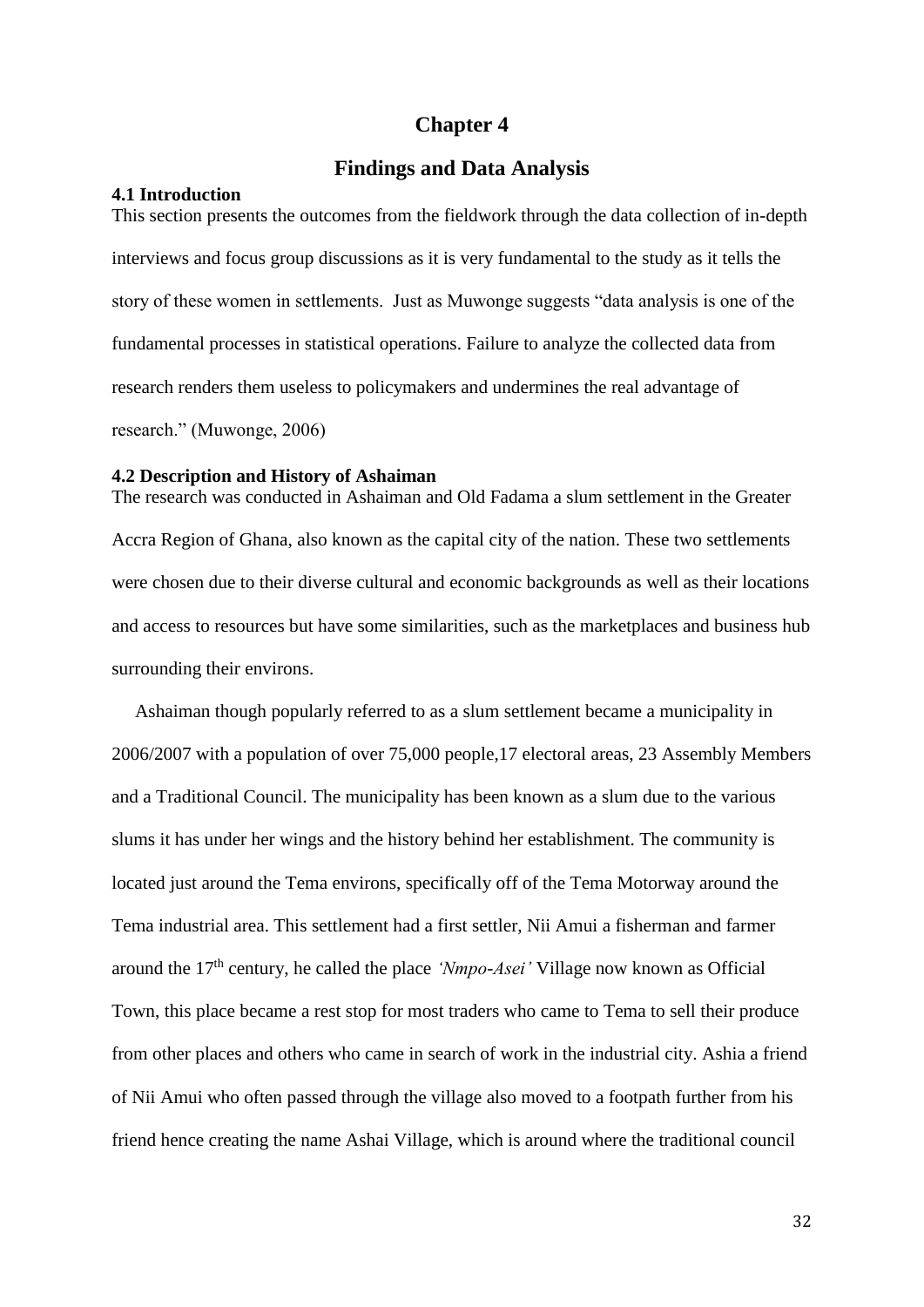is currently. And Nii Oko another friend of Nii Amui also moved to the present Zeenu which was then called *'Mon-Obaanyl'* meaning if you can come and stay with me.

 However, there was a rapid influx of settlers in the community during the construction of the Tema Habour during the time of Kwame Nkrumah the 1<sup>sr</sup> President of Ghana, after British colonialization. Ashaiman became the resting place for workers who commuted to Tema for work during the day and back at night to rest. After the construction, most workers preferred to stay in the township other than returning to their hometowns and villages. This place is now home to a lot of migrants from the different regions of the country but dominated by Ewes and Northerners, who come to the industrial city in search of jobs at the port, industries located in the region and educational opportunities. The settlement has about four slums embedded in it; Tulako, Zeenu, Lebanon, Zongo Laka, Middle East, Jericho, Bethlehem.

 In Ashaiman, I had the chance of talking to women from various backgrounds; married, single, young, old, self-employed, migrants, natives, market women, policymakers and leaders who all gave a different account on their opportunities of social and economic empowerment in their community. According to data derived women in this neighborhood were more immersed in the political and economical process, more women had risen to leadership positions, were educated about the political climate not in their community alone but also nationwide, demanded accountability from their leaders depicting a sense of political and economic empowerment as against assertions made by scholars that individuals in such environments are impoverished and to some extent have no access to some resources and opportunities. According to some authorities and participants, there has been a 20% increase in the involvement of women in especially political ventures and accountability. To my surprise, women were contesting for political positions both at the local and national level to change policies and fight for the betterment of their community.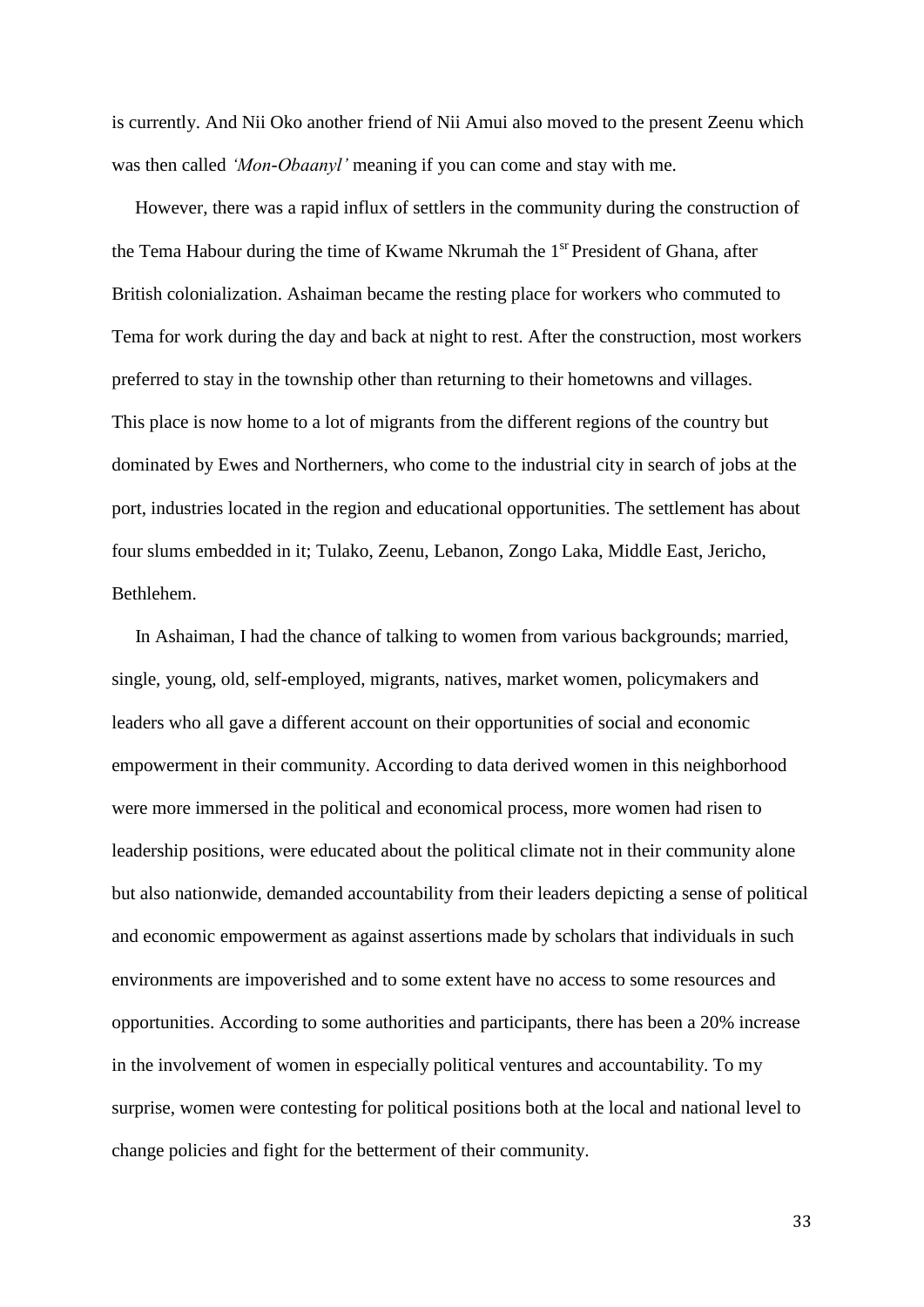

Figure 1. [Megan Peloso,](https://www.researchgate.net/profile/Megan_Peloso?_sg%5B_sg%5D=0UObIYUI_ykV7_cQii5QcCRteK5UShq44oFMIxXcRyz2WuRdn-RfdocE0o8FCb7HoN9lvJdKmEGdnA) [Cynthia Morinville](https://www.researchgate.net/scientific-contributions/2033084646_Cynthia_Morinville?_sg%5B_sg%5D=0UObIYUI_ykV7_cQii5QcCRteK5UShq44oFMIxXcRyz2WuRdn-RfdocE0o8FCb7HoN9lvJdKmEGdnA) 2014. ['Chasing for Water': Everyday Practices of](https://www.researchgate.net/publication/286380564_)  [Water Access in Peri-Urban Ashaiman, Ghana](https://www.researchgate.net/publication/286380564_)

Through the help of some men, this community has been able to push for the inclusion of female leaders thus creating the opportunity for the individuals in question to rise above the normative and change the status quo of having the woman on the sidelines and men at the forefronts. Though the community is culturally diverse with some cultures standing in the opposition of having women as leaders instead of being the homemakers as they are often called, is slightly changing due to educational awareness by some non-governmental agencies, feminist movements, female empowerment advocates and political activists who support the need of women in politics.

# <span id="page-34-0"></span>**4.2.1 Description and History of Old Fadama**

Old Fadama is located on the outskirts of the Central Accra Business District, opposite the Agbogbloshie market and home to about 80,000 people. The community referred to as New Fadama was formed as a result of the relocation of the then Old Fadama due to flooding back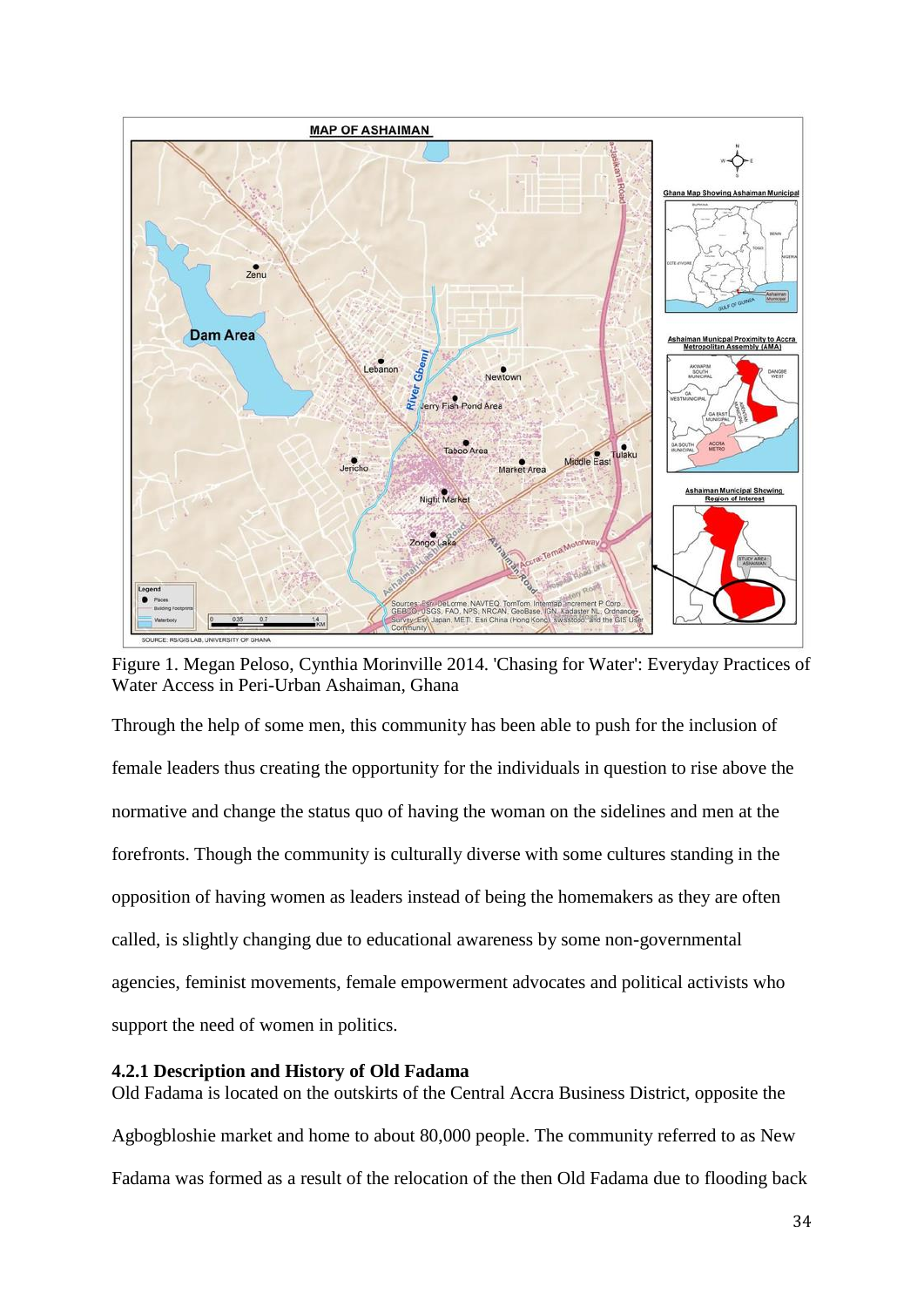in the 1960s and in the 1990s for the construction of the Non-Aligned Movement (NAM) conference by President Kwame Nkrumah. The community experienced a rise in population as people fled the Konkomba-Nanumba war in the Northern Region of Ghana to the Salaga Timber Market located south of the nation, this contributed to the spring up of the "Konkomba market or Yam market" as usually referred to as. Around 1983 during the repatriation of Ghanaians from Nigeria, most individuals used the place as a point since there was no cost to settling on the land. Due to the swampy nature of the land, it was filled with sawdust from the timber market and cocoanut husks before temporary structures were put up. As the community grew popular older residence began to take over the land and required payment for structures put up by new migrants.

 As a part of the Odododiodio Constituency in the Greater Accra Region, this space is heavily populated by citizens mainly from the Northern part of Ghana, filled with kiosks, wooden and cardboard structures. The site has its different ethnic groups with leaders to address grievances and support to tribal members. Old Fadama since 1900 has been faced with the threat of forced-evictions which have been addressed by community heads, human rights activists, non-governmental agencies and the United Nations agencies who believe individuals in informal settlements have the right to housing, thus promoting the SLUM upgrading projections instead of evictions.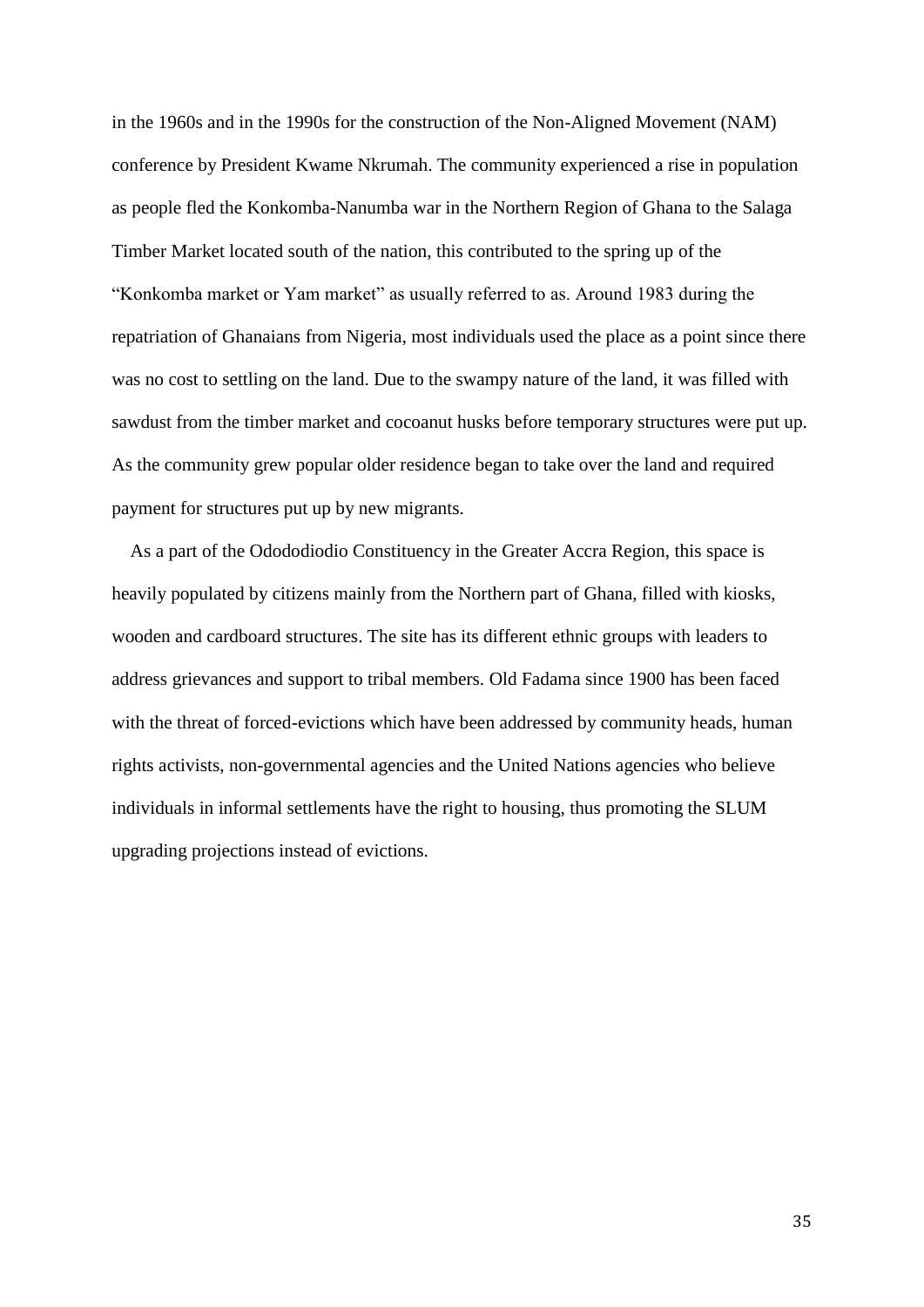

Old Fadama another major slum in the Accra environs is no different, though the women here tell a different story. Women in this settlement for cultural reasons are not as much interested in leadership roles but will manage to organize individuals to cause a change if needed. The populace of this region is largely Northerners from the Northern region of Ghana, where women are deemed incompetent of leading but rather regarded as followers who support and submit to the decisions of their husbands or male head of the home or community. An examination of the cultural practice of this group which is heavily Islamic by religion showed that women have been taught and nurtured to dissuade from partaking in decision making nevertheless politics as well. Cultural norms and practices are ingrained and embedded in our very souls as human beings and to change from that is tantamount to bleeding as culture is a way of life we grow with. Historically this was no different in many nations from the early middle ages till now, where education, economic and political roles and decisions were left to the men as women were not culturally fit to rule a nation, this assertion evolved over time and keeps changing almost every decade. The reign of Queen Victoria of the United Kingdom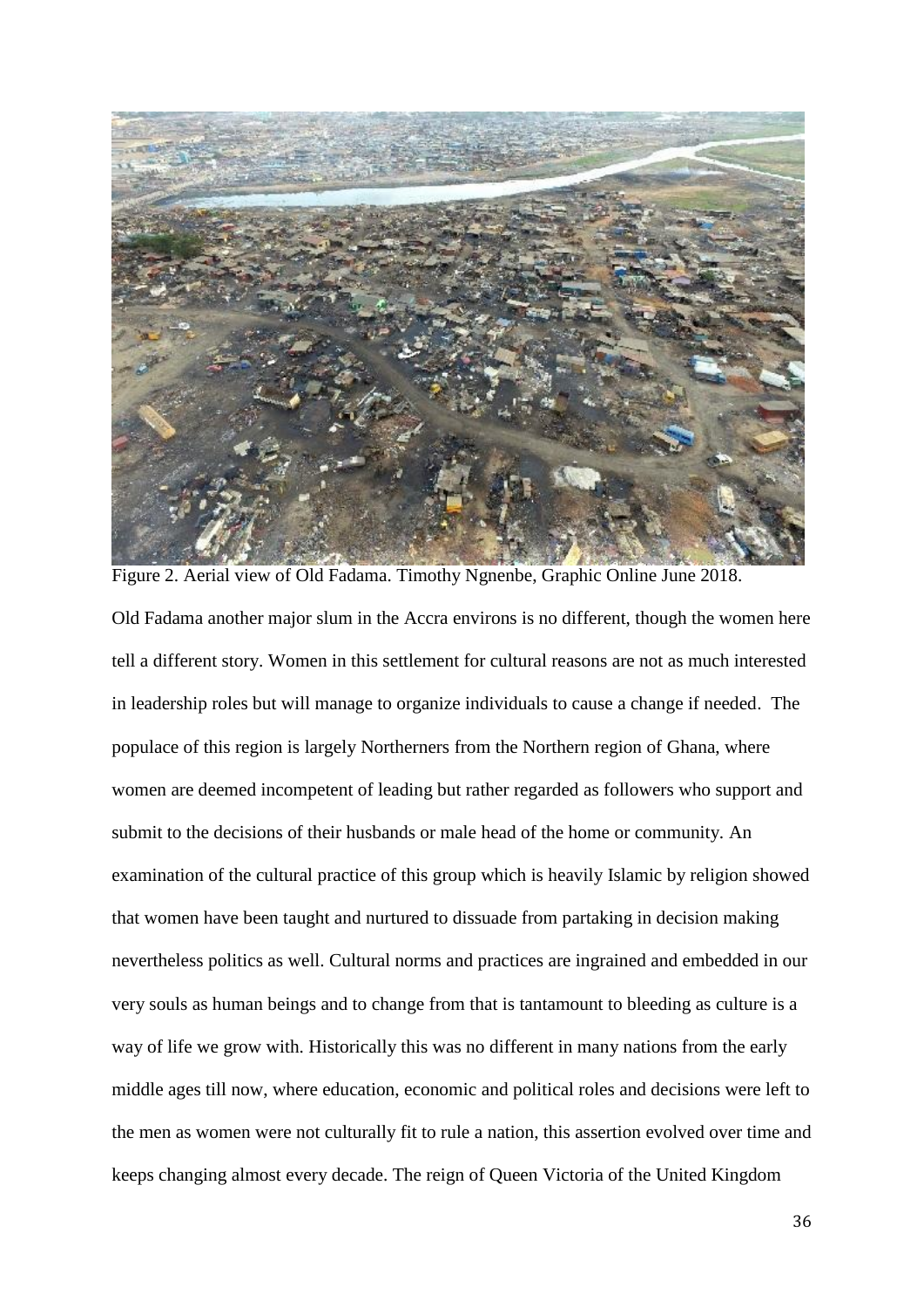during the 1800s, Queen Elizabeth of England, Vigdis Finnbogadottir of Iceland, Ellen Johnson Sirleaf of Liberia has displayed this evolution breaking down cultural and religious norms. Though all ethnic groups in the country and other countries have this same cultural practice education over the years have cause a change and women are now venturing into offices that were deemed as men's in our society, true not all cultures have been affected by the educational system and United Nations inclusion of women in the decision making, thus there is still a practice of women should not desire to take decisions either in the family, community-wise or nationally. Through the interviews held it was realized some of the women had no knowledge of the presence of an assemblyman in their neighborhood but were not ignorant of various ethnic leaders in the area who were capable of addressing issues either social, personal, economic or political. This was quite disturbing but according to some male participants, women were a force to reckon with in the mobilization of community people better than their male counterparts. Mostly they preferred to gather and educate their fellow inhabitants on issues and why it needed attention before handing over to a competent male, showing their desire to participate to some extent.

### <span id="page-37-0"></span>**4.3 Reasons for participation**

The main reason for the incessant advocacy of the inclusion of women in governance and the decision-making process is to promote good governance and democracy. Equality is a contributing factor to the desire of women to pursue these roles. Moreover, individuals may have diverse reasons for involving themselves in politics, mostly is to address issues that are affecting women in society. To fully understand the study and why women should be inclusive in politics were to have a vivid perspective of the reasons for the desire of these women. From the interviews, it was gathered some were interested due to the experiences and injustices they have suffered and still suffering so as to make policies that change them. As stated by the participants, the fight for political inclusion is to address issues such as the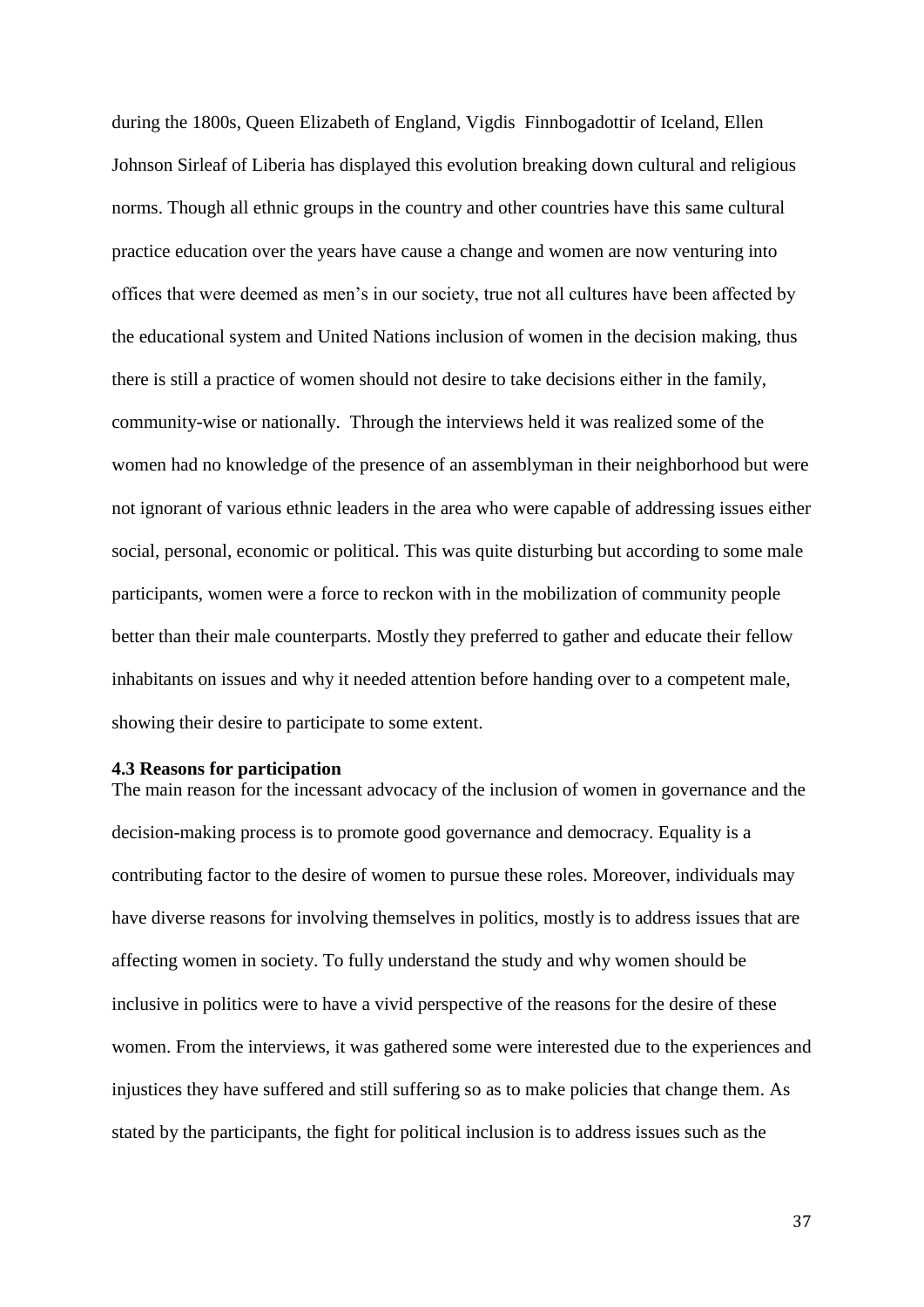harassment women face in the workplace in terms of securing a job or getting a promotion in exchange for sexual favors.

"In our world today some managers look at a woman's body and not their cv to give them a job. You are sometimes pressured or threatened to provide your superior with sexual favors to get or secure your job. Likewise, in the tertiary schools too where some pretty girls have had to fight off or give in to perverts so as not to get a bad grade".

#### Respondent Interview

This is no news in African countries as women and female students have discussed issues of where an employer or lecturer wanted sexual favors in exchange for a job, promotion or grades. This has become a concern as a portion of the society looks only at the beauty and not the qualifications of the individual in question to determine their competence for a job or grade. As public institutions, media and the government has failed to address this openly, these women engaged in the political fight since policies can only be made at the top and is done by so few people who are mostly men and not feel or understand the pain of these women. Others are also interested in changing policies as well as using their political office as a platform to raise the awareness of domestic violence and rape, which are subjects that governmental policies seem to pay less attention to, causing these crimes to be silenced. Culture appears to be an influence on the silence as it has been normalized with the blame put on the female gender.

 Likewise, a female who is raped is at fault for not being discreet in her choice of clothing and was blamed for enticing the offender and leading him on. I gathered the above reasons were of much concern to female aspirants. For others, they wanted to create a safe environment for their children since a slum settlement is regarded as unsafe for inhabitants to live in. Resource provision and recognization are vital to the security of their homes and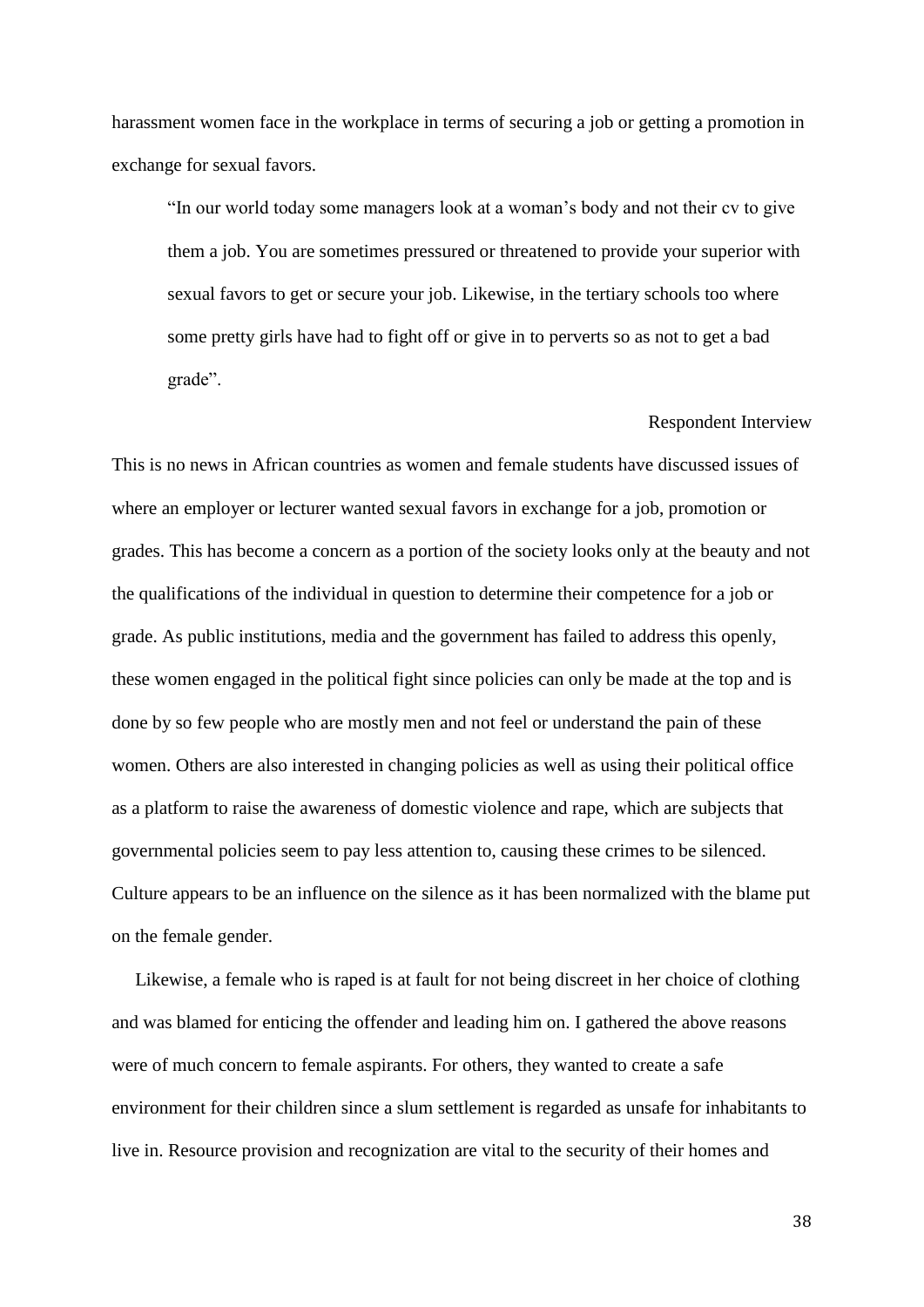businesses. Most aspirants that were self-employed were also concerned with the policies that affect their business particularly market traders who complained about how the importation of some goods into the country affected their prices and collapsed their businesses.

#### <span id="page-39-0"></span>**4.4 Male Patriarchal system**

Since the Biblical days and the Greek Empire, men have been said to be in political power and perceived as the head of the household and ones in authority, creating the maledominated political and economic arena where a woman is deemed incapable of policymaking as they are emotional beings and not logical homo-sapiens who can make critical decisions when necessary. Furthermore, "there are some deliberate measures that the dominant groups take in order to perpetuate the ideology and maintain the status quo, which include cultural practices and artistic works that women should naturally know their place. They should know should accept the obvious that men are the thinkers, philosophers, scientist, politicians, breadwinners, and spirituals while they, on the other hand, are homemakers, are submissive dependents, artists, workers and mothers of the nation." (Wanjiku et al, 1993). At one point in our society, the female gender was not allowed to vote, work neither given the right to education as it was said to be a waste of one's investment as their duty was to make babies, care for their husbands, cook, clean and make themselves beautiful as they were the representation of the male figure in the home, but with the societal change for the empowerment of the "weaker sex" as mostly referred to as, the male gender is increasingly faced with the circumstance of maintaining their power in the "male-dominated" society. Historically in Ghana after independence educating the girl-child was rather viewed as a waste of one's money, thus the boy-child was highly preferred leading to the popular saying of Dr. Kwegyir-Aggrey, "if you educate a man you educate an individual but if you educate a woman you educate a nation" during the early 1900s in the struggle for the girlchild education. Furthermore, women in Iceland after much struggle were allowed to vote and contest for political office between 1914 and 1915(World Economic Forum, 2018).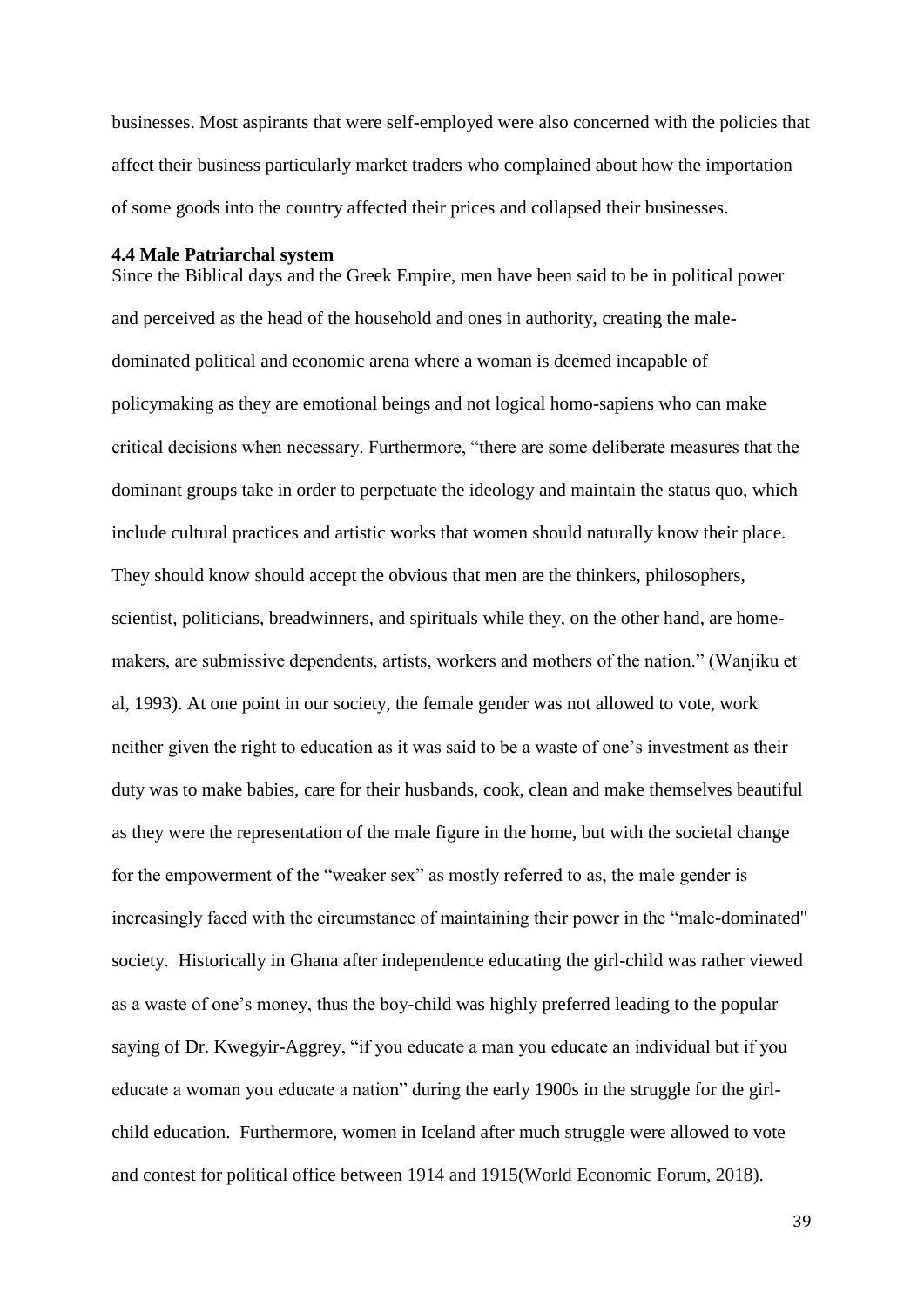According to an article by Andrew Glass in the politico, women in the United States of America legally attained the rights to vote in 1920 which had been a long-lasting issue for women and the country (Glass, 1920). For instance, as cited by Tetteh et al, a girl respondent of Warrington's and Kiragu's (2012: 305) study among primary school girls in Kajiado District in Kenya said that "... if there was insufficient money for both her and her brother to attend school, her father would make her stay at home and would prioritize schooling for her brother"

As stated by Wanjiku, "the stage for gender stereotyping names clearly defined the place of women in a man's world. This stereotyping names a perfect material reality which helps to reinforce the social and economic conditions within which they are developed and employed." (Wanjiku et al, 1993). However, women are climbing up the educational and economic ladders whiles demanding accountability from their leaders as young women in the community were striving and pushing to enter into the secondary and tertiary levels of education, most female students ranging from 15 years and above were seen to be in school on the weekday and helped out with parents with chores and their businesses on the weekends. Testimonials from respondents were proof of the majority of young women who had completed the secondary school moved on to the tertiary level as compared to their male counterparts, some also had secured scholarships to study in western educational institutions to pursue a masters in their field which was rather peculiar since there was an increment in the education of women as against men. Women who had obtained educational, political and economic achievements served as mentors to the young and inexperienced ones why it was important to take these seriously. Also, it realized women were booming and expanding in the line of trade and businesses by acquiring new skills and knowledge on how to run their businesses no matter how small it was. Credit unions around the vicinity expanded as women sought out loans to expand and start businesses.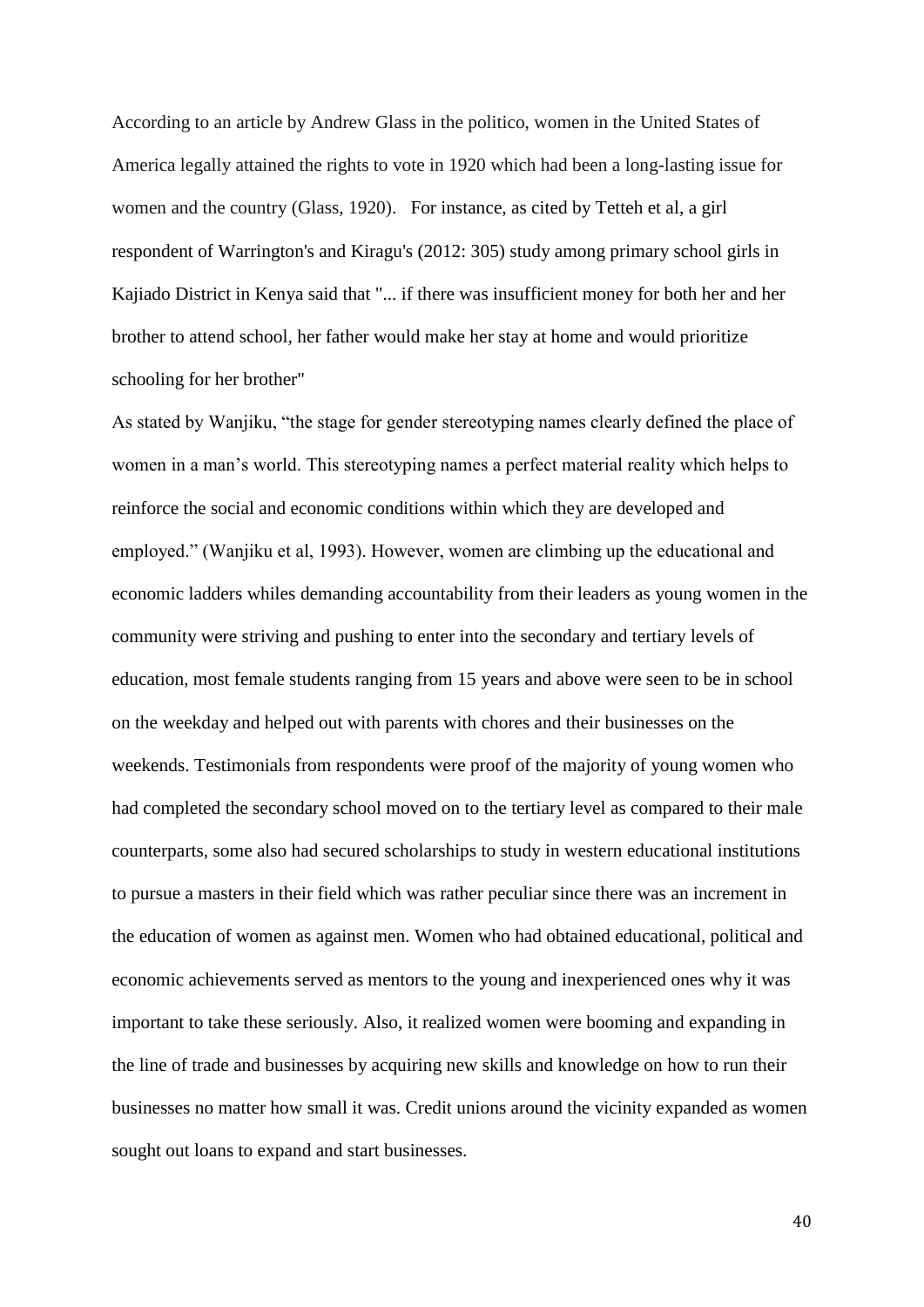The urgency to remind leaders on campaign promises and the distribution of social amenities were not taken lightly as well as questioning Assembly members, District Chief Executives and Members of Parliament on physical projects that commenced in the community, this was a clear indication of exercising their rights as members of the community. We are no longer in the age where females sat back and watched their male counterparts make all the decisions without question. All over the world, from the grassroots to the highest form of governance there has been campaigns of new policies that are female inclusive and empowering in order to change the narrative that depicts we are in a "man's world" and therefore the man should be at the forefront and "women the housewives and child bearers".

#### <span id="page-41-0"></span>**4.4 Challenges of Women in Leadership Roles**

Women seemed to be facing some difficulties pursuing their political careers. Data gathered from interviews that were conducted gave a vivid description and breakdown of the challenges they encounter and reasons for the nonparticipation as well as answering the question of what are the socio-economic avenues of empowerment for women in slum settlements? These challenges are expanded below;

# <span id="page-41-1"></span>**4.4.2 Political Funding**

Monetary issues have also become an obstacle in the realization of some women in partaking in these positions as they want to be independent of ambitious men who are only willing to invest their resources for their gain and favors and not that of the female aspirant. Just as suggested by Richard et al the " rich people can buy off politicians by paying for the costs of their American political campaigns as the campaigns cost a lot of money and they are not publicly funded…also it was recognized that particular groups are much better politically represented in Washington than others, such as large banks like J. P. Morgan, auto manufacturers like General Motors, or software manufacturers like Microsoft, are well represented by Washington lobbyists or have easy access to policymakers when they want it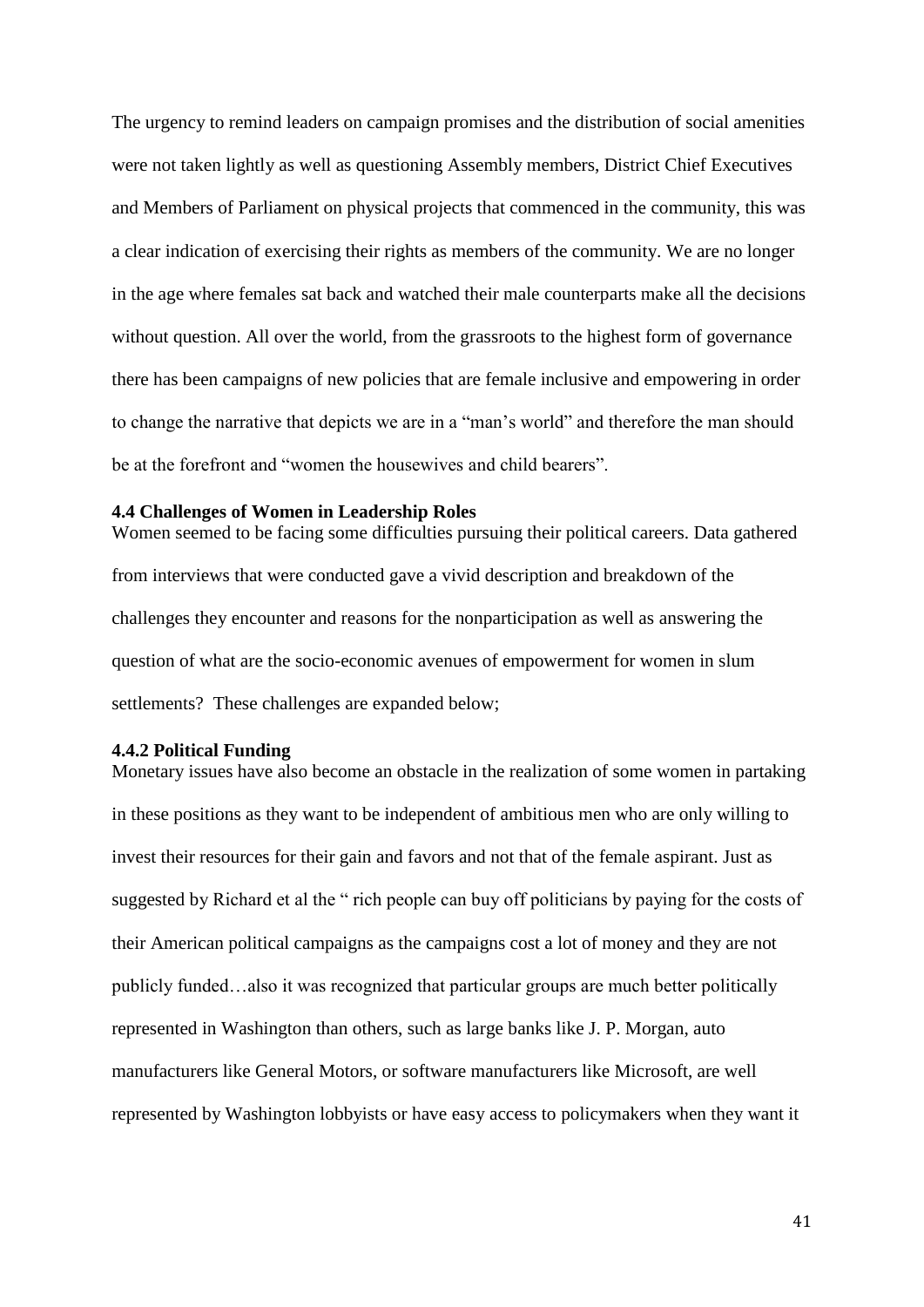as compared to the poor and unorganized who lack voices in the Washington conversation". (Valley)

"At one point in my campaign I remember boarding a "*trotro"* and was compelled by the passengers to pay for their transportation, they seemed not to care whether I could afford it or not, it was one of the hassles I had to deal with. At the time my money was not enough, I had to plead with the mate to permit me to send him the money through money mobile after getting home. Venturing into politics is not as easy as it looks, it puts a strain on one's finance especially for someone like me coming from slum settlement. The boys were always at my doorstep with the expression, 'nothing for the boys today' madam' just because they went around mobilizing more votes for me. Gaining victory as a woman, I am glad I can impact my community and serve as a mentor for my fellow women, the journey is difficult but worth the hassle to cause a change in our society."

# Participant interview

Economically women in this settlement seem to be somewhat financially stable but are fiscally competent to handle some of these positions as they are resource consuming especially for the female as she has to work twice as hard to enable her victory. In Old Fadama women were seen to be economically vibrant by the manner in which they attend to their businesses and trade, also some demonstrated to have acquired properties in their various hometowns and prospering business though the settlement is a swampy area with cardboard and plywood as materials for shelter depicting a very penurious community with women at the center. Likewise, women in this settlement are also unwilling to aspire for positions due to the strenuous nature of it, the financial burden and also the insults and perceptions that come with it.

"Even though I am a single mother I am also an established businesswoman who trades in and out of Ghana. I started out as a polling agent for the 2008 elections and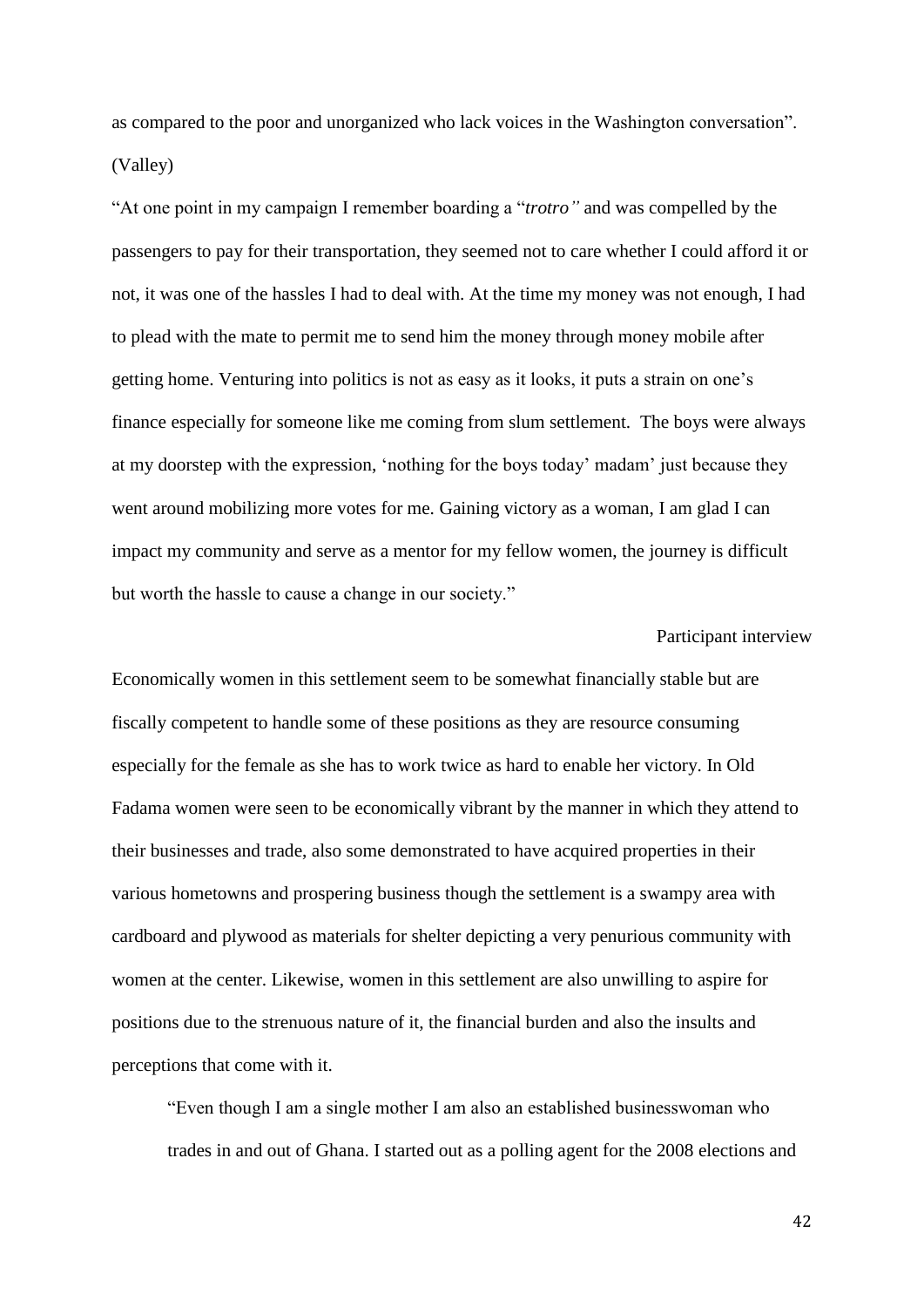advanced to the female organizer of the NDC. I went a step further and contested for the Assemblywoman position in 2010 but lost this did not discourage me, I tried again in 2017 and emerged as the winner against my opponent who was a man. During the process, my business came crashing down as I no longer paid much attention to it and depended on it as my main source of finance for the campaign because I decided not to rely on anyone for financial support in order not to owe them political favors after my appointment into office as their vision for the community was mostly different than mine. Running a campaign is very money oriented as one has to print posters, do dawn broadcasting and sometimes I have to give money to the various youth leaders to mobilize more votes for me."

Participant interview Ashiaman However, the monetary plight of some of these women running for office was minimized by the help offered by some political advocates by printing posters, providing platforms where the female aspirants were able to present the community with the vision they had should they emerge victors. The provision of these males did not come with attached strings different from the vision of the aspirant. The Ashaiman Womens' Progressive Development deserves accolades for the tremendous work it is doing by impacting the livelihoods of women and impacting them but it is unable to support these women with resources during their campaign periods because the organization is not monetary competent to provide such assistance, since is an organization in the community geared at providing women with the necessary skills in empowering them such literacy skills, computer skills, public speaking, financial skills, organizing handcraft workshop for women, advocacy skills and others. The organization is not financially stable to take up the mandate of financing all the women that engage in the political journey though they do encourage women to join the political fight.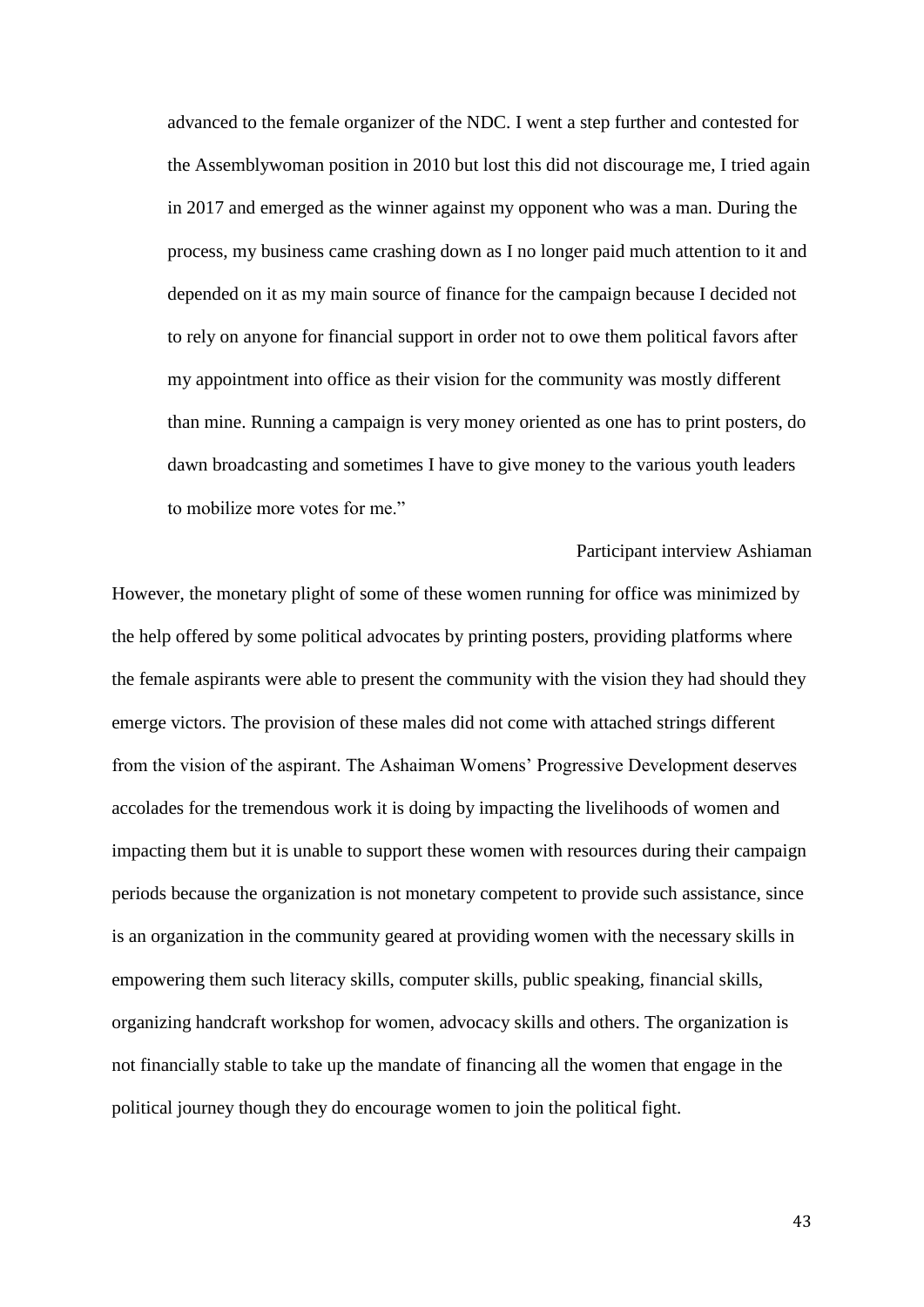#### <span id="page-44-0"></span>**4.4.3 Labeling**

According to the testimonials of women in positions in Ashaiman, it was not easy attaining the power they now have as the society they live in perceived such women as proud and pompous who will do anything to climb up the social ladder. In our society, a woman's ability is equated to her biological nature and not her capabilities creating the impression that a woman is not proficient enough to handle certain affairs, an ideology built of off myths which depict the belief that the "woman's nature is the place of the kitchen, women are weak, inferior, hold babies better, are gentle by nature, are not ambitious, are kind among other unscientific. These statements are preceded with opening statements such as 'I think women are like this….' no they are made as a statement of fact, which are socially constructed myths that go towards strengthening gender difference and justifying oppression of women." (Wanjiku et al, 1993). These ideologies are what have led to the labeling of women who embark on political agendas, making the whole process an abomination for some. A participant had this to say

"During my campaign for Assemblywoman, I was insulted and called names like *"Ashawo" meaning* prostitute by fellow females and men to discourage me from running for the office, some individuals told me to stand aside because it was a man's job and field, and a woman like me should be in the kitchen and home taking care of husband and children."

# A participant in Ashaiman

A look of women over the years have come to have the opinion that a woman that participates in politics is a prostitute who sleeps her way to the top. It has been believed that women have offered sexual favors to men in positions who hold power so as to have access to power and authority which is said to be true in some cases, therefore those who have risen to managerial, CEO's and political positions have not all resulted in this method as most have succeeded in achieving the heights and accomplishments they now have. Many women due to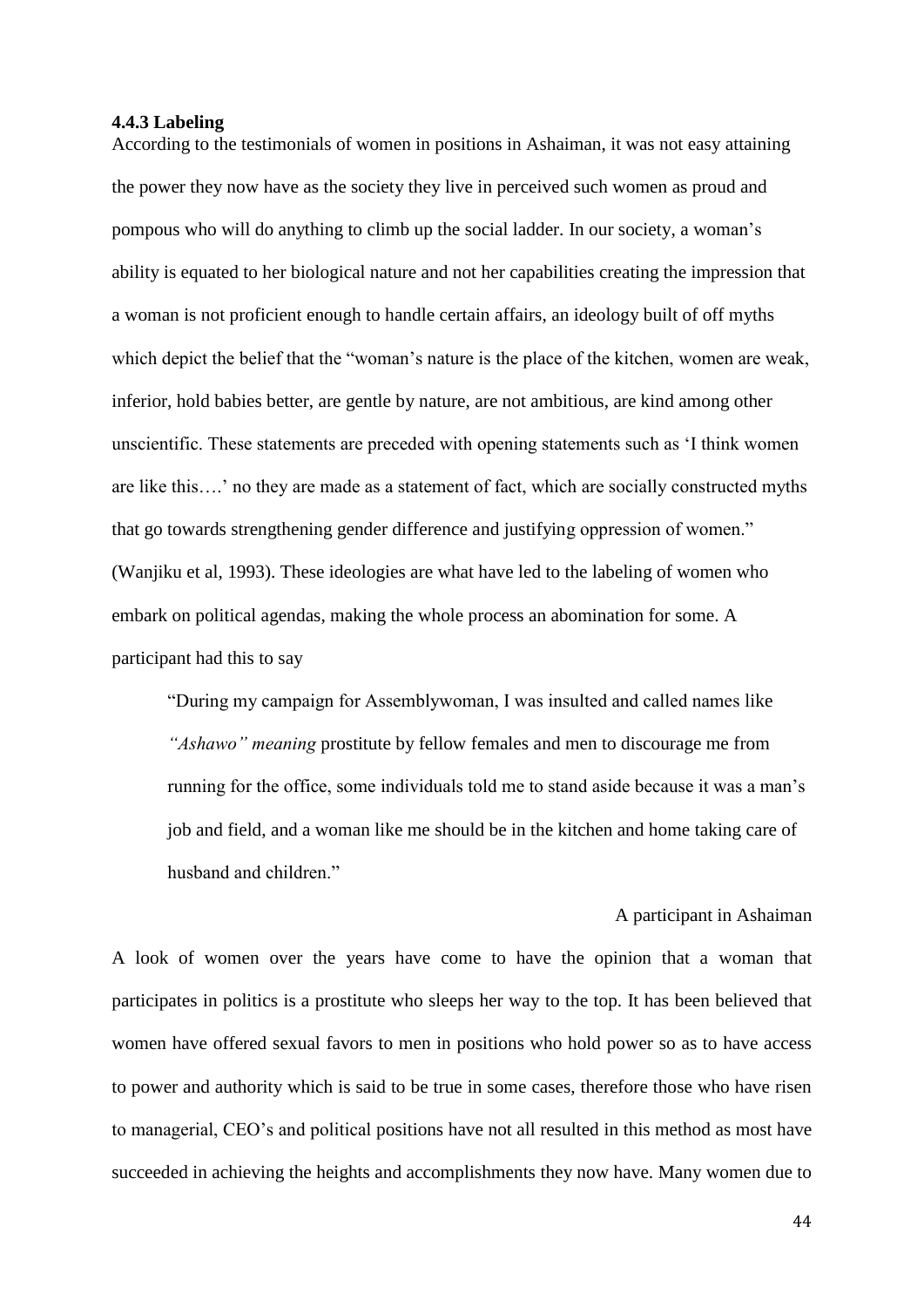this perception shun the political platform until a few a century ago with just a few despite these perceptions making a bold step like this participant to be a part of the decision-making circle. Also a woman's duty has been to take care of the home, husband and children and so for a woman to overstep her boundaries and partake in politics is deemed an abomination by some citizens both educated and uneducated. Especially being a single woman or mother contesting for a political position or a higher position in a their place of work is misjudged and labelled as a prostitute who slept her way through to the top. A part of the society only looks at the biological set up of a woman and not her qualifications and skills, thus these women pay the price of verbal abuse from their fellow women and men as well.

 I came to understand some women are in the opposition of their colleagues engaging in politics as it is a man's world due to the cultural setting they find themselves in and how the society has structured gendered roles of who can do what and who can not. Women for a period of time have come to believe this normative and embraced the patriarchal system that has pushed the woman into the shadows supporting the notion of the man being the logical and critical thinker and the woman as the emotional thinker who should not be permitted to make decisions especially outside the home. Moreover, this is an irony as ancient Africa once upon a time had females engage in these same subjects, such as Queen Nefertiti, Queen Hatshepsut who rose from Queen mother to Pharaoh, Cleopatra VII who showed great leadership skills in a male-dominated area as well Queen mother and warrior Yaa Asantewaa of the Ashanti dynasty in Ghana (formerly Gold Coast) who led her people in a war against the British for the Golden Stool in 1900. These heroines reformed the narrative, presenting women as a formidable force to reckon with whenever decisions are being made.

 One might ask what happened to the African woman? Long before western women began the fight for equality, women in Africa were taking political and economic roles as Queen mothers, traders, and warriors such as Queen Ranavalona of Madagascar, Queen Aminatu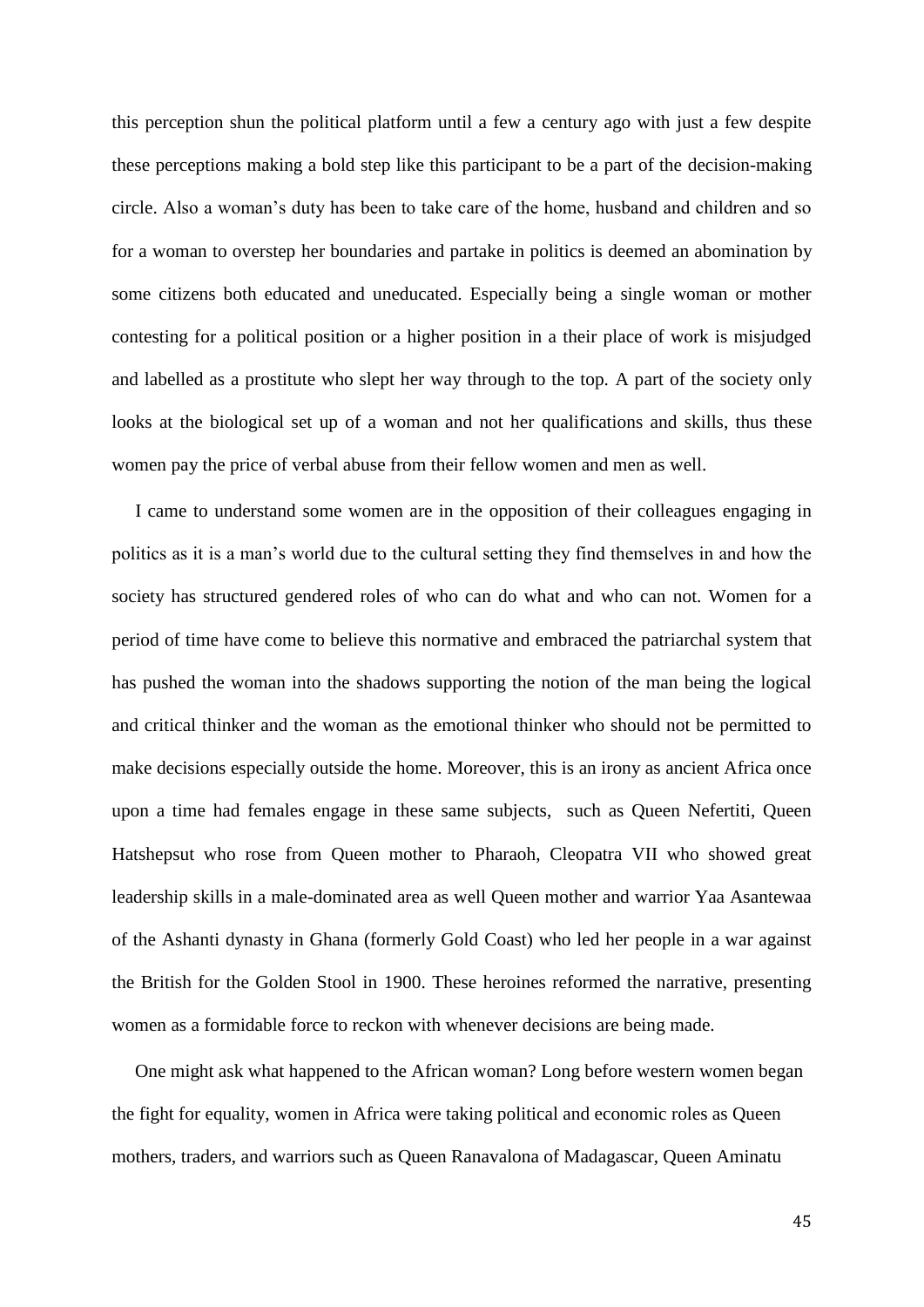and the Dahomey Amazons of the Kingdom of Dahomey who made judgments that affected the well-being of their communities. This however changed with the arrival of the Europeans to the continent and the role of some of these women gradually faded while the West saw the evolution of females fighting for gender equality some centuries afterward. Now the African society having forgotten her roots accustomed to the ways of the "white man" are now in these same battle of gender equality. These were huge accomplishments that are celebrated thus robbing the female Ghanaian of how the society once viewed women.

"For me, I would rather live in the community quietly and mind my own business than engage in anything that has to do with politics. I don't want anyone calling me names or insult me just because of a position because I will not let it slide, either am I ready to have people rumor that I am sleeping with some big man or politician to sponsor my political career. It's better to leave such things to the men."

# Participant interview in Old Fadama

The testimonial of this woman is quite typical with most women as it shows her grievance of the challenges of women in politics but it takes courage to preserve. One might ask why is this so in this community? From the time spent on the field, it was realized that women in Ashiaman were more open to facing these challenges due to the help they received from some male counterparts who believed in the need to present women with the opportunity to represent themselves on the local level. This gesture by the men was rather peculiar as it has been noted that men will rather not be lead by women, thus oppose the idea of women in leadership. Also the work of NGOs and groups like AWPD attributed to the contrast in these two neighborhoods as women in Ashiaman are well exposed to leadership training, human rights issues, political accountability and the support of and encouragement of some female colleagues who have come to understand the need for the representation of women on the local and national level despite the challenges that come with it.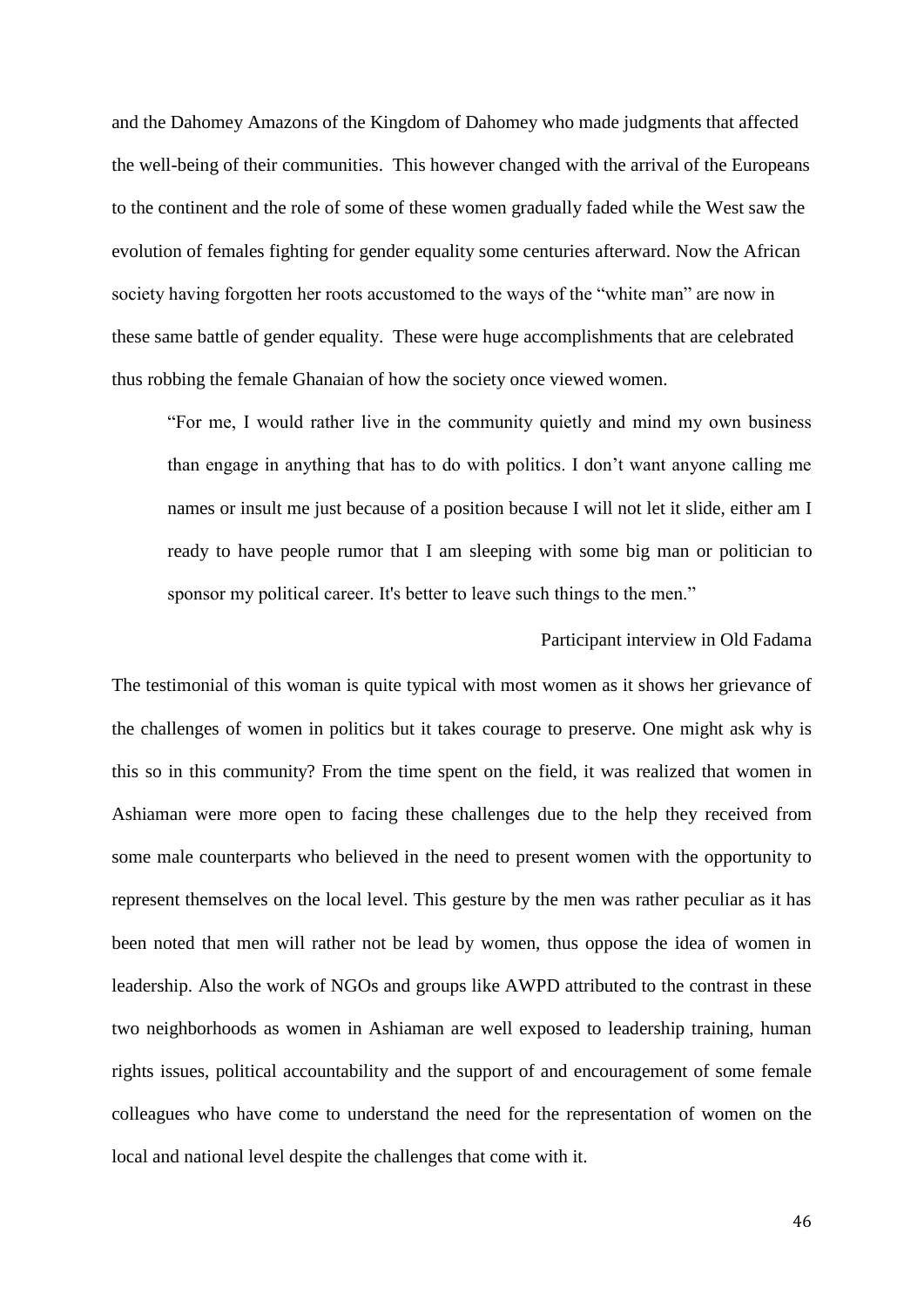# <span id="page-47-0"></span>**4.4.4 Political discrimination**

Women over the decades have been discriminated against mostly on the political levels with the reason being women should be seen and not heard, this is due to cultural ideologies that emphasize gender roles. Political parties discriminate against women by including them only in the minuscule sections, certain positions are deemed as not female worthy. These political parties have various roles but only the female organizer is the sport left for females and the rest for males. Women have to contest to the teeth for such positions but are denied despite their competence. Those who suffer the most discrimination and criticism are younger candidates, single mothers, and unmarried women who are viewed as ambitious and referred to as sluts who sleep their way through to getting a position or achieving a political career.

 But women are climbing up the educational and economic ladders whiles demanding accountability from their leaders. We are no longer in the age where females sat back and watched their male counterparts make all the decisions without question. All over the world, from the grassroots to the highest form of governance there has been campaigns of new policies that are female inclusive and empowering in order to change the narrative that depicts we are in a "man's world" and therefore the man should be at the forefront and "women the housewives and child bearers". A political leader had this to say:

"These men always perceive women as feeble and incompetent. Even though I have attained a position in the NDC some male counterparts always try to shut me up during talk shows at the radio stations all because I am a woman with nothing sensible to say. But I fight my way through it all the time and have to prove my competence. It gets difficult most at times but then again I am a strong woman who knows my rights and what I stand for."

Participant interview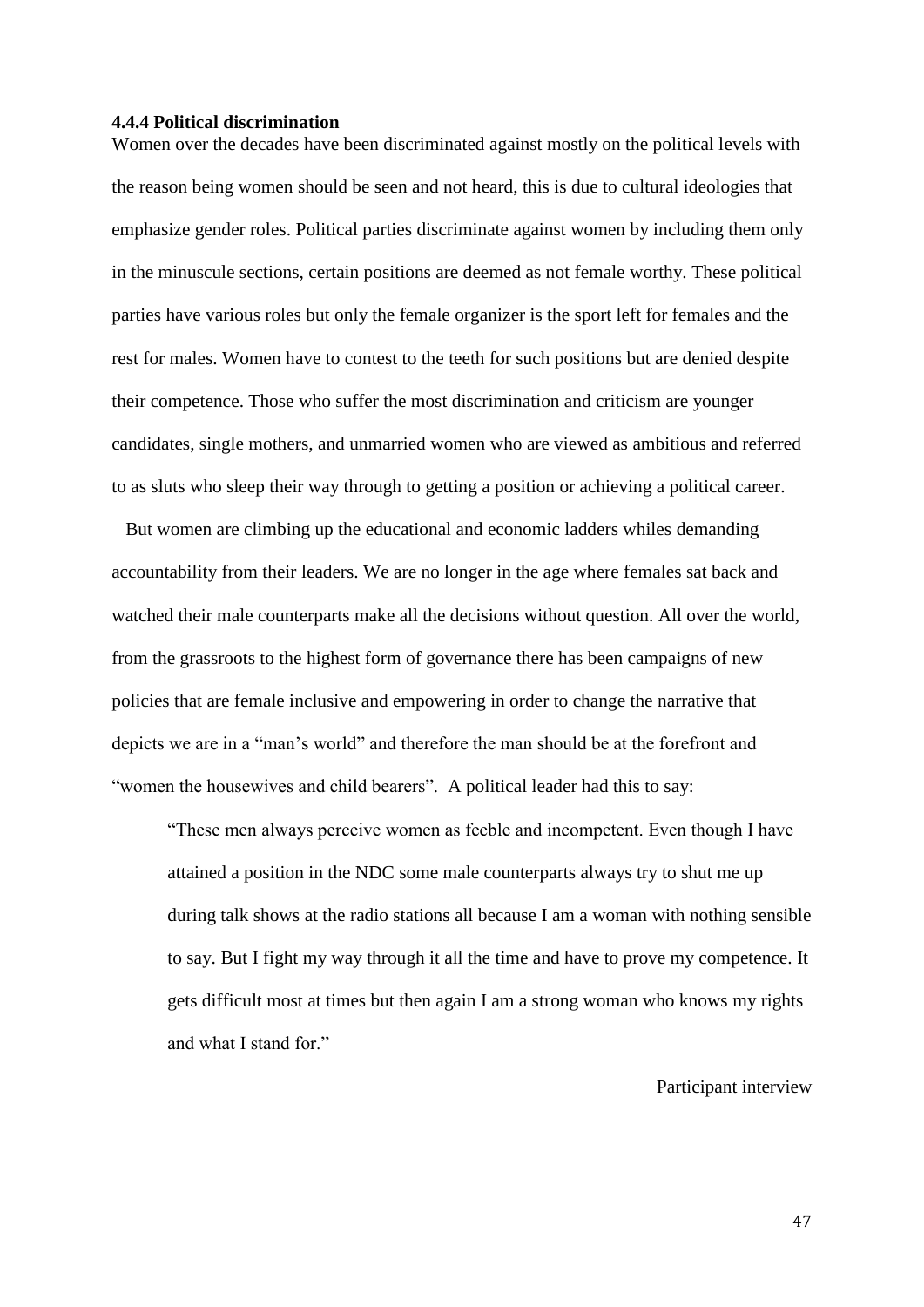# <span id="page-48-0"></span>**4.4.5 Other constraints of women in slum areas**

Even though women were faced with funding issues and labeling by the society, it was gathered they also faced with the responsibility of catering for their families single-handedly as some were divorced, single parents or widowhood making the venture into politics difficult. For others, the denunciation of the idea by their families and husbands served as boundaries to build their political careers. It was realized being a leader of an association was permitted by most husbands and parents but the advancement into local or national politics was rejected. With the diverse cultures and ethnic groups, language became problematic for those who could not speak the most common native language *"twi"* or English as they could not interact with community people, therefore, dissuading them from aspiring for positions.

# <span id="page-48-1"></span>**4.5 Education/Gendered awareness**

In relation to the study, it was realized education played a major role in the empowerment of women in both slums. With the rise of the AWDP in Ashaiman, awareness was created enlightening women and pushing them to voice out their opinions as compared to Old Fadama. The AWPD started off around 2005/2006 as a platform for the mobilization of women to participate in the decision-making process pertaining to the affairs of the community but later incorporated the need to educate women on their rights and provide economic training. The British Council had funding available to support empowerment programs relative to women, the leaders of the group attained some of the funding to push the vision of the AWDP. To my surprise, the initiative was much more male than womanoriented, since some male political advocates saw the need to encourage and push women to partake of the decision-making process and be exposed to the political arena as it is not just a male-dominated area but also an avenue for females to express their needs and opinions. An external organization is known as IBIS now merged with Oxfam demanded accountability and monitoring at the early stages of the group due to the resources they invested in its programs.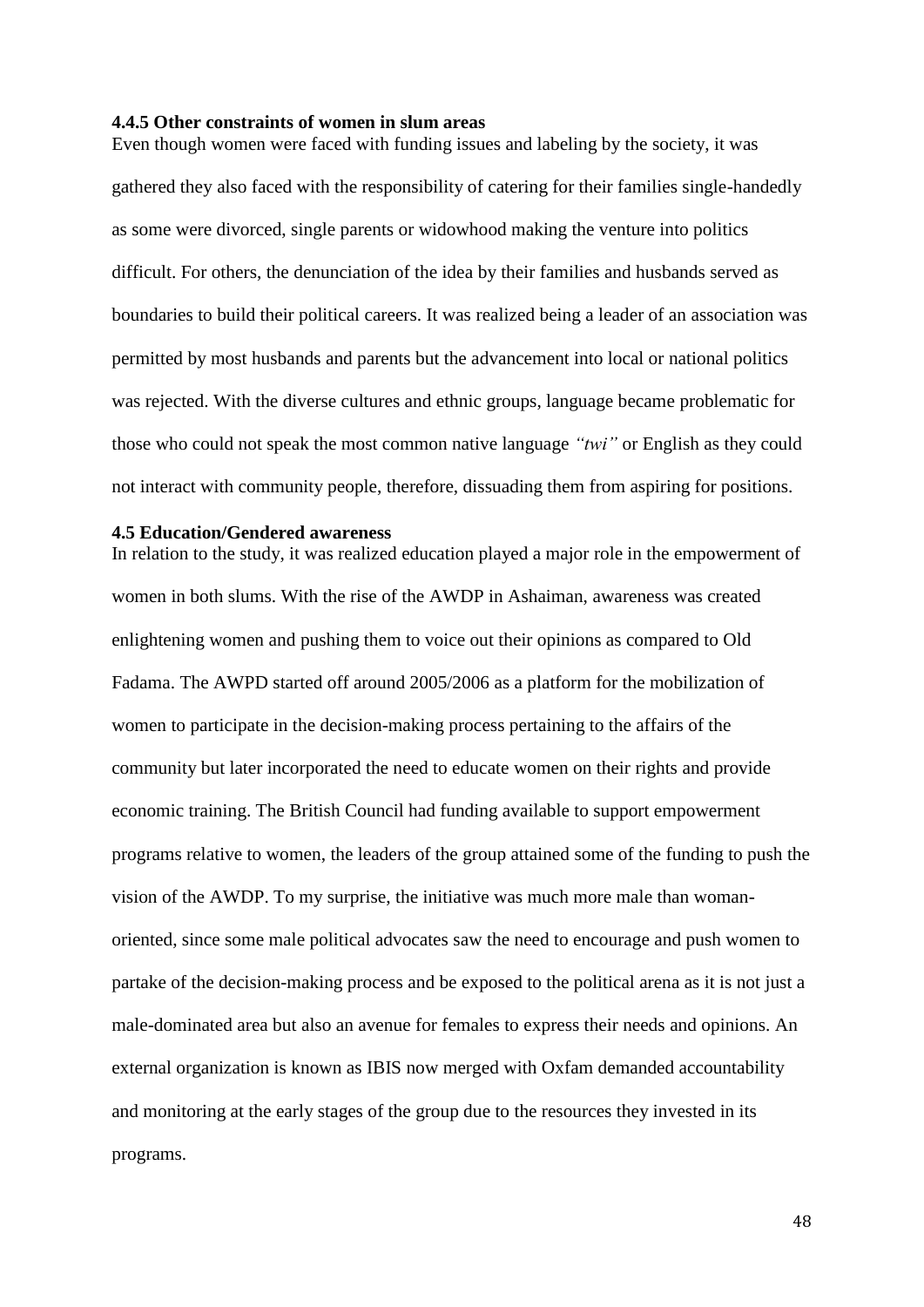The association addresses issues relating to women both economically and politically. The association offers leadership training, public speaking skills, education on human rights, political accountability awareness, entrepreneurial opportunities and vocational skills such as soap making, basketry, bead making, hairdressing, shampoo making, computer training, market sales, accounting *"tire and dye".* The platform has enriched the lives of these women as it has provided them with a source of income and education on some matters which they lacked, enabling them to be self-sufficient and neoteric with the century they leave in. Leaving in a slum settlement nevertheless has been labeled to harbor criminals and underprivileged individuals, but the AWPD has managed to resolve the topic of women being the most destitute in a slum settlement since the livelihoods of the respondents in question are evolving day in day out. Data collected proved 10 women took a chance and participated in leadership positions in 2009/2010, the first in the history of the community, out of this 2 emerged victors in the positions contested for, with 1 becoming the Council of State Member under deceased Ex-President John Atta Mills. A participant had this to say:

"Joining the AWDP has broadened my views on several matters both politically and economically, it provided me access to the Ghana Beauticians and Hairdressers Association, GHABHA. Initially, I had no idea of the existence of this association, it has helped me know my rights in my line of work especially in relation to paying certain taxes, learning new skills that spring up and registering my little shop. As a member of the AWPD, I have brushed up my computer skills and learned a lot about human rights especially pertaining to the female sex, this knowledge came in handy when a friend confided in me about the abuses she was facing in her relationship, I encouraged her to report the incident to the police, educated and assisted her to get out of the toxic relationship instead of staying like is mostly done. Another also disclosed to me the father of her child was unwilling to care for the baby, we reported the matter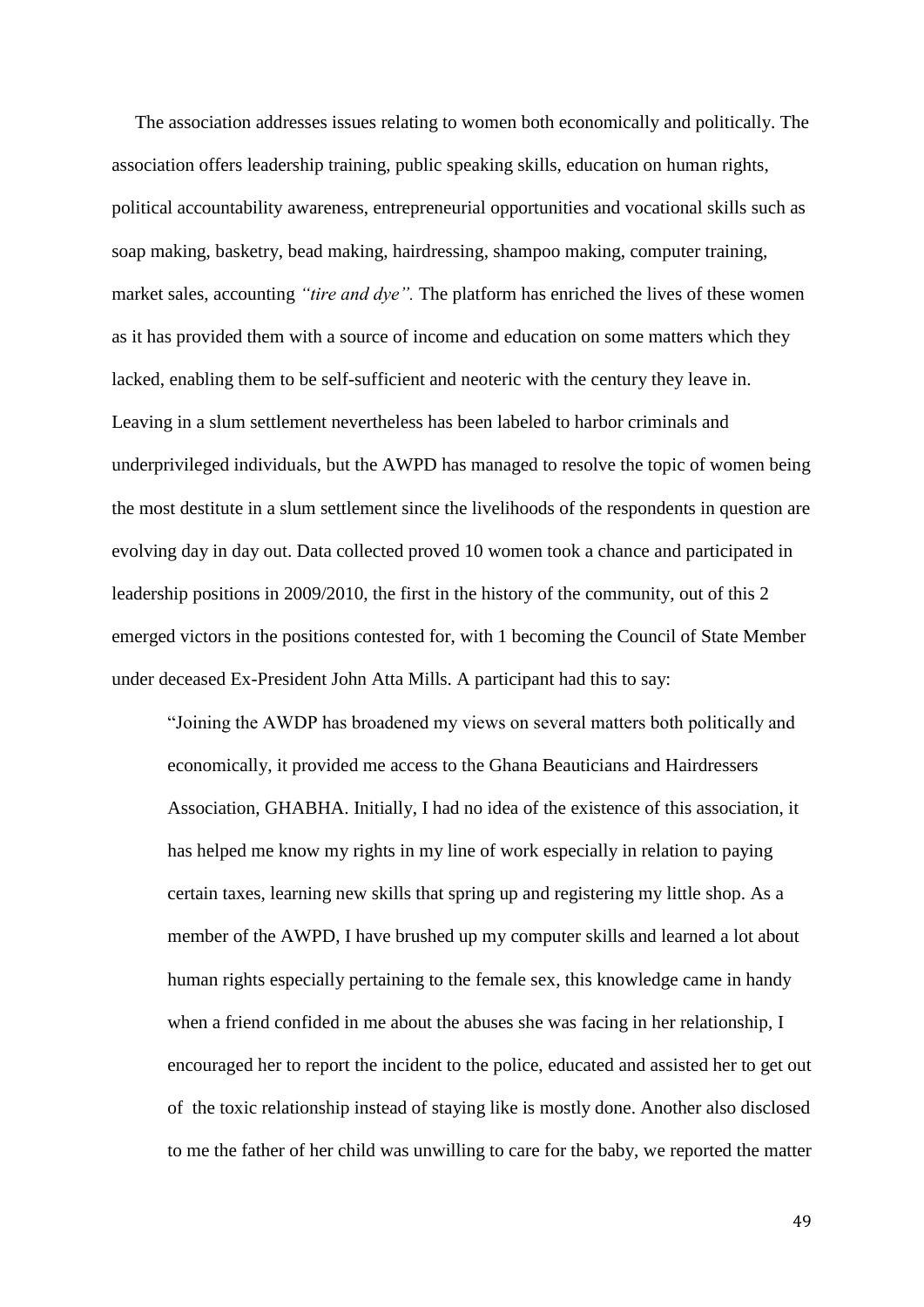to the police who aided us in getting the man to provide a monthly fee to help the mother out with the experiences of the child."

However, the association seems to have fallen short in bridging the gap between the inclusion of females between the ages 15 and 21 in its empowerment and development programs with the excuse of they being in school, therefore, need to concentrate on their studies. I strongly believe this gap should be closed and the age group mentioned must be involved in these activities to better equip them to serve as the next generation's political and economic advocates, as the saying goes 'catch them young and they shall be yours forever', some mindsets are difficult to break from especially after embracing adulthood, therefore their young minds can be shaped to view the society they live in inversely, to question the patriarchal system while advocating for change.

 I believe this was as a result of education and living circumstances, these girls are in school most of time and are unable to participate in these meetings also during vacations while helping their parents in their line of trade others pass time by engaging in petty trade as well as finding a job or internship in order to raise money for the coming semester. The organization in order to close the gap can very well meet up with these young women in smaller groups by offering mentorship programs and discussing times they feel will work best for them, so an alternate branch can be created to cater for their needs until their tertiary education to aid them smoothly transit into the main branch without difficulty. Also, the President of the Association stressed that membership is free but attendance is low as most women find it difficult to attend meetings because of the distance between their homes, workplaces and meeting location. However, these women do make it a point to show up for the diverse training sections that go on even though there has been the request for funding to enable them to start up or expand their business.

50

Participant interview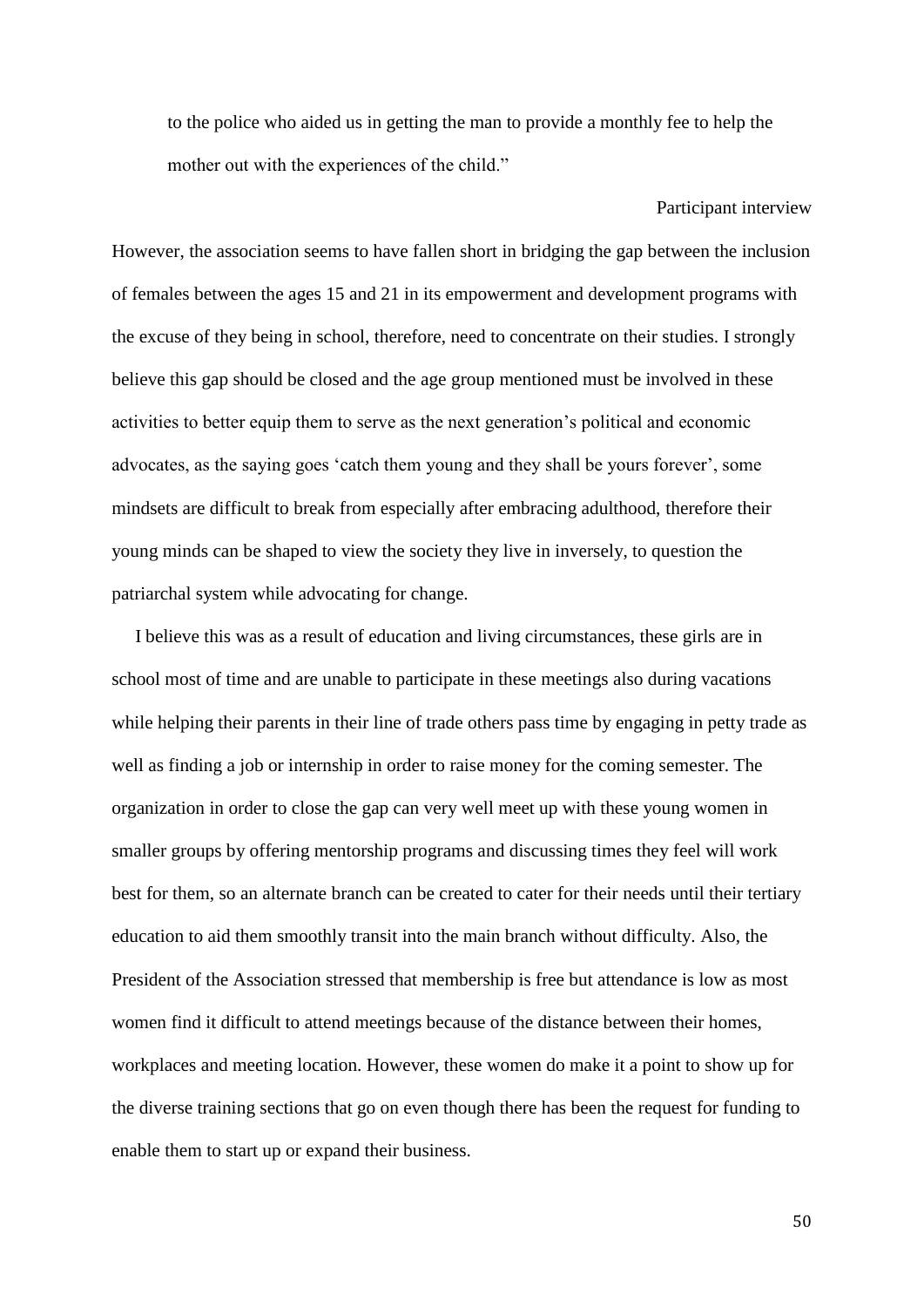#### <span id="page-51-0"></span>**4.5.1 Affirmative Action by men**

Nonetheless, politics has been affirmed to be a man's world with our society alleged as patriarchal with defined gender roles for both the male and female, but the study showed a reverse by way of males encouraging their counterparts in these areas to embark in the discipline to have their voices heard whiles fighting for equal rights to participate in the decision-making process locally and nationally. All the same not all men in the communities are in support of the notion of having females as leaders, then again the few that hold this opinion are creating the awareness and building platforms to educate their colleagues and the opposite sex as well as providing resources as best as they can in aiding women interested in running for leadership positions. A participant had this to say:

"I have been in the community for a long time and have seen how men have opposed the need to educate women in political and other issues because they have the perception that, once their wives, daughters, and sisters become exposed to such education their lifestyles change and they become disrespectful and pompous. A male friend was actually against his wife being exposed to the political arena and aspire for a position after much interaction and education he approved and was later appreciative for how refined his wife had become. I also remember the effort myself and some other males put into supporting some women that decided to run for office, we took care of the posters, shirts and other materials that were needed for the campaign as well as mobilizing the community to inform the people of the vision she had in mind for the neighborhood."

# Political Activist interview

The Ashaiman community practices the traditional rule of law as a way of paying homage to the land and first settlers. The traditional council though full of men understood the prerequisite to include the need to have females on the councils by having an acting Queen mother to address women issues and needs particularly in settling disputes since the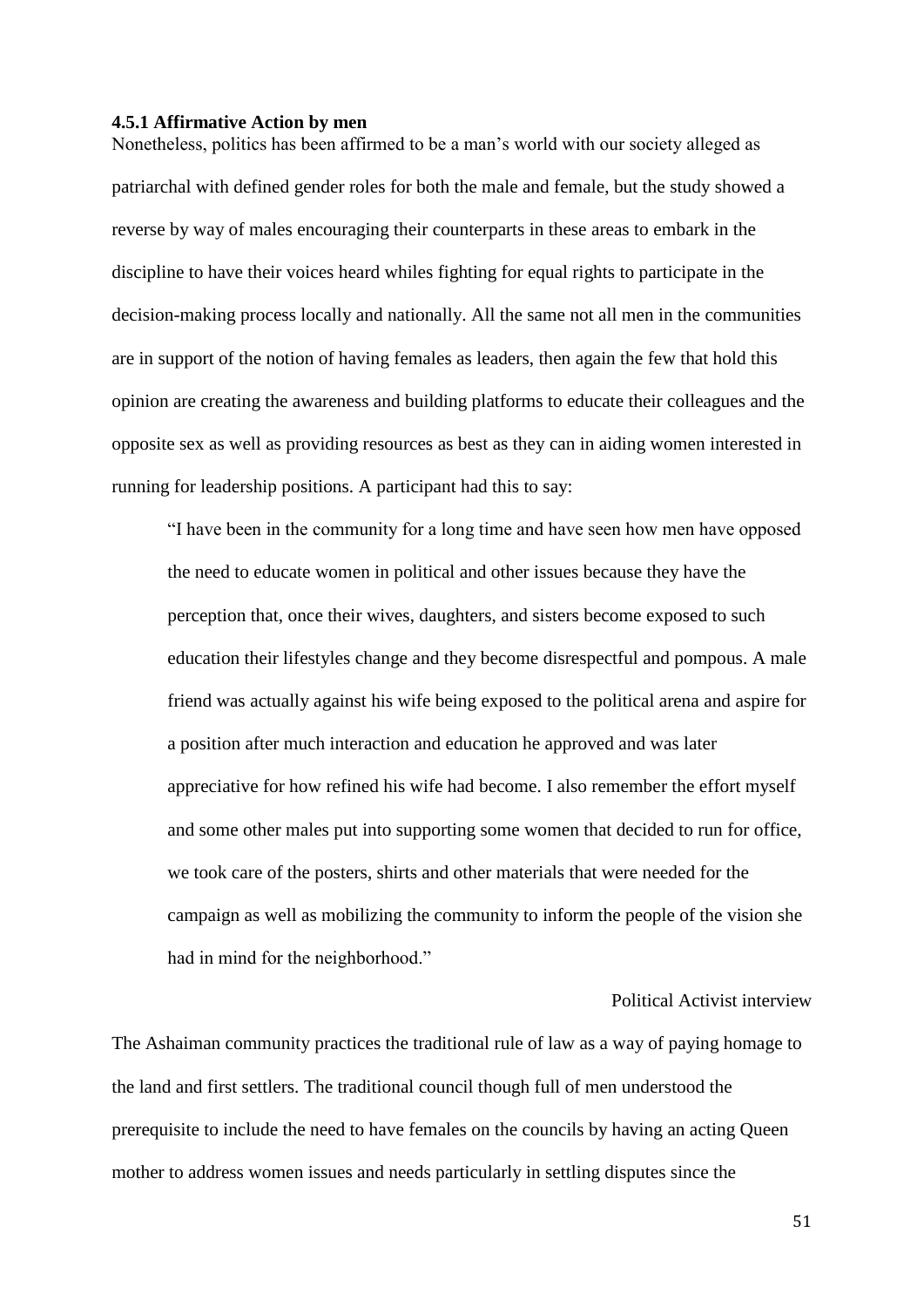traditional council practices the arbitrary system of settling disagreements between individuals. In some cases, a dispute between two women has settled the traditional court in the presence or absence of the Queenmother whereas in other circumstances the issues were resolved by the Queen-mother. According to the chiefs and traditional elders, it was essential to the growth of the town to enstool a Queenmother but since there was none, an acting Queenmother was obligatory due to the ever-changing scenes in the society with the rise of the feminist movement to address matters that pertained to the female sex as well as serve as motivation for other women to rise up to the cause of taking leadership positions.

# <span id="page-52-0"></span>**4.5.2 The contribution of non-governmental agencies**

Non-governmental groups have been known to be of much assistance in dealing with matters socially, politically, economically, culturally, environmentally and economically that affect human life as well as the ecosystem. According to Investopedia a "Non-Governmental organization is a non-profit citizen-based group that functions independently of government. NGOs, sometimes called civil societies, are organized on community, national and international levels to serve specific social or political purposes, and are cooperative, rather than commercial, in nature. (Investopedia)" This existence of such groups in both slum settlements seems to improve the life of the people and surroundings. Groups like WISEwomen in slum areas, IBIS, RUWACDA-Northern Region Women, and Child Development, Oxfam and others contribute the education and ratification of slum areas. In Ashiaman a building project was undertaken with the help of members in one part of the community who contributed to constructing an apartment complex to house individuals, an initiative by the women in that neighborhood in collaboration with a Non-Governmental organization, the strategy somehow backfired due to poor accountability, evaluation, and monitoring methods. Though it provided shelter for almost half of the community the others were left without proper housing.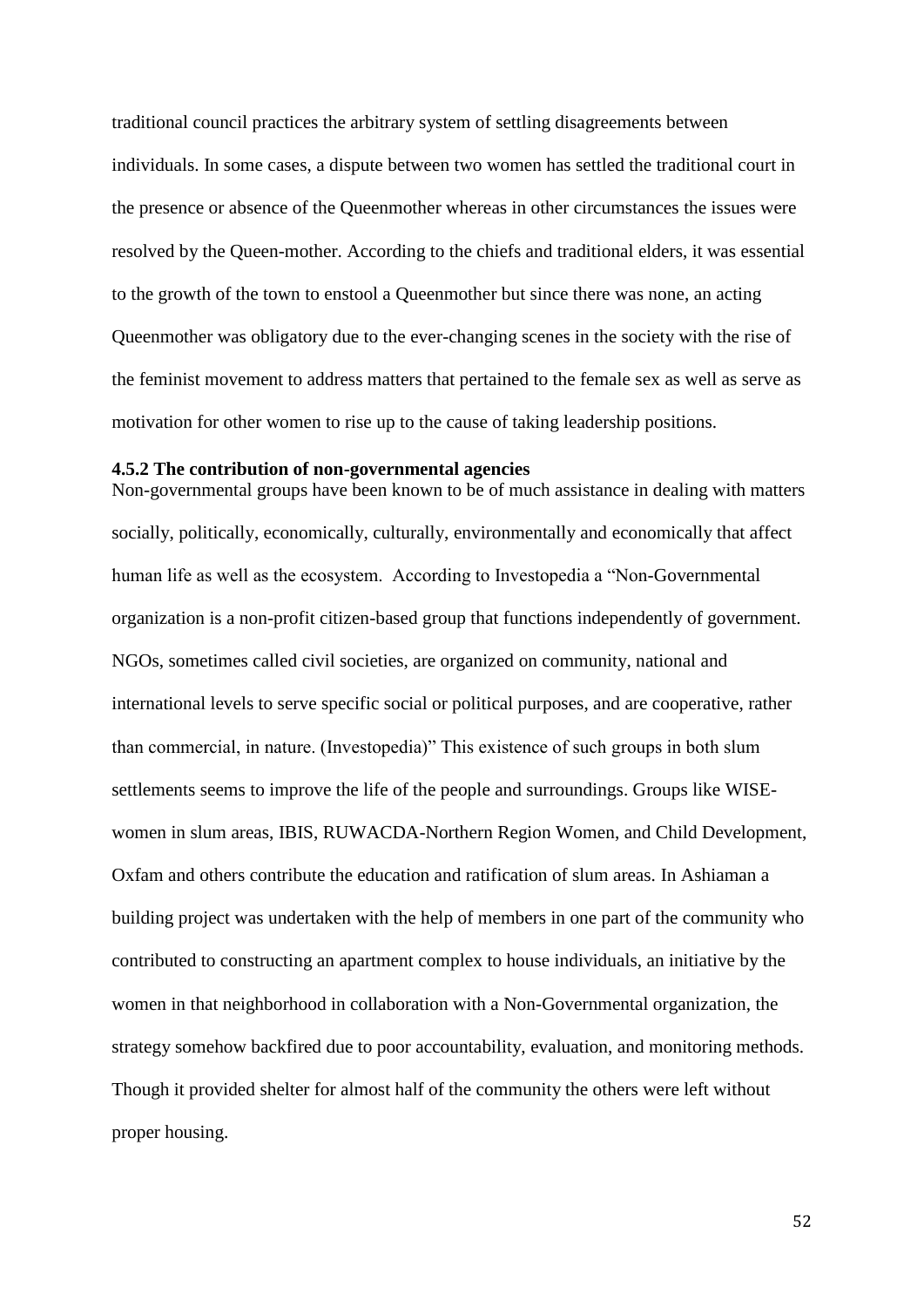The same goes for the AWPD which worked with IBIS now merged with Oxfam to assist with educational programs as well as demand accountability from the association's leaders for checks and balances and was also funded by the British Council in the beginning stages of the association. Likewise, SEND-Ghana who is working to promote good governance and equality of men and women in small communities and the nation as a whole. The organization works in Ashiaman to promote pro-poor policies that favor women and children. During the eviction of inhabitants forms Old Fadama, the community in partnership with some local and international organizations fought for the continued existence of the community as it was considered an infringement on the rights of persons living in such areas. With this support, the slum unions and OFADA-Old Fadama Development Association was formed to tackle and deal with developmental, environmental and eviction matters.

 Globally there is the presence of Non-Governmental Organizations and Non-Profit working in slum areas to provide support to individuals in the settlements. Some of the aid has been to provide all sort of skills to serve as a coping strategy to aid finance their stay and living expenditure as they readjust to urban life. As others like Slum Dwellers International (SDI) are fighting against the eviction of these settlers to provide them with a sense of housing security. An instance is the Ministry of Housing & Urban Poverty Alleviation in India which helps to provide settlers with better housing facilities in the poor urban settlements in the country. Likewise, others are serving as credit facilities that provide loans and credit with little or no interest rates to these individuals without taking high ended collateral like properties which will be difficult for slum settlers to provide as well as hinder their progress in pursuing an education or economic venture. Food security has also become a growing concern as poverty is associated with slum areas, therefore, having access to three meals a day is problematic in some slums, Global giving is one of such organization whose mission is to provide food to such low-income community.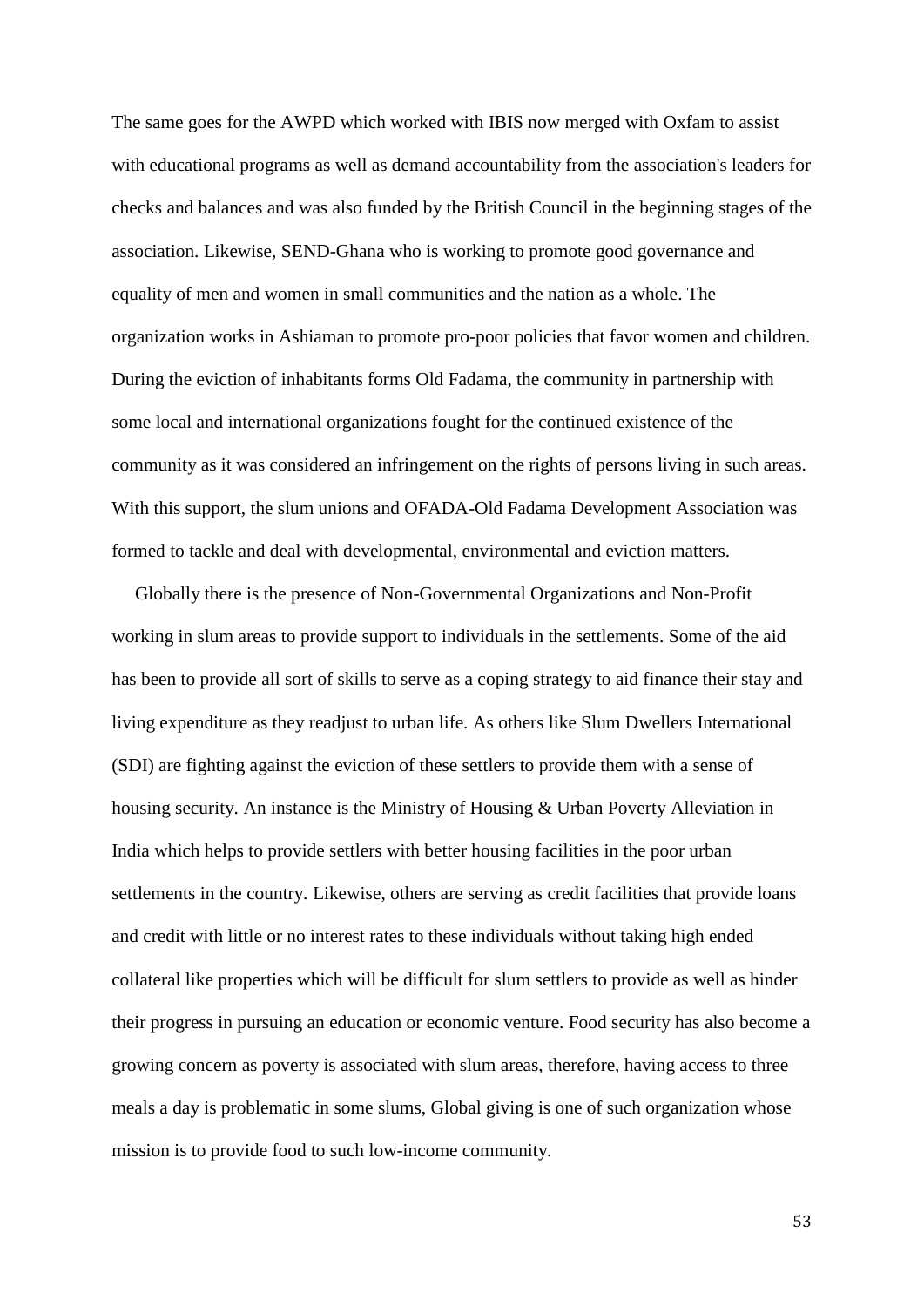These organizations over the years have worked with numerous grassroots organization and community leaders in the community to aid their work and transition in the areas a smooth one since they know the people and neighborhood better. AWPD is one of such grassroots organization that acquired funding from the British Embassy to first kick start it's great to work in the community as it joined hands with IBIS who monitored and evaluated their work and projects in the community to empower the women in Ashiaman. Education and health is another area that is widely worked on by NGO's as they say education is key to knowledge acquisition which none should be denied, whether formal, informal or vocational. Slumaid has over the years helped educate people in slum areas by building schools alongside providing medical support by building health facilities to empower these people, for without good health how does one go on living to apply the knowledge they have acquired. There are always sanitation issues that need attention to the process of slum development since environmental and sanitation needs have to be met and dealt with. An instance, is where "UNICEF funded Slum Improvement Project (SIP) in collaboration with lGEd attempts to ameliorate the slum environment through infrastructure development, cleaning footpaths, drains and latrines, primary health care, credit provision, community participation, increasing awareness, and women empowerment (Habib 2009)" as a way of improving the living conditions of the inhabitants in the community.

With all the tremendous work that is exhibited by such organizations, funding is and has always been a problem since there is a growing number of NGO's springing every day to tackle new or the same issues, seeking monetary help from donors and philanthropist has become quite challenging limiting the work that is and can be done in improving the lives of these individuals. Yet with all the obstacles, the awareness of the women being part of the decision making is being achieved as women are rising up to the task both in and outside slum settlements.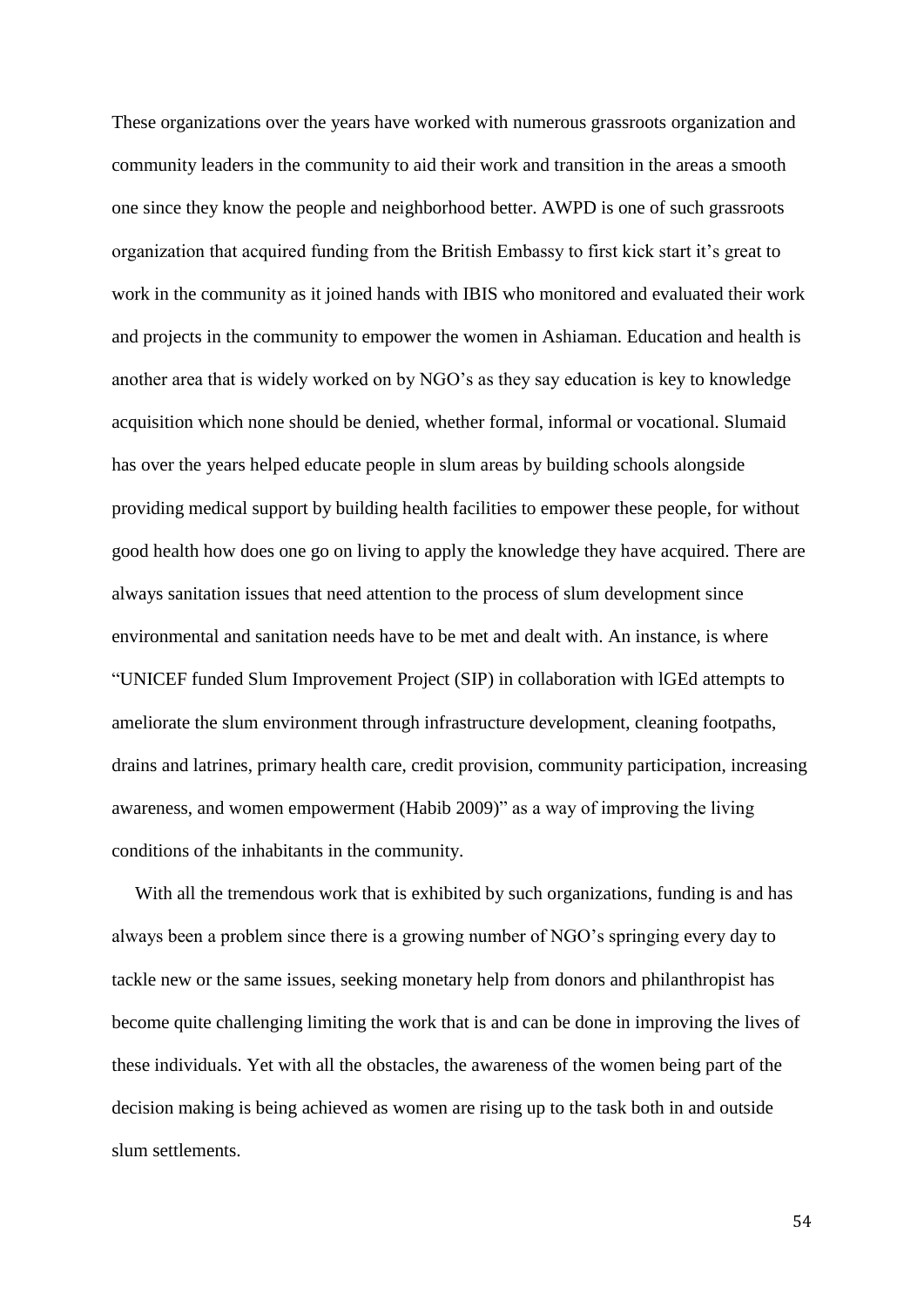### <span id="page-55-0"></span>**4.5.3 Importance of Networks**

Network building in the century we find ourselves puts a great necessity on this that it has essentially become impossible to escape since our daily lives revolve around it especially with career expansion. Women in these settlements have strong social networks partly due to their participation and involvement in some of these associations such as the market women's association, traders' associations, hairdressers' associations, porters' associations, AWPD, credit union groups, teacher associations, keep-fit groups, and youth groups. The results from the study proposed women relied to some extent on the support of their colleagues in their various associations for support economically and somewhat politically. These networks boosted the knowledge, skills, and returns on the businesses they were engaged in. Also, the privileges an individual enjoys as a member of an association includes presenting them with a voice locally and nationally specifically in dealing with policies and external threats that affect their businesses and every now and then socially. An instance was when the Ashiaman market women association attacked the Member of Parliament for failing to honor his promise of reconstructing the market to a safe environment for trade. Another instance is how the women's tomatoes association to fight for the importation and exportation of tomatoes as well as prices of their commodities as it periodically affects the sales and income of the trade.

 Candidates in Ashaiman that embarked on the leadership roles reported though it was not easy since the society opposed the idea of female leaders, nevertheless the women from the association extend their support as well as votes. Who you fraternize with goes a mile to keep you in the game, it impacts an individual's influence in the community as well as increasing votes. A member of the AWPD had this to say:

"My political career began back during my undergraduate days, then a polling station agent as well as several leadership roles. I built my networks during this period because in politics it really matters. It helped serve as a base for my foundation when I finally decided to aspire for a position in one of the political parties nationally, my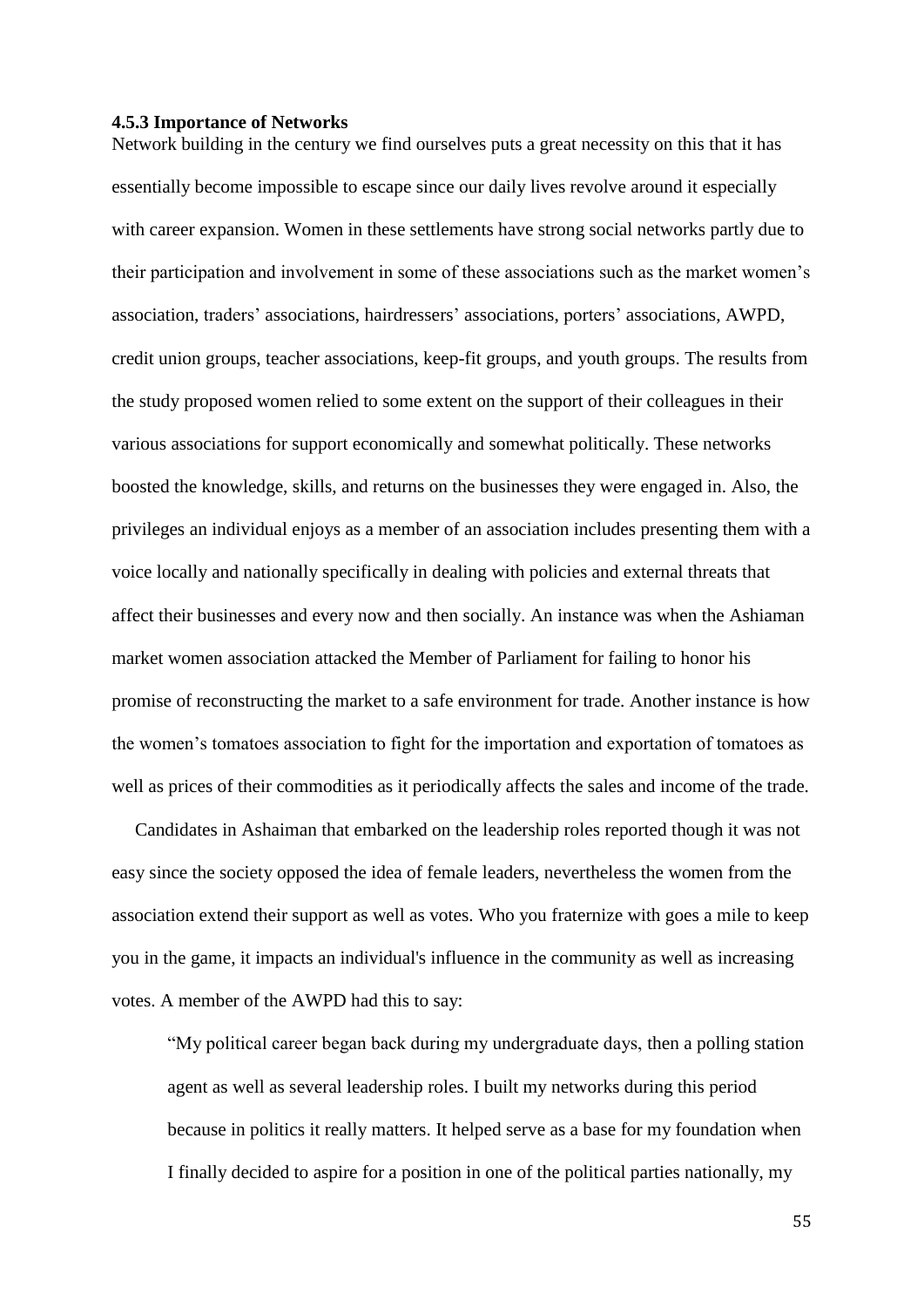older experiences was of aid during the difficult times, also through my networks, I was able to meet important people in our nation that became an asset to my campaign."

## Political Aspirant interview

# <span id="page-56-0"></span>**4.6 Achievements of Women Leaders**

Women in specific roles have proven themselves worthy of their position but are still somewhat criticized by their colleagues and the opposite sex. Most of these leaders are it in the Assembly, political party or ethnic leadership have achieved a quite a number of things. The Assemblywoman for Zone 1 and Zone 2 alongside others in Ashaiman asserted she had aided in the construction of a basketball court of the youth of the community since it lacks one, assisted with the provision of 57 light poles for electricity, construction of drainage systems in the community to decrease flooding and check the flow of water and fluids in the neighborhood, not to mention the reconstruction of pipelines to solve water scarcity problem the community was facing.

"whiles embarking on my campaign community members complained about the scarcity of water in the region due to the destruction of pipelines, I promised to resolve the problem when voted into power, per my promise I visited the Ghana Water Works for the area to find enquire what was going on. Apparently, they just needed my signature and letterhead to issue a reconstruction of the pipes, solving the water situation. I got to know many of my predecessors had filed complaints about the problem but had never taken the initiative of visiting the office to follow up on the complaints, so I am proud of myself for honoring my promise to the people."

# Political Participant Interview

Furthermore, it was recognized that women who were in these positions motivated others to partake in different roles in the community, for instance, an ex-president of the AWPD became the Queen-mother of the Ewe Association in Ashaiman. Similarly, others rose to unit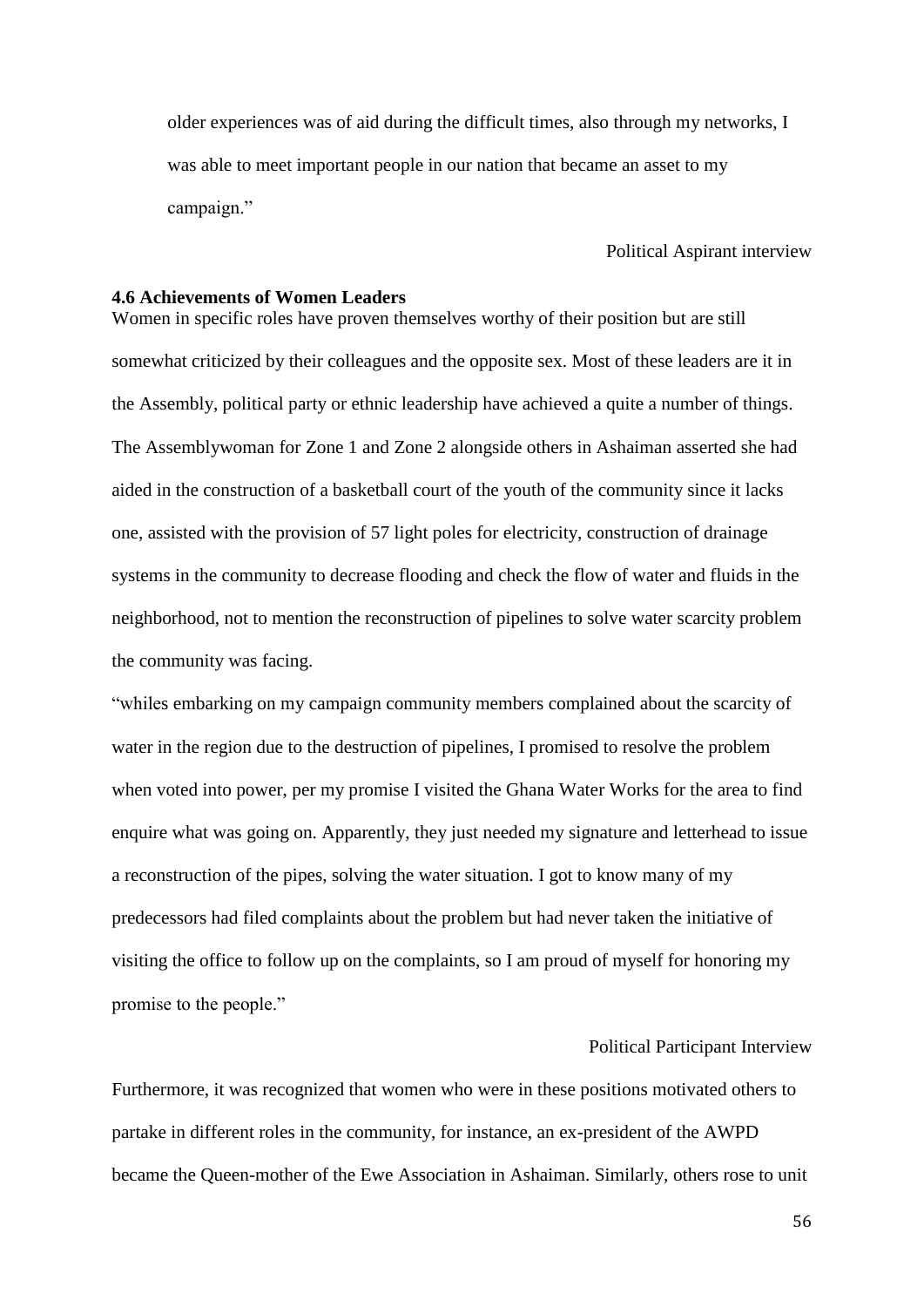committee members and Zonal committee chairperson. The community saw a rise in female aspiration for Assemblywoman positions, likewise, female students have also been influenced by the evolution to aspire for positions on their various campuses despite the stigma that comes with it. Though there are stereotypes and women still face problems in this area they are not afraid to step forward and demand equality.

 In Old Fadama, a dissimilar situation as there is little participation of women in leadership roles unless it had to do it grassroots mobilization and organization women are missing on the political arena as that is their preference, but in the tribal groups there is somewhat room for female heads to deal with female issues. However, on the economic fronts, women were their own bosses and leaders in various associations who had the skills and desire to improve fight for policies that influenced their businesses positively rather than negatively.

# <span id="page-57-0"></span>**4.7 Political and Economic Opportunities**

It was realized from the research conducted on the ground that they were multiple opportunities for women to embark into leadership roles as the various associations had positions that provided women the necessary experience and skills to venture into political roles. From the stories gathered most started the political journey back in school or in being a polling agent at one point in their life and developed gradually to their current positions. To believe, slums settlements are only full of criminals and poverty-stricken people with no prospects is an inaccurate and bias especially in the case of women as their participation in the decision-making process is evolving periodically. From the rise of market Queenmothers, association leaders to ethnic Queenmothers, women are actively changing the status quo with their active engagement in policies that affect their livelihoods not to mention the demand of accountability from political leaders.

 Securing a job in these communities internally and externally can be difficult most times as employers outside of the environs as persons from these environs are considered to be criminals who will collapse their businesses. Moreover, family ties and social networks in the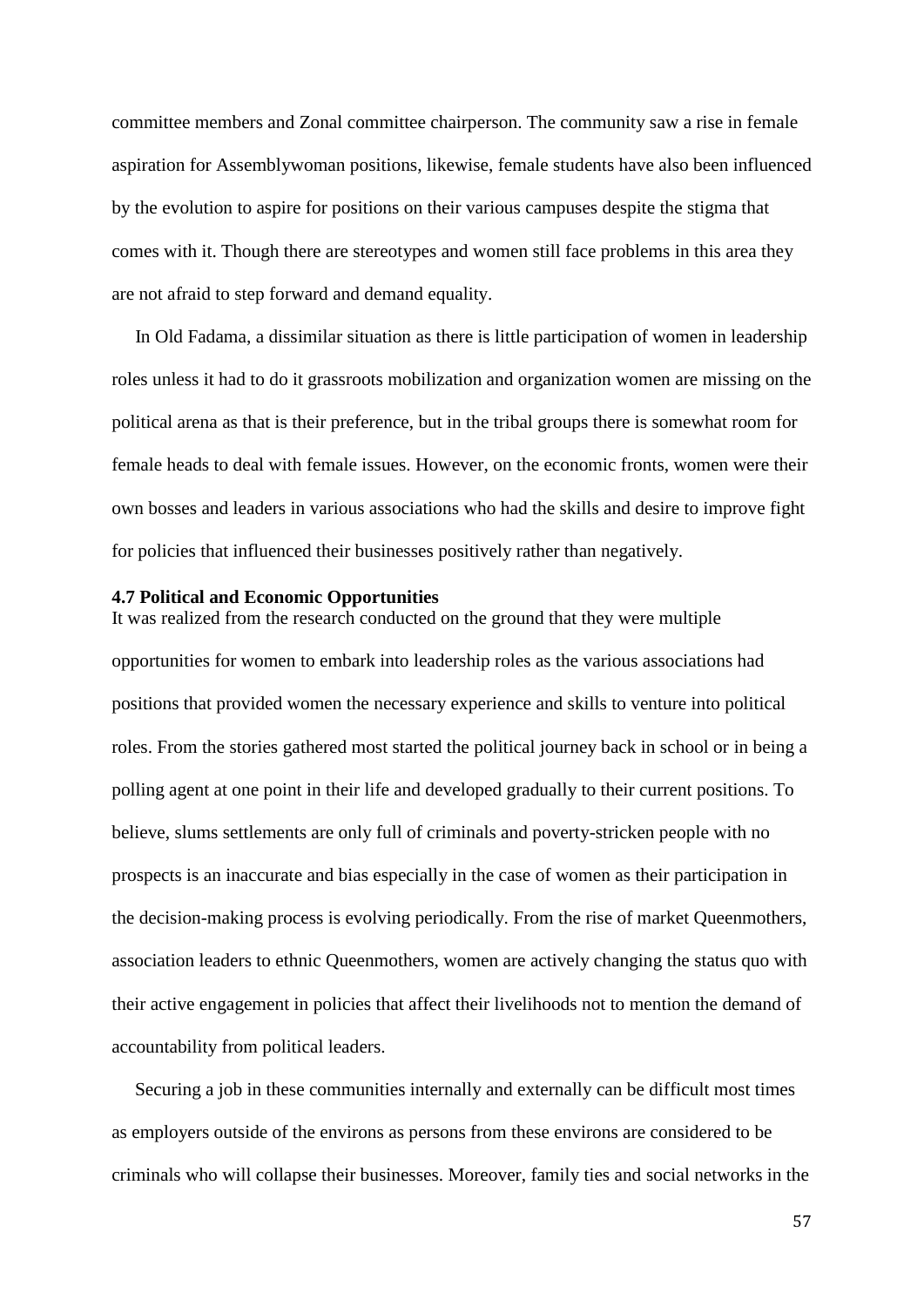neighborhood come of aid in securing a job as incoming migrants are normally put in the same line of work as friends or relations, in order cases, ethnic chiefs in the community can recommend and guide new migrants on economic ventures to venture into along with people to work with or learn a trade. Upon learning trade individuals secure loans from their friends, relations or local credit union -"*susu collector"* to start a business. Correspondingly some resettled in the community with some handiwork and therefore borrowed money or got a loan to restart their trade. This sometimes started very little but through hard work and good social networks, expansions were made possible. These opportunities proved women were not as marginalized as it is avowed to be.

# <span id="page-58-0"></span>**4.8 Maintenance of Law and Order**

Slum settlements are known for its notorious livelihood and often referred to as dangerous and a haven for criminals and vagabonds. Throughout several studies conducted on slums, urban people and the government have called for the eviction and removal of these settlements. In the Accra suburb, many citizens dread to venture into these two neighborhood for fear of their belonging being snatched right from their hands. In Ashaiman participants urged crime had decreased as compared to the early 1990s where killing was more of a game of fighting to the finish or death. Robberies have likewise, decreased due to the education and economic opportunities available to the communal people especially the youth. The breakout of the internet and maintenance of law and order by law enforcement agents increased cybercrime unintentionally, where youngsters are now committing crimes via the internet. From resources, assembled crime however in Old Fadama is on a different scale as the settlement somewhat lacks a proper hierarchy of authority, inhabitants do as they desire with little or no respect for the law enforcement agency as they can offer bribes to be released if reported or captured. According to a participant

"over here, we do not leave our belongings laying about otherwise they are taken by the second owner "thieves". Even when we wash we have to stay home and watch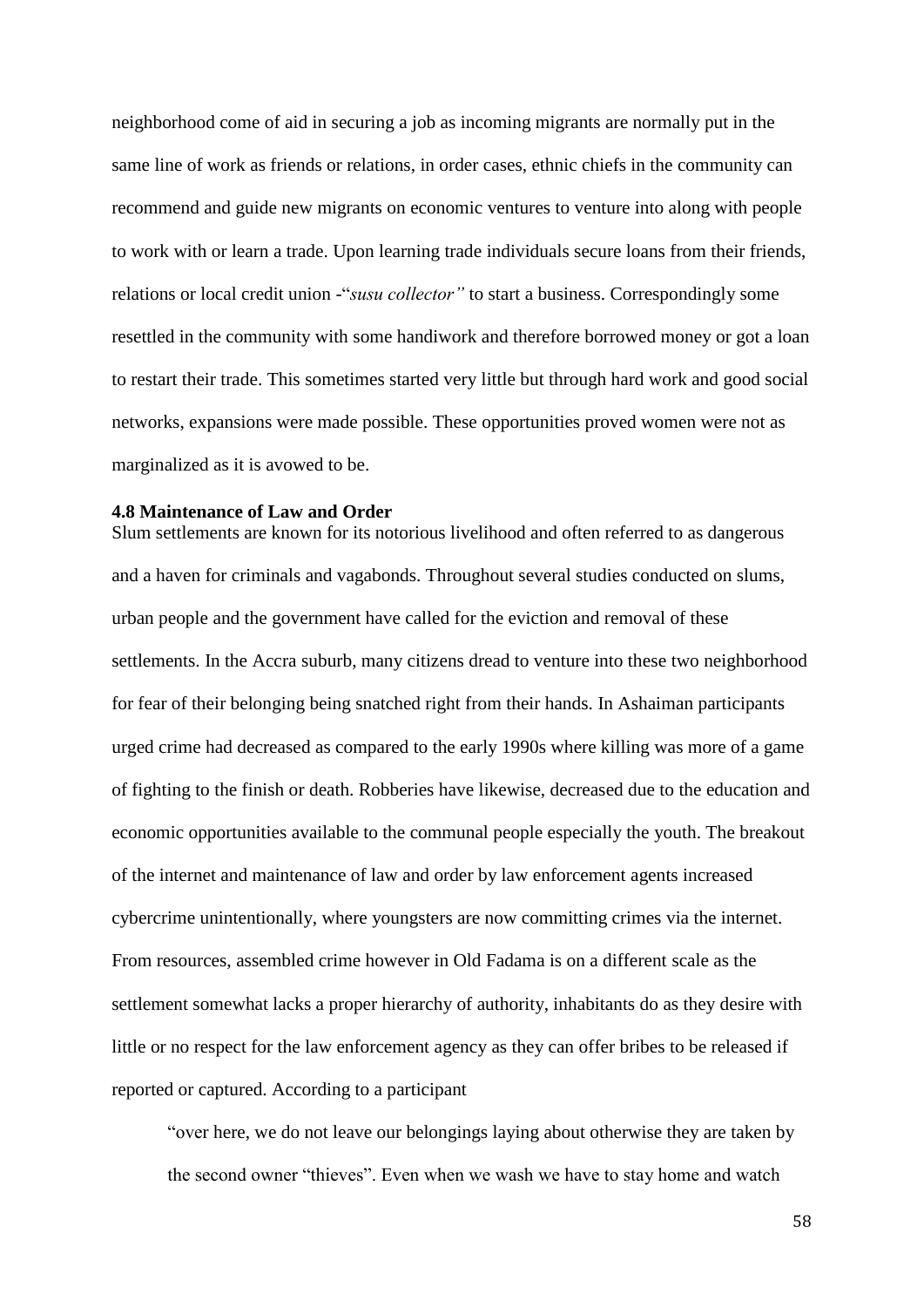them dry before attending to anything else or else we will have to go and buy them again from the thieves. Yes, we do report such incidents to the police but the offenders are allowed to go free after paying something to them, so now we protect what is ours instead time to report after they have been stolen."

Participant Interview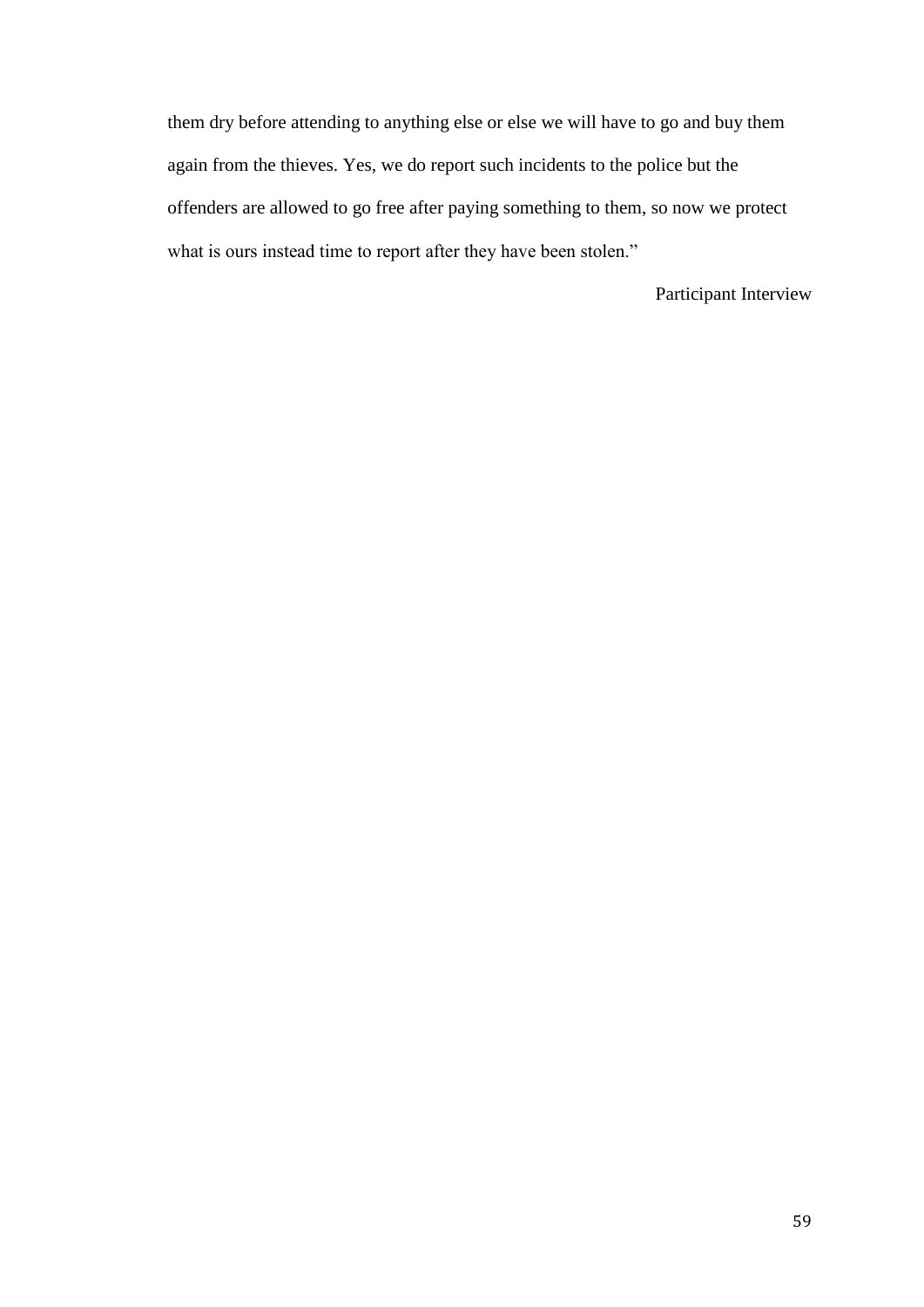# **Chapter 5**

# **Empirical and theoretical contribution**

# <span id="page-60-2"></span><span id="page-60-1"></span><span id="page-60-0"></span>**5.1 Introduction**

Historically it has been proven by literature and research that women equally dominated and competent as men in handling certain societal roles. Colonialism is the catalyst for the gender gap and stereotypes we see in our society today with political representation and women's rights being at the head of the pedestal. In slum areas, the view is somewhat the same as women are termed marginalized, vulnerable and poverty-stricken. To challenge these assertions, the study looks at the socio-economic livelihoods of women in slum settlements…… this chapter embodies the empirical and theoretical contribution of the study to the society and policy implications that increase or decrease the participation of these women in the decision-making process.

# <span id="page-60-3"></span>**5.2 Summary of Findings**

Generally, it was gathered that women in poor urban settlements have the opportunity of exercising their leadership skills and participate in the decision-making process but are reluctant to do due to our cultural setting and ideologies whiles others are embarking on political careers with the assistance of some males in the community. It was realized education, non-governmental aid and the advocacy for women in leadership roles played a major role in changing the status quo in one community as compared to the other despite the challenges and social stigma that come with it specifically in reference to politics. Furthermore, women are engaged in prosperous businesses that enable them to be selfsufficient, not forgetting the large networks that aid in the accomplishment of this.

# <span id="page-60-4"></span>**5.3 Theoretical Contribution**

This study debunked notations like that express the susceptibilities of women that been presented and labeled as marginalized, vulnerable and with no sense of security. From the data collected, I believe the perception of the media, academia, and individuals foreign to a slum neighborhood will begin to look at the subject matter in a whole different concept. In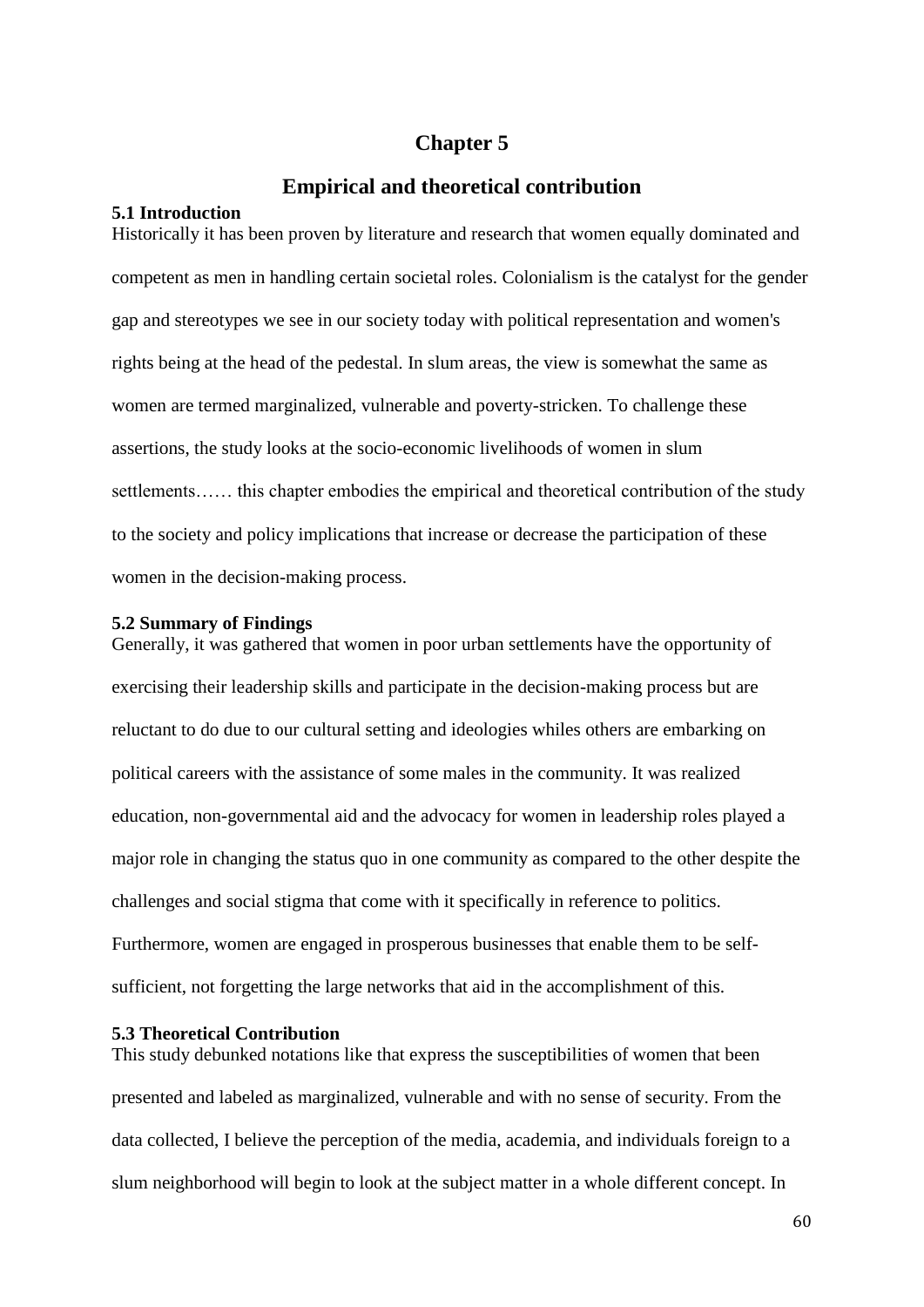recent times when feminism is on the rise and the empowerment of women is the new phenomenon and women entering into politics and business as well as other domineering fields, has provided the facts to why it is necessary women are inclusive in the decisionmaking process while describing the influence they have in their various communities not forgetting the challenges they also face, in addition to reshaping gendered and feminist studies as well as poor urban settlement studies.

### <span id="page-61-0"></span>**5.4 Policy implication**

In terms of policy making, governments and leaders will better understand the needs and lives of these women from this research to propose policies that will not exclude them in leadership roles but address their needs such as the access to resources, housing security, health access and also economic policies that help them in their entrepreneurial ventures.

Moreover, their various roles assigned to women in political parties need to be increased to aid women discover and nurture the political potential. The media and patriarchal mindset of the nation and male leaders need to be changed by revisiting history and celebrating heroines of old as well as teaching the younger generation of these past stories and account to change their perception on certain gender roles and norms, the woman's place is no more in the kitchen but at the frontlines of political and economic affairs.

In order to grow as a nation and achieve equality, there must be a fair representation of women in all institutions both at the local and national level without discrimination to gender, marital status, funding, ethnic groups they belong, financial and educational level.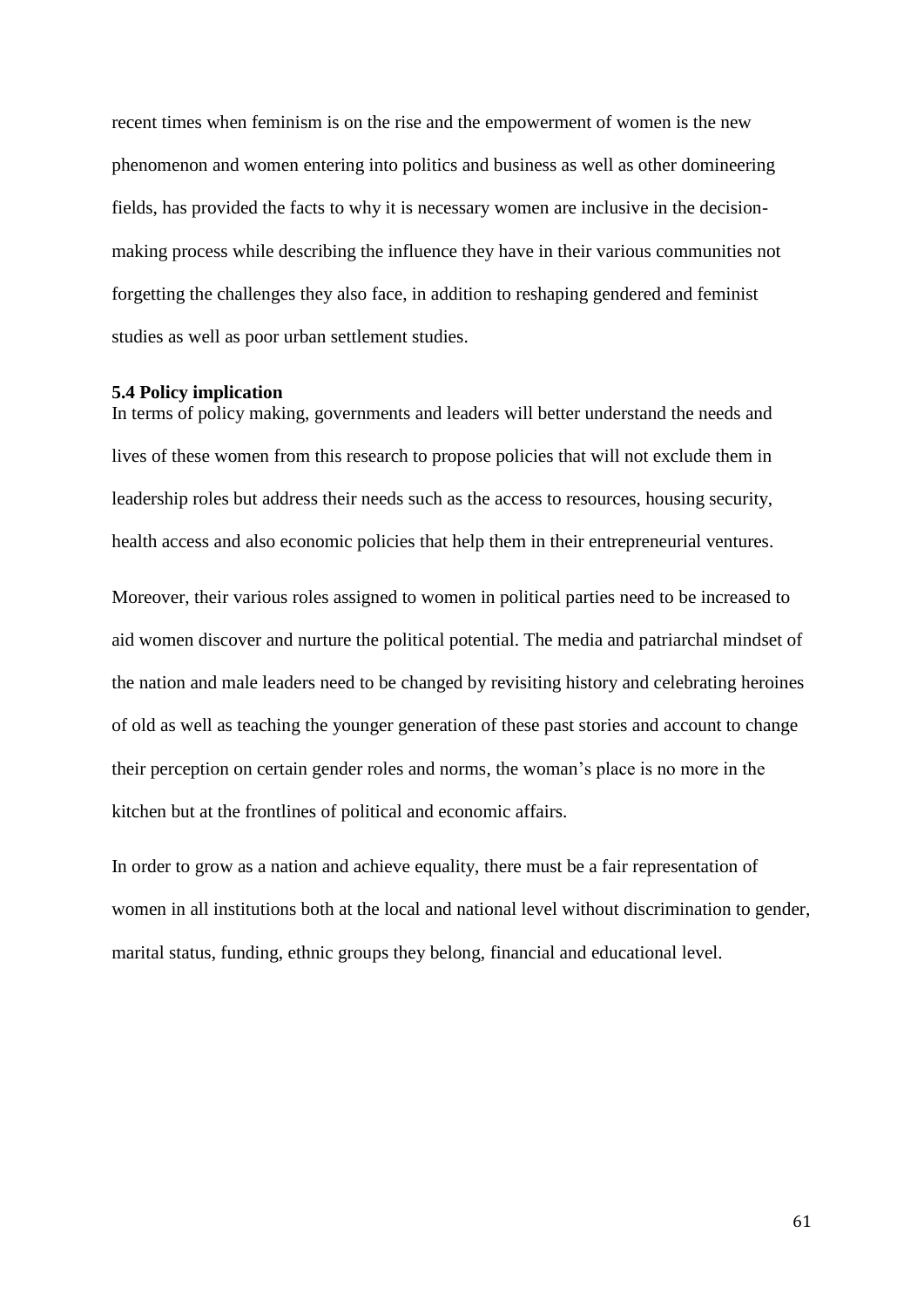# **Bibliography**

<span id="page-62-0"></span>Beall, J., 1995a, 'Participation in the city: where do women fit in?', Gender and Development, Vol 4.

Beall, J., 1995b, 'In sickness and in health: engendering health policy for development', Third World Planning Review, Vol 17 No 2

Jo Beall (March 1996) Urban Governance: Why Gender Matters.

UN-Habitat 2003; 2006; UNFPA 2007, Planning Sustainable Cities: Global Report on Human.

Christoph Scherrer Debdulal Saha (Eds.) The Food Crisis Implications for Labor 2013

APA (American Psychological Assoc.).

Badri, B., & Tripp, A. M. (2017). Women's Activism in Africa: Struggles for Rights and Representation. London: Zed Books.

Brown, A. and Lyons, M. (2010) 'Seen but not Heard: Urban Voice and Citizenship for Street Traders' in Lindell, I. (ed.) Africa's Informal Workers: Collective Agency, Alliances and Trans-National Organizing in Urban Africa. London: Zed Books.

Ghana Statistical Service (2013) 2010 Population and Housing Census: National Analytical Report. Accra: Ghana Statistical Service.

Lindell, I. (2010) 'Introduction: The Changing Politics of Informality-Collective Organizing, Alliances, and Scales of Engagement' in Lindell, I. (ed.) Africa's Informal Workers: Collective Agency, Alliances and Transitional Organizing in Urban Africa. London: Zed Books.

Tsikata, E. (1989) 'Women's Political Organisations 1951–1987' in Hansen, E. and Ninsin, K. A. (eds) The State, Development, and Politics in Ghana.London: CODESRIA Book Series.

(Ghanaweb, 2017). Akufo-Addo appoints 27% women so far.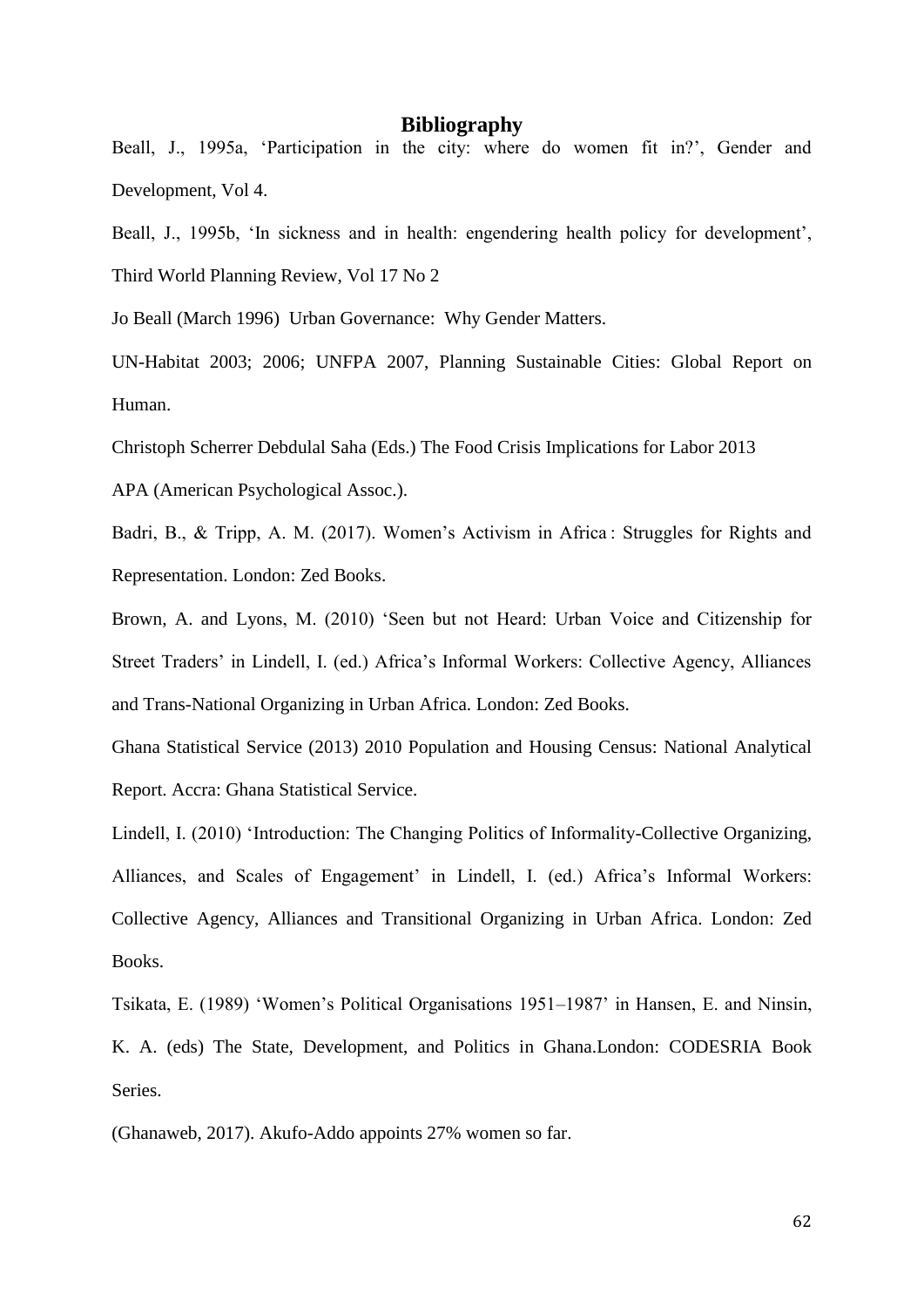Government of Ghana.gov.gh (2017): Women Representation in Parliament - Majority Leader Calls for Collaboration Between Political Parties. Ansah Gilbert.

Snell-Rood Claire (2015): To know the Field Shaping; No one Will Let Her Live.

Wanjiku M. Kabira, Oduol A. Jacqueline, Nzomo Maria (1993): Democratic Change In Africa; Women's Perspective.

Robertson C. Claire (1944): Sharing The Same Bowl; A Socio-Economic History of Women and Class in Accra, Ghana.

Susan Cassels, Samuel M. Jenness, Adriana A.E.Biney, Nii-Amoo Dodoo (2017): Geographic mobility and Potential Bridging for Sexually Transmitted Infections in Agbogbloshie, Ghana

Debraj Roya Michael, Harold Lee, Bharath Palavalli, Karin Pfeffer, M.A.Peter Sloot (2014): The emergence of slums: A contemporary view on simulation models.

Owusu George, Agyei-Mensah Samuel & Lund Ragnhild (2008): Slums of hope and slums of despair: Mobility and livelihoods in Nima, Accra.

Fiasorgbor Doris (2014): Water and Sanitation Challenges of Slum Dwellers in Ghana: The Case of Nima Women. Faculty of Development Studies, Presbyterian University College, Akuapem Campus, Ghana.

Research Department Bank of Ghana (2007): The Housing Market in Ghana.

Tetteh Nii Paul, Fiasorgbor Doris et al, (2015) Slums: Nima, (Unpublished Report, Presbyterian University College, Ghana: Faculty of Development Studies).

COHRE (2008) Women, Slums and Urbanisation: Examining the Causes and Consequences. Geneva: The Centre on Housing Rights and Eviction (COHRE). Available at: www.cohre.org (accessed 25 March 2010).

Grant, Richard, (2009), Globalizing City: The Urban and Economic Transformation of Accra, Ghana.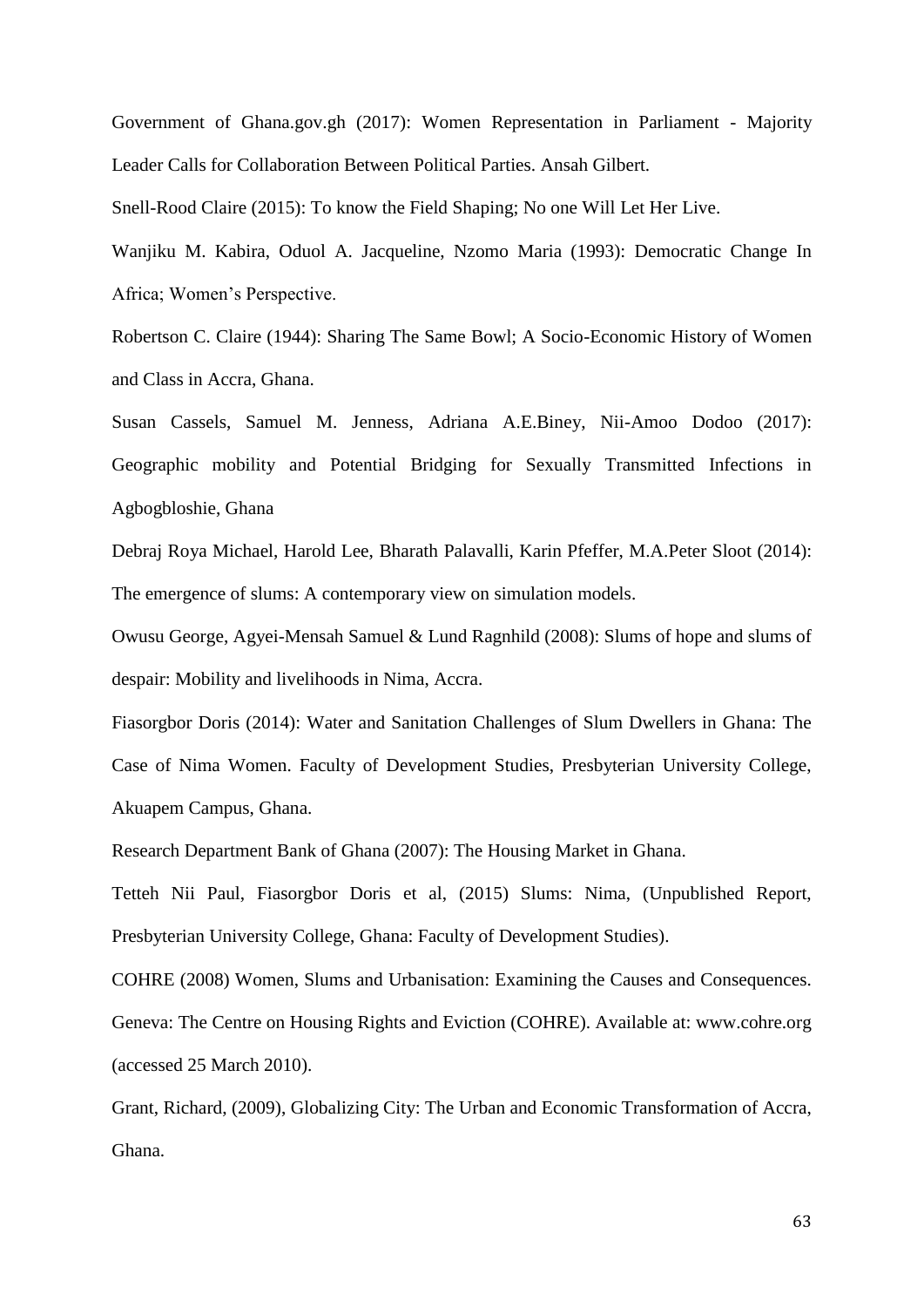Parnell, Sue, Pieterse, E. A, (2014), Title:Africa's Urban Revolution.

Edgar Cooke, Sarah Hague, Andy McKay, (2016), The Ghana Poverty and Inequality Report: Using the 6th Ghana Living Standards Survey, (Ashesi University College, Ghana, Chief of Policy, UNICEF Ghana, Professor of Development Economics, University of Sussex, UK). Ghana Statistical Service, 2017.

The Effects of Rural-Urban Migration in Ghana: Empirical Evidence from the Okaishie Community - Greater Accra Region.

Marta M. Jankowska, Ryan Engstrom & John R. Weeks (2013): Do the Most Vulnerable People Live in the Worst Slums? A Spatial Analysis of Accra, Ghana.

Issaka Kanton Osumanu, Abubakari Ahmed, Raqib Abu Salim, Abdul-Rahim Abdulai, Alfred Dongzagla (2015) Slums in Semi-Arid Regions: An Analysis of the Vulnerability and Coping Strategies of Selected Neighbourhoods in the Wa Municipality, Ghana.

Government of Ghana, (2017),

[http://www.ghana.gov.gh/index.php/about-ghana/regions/greater-accra.](http://www.ghana.gov.gh/index.php/about-ghana/regions/greater-accra)

Adimabuno, Awo Martha. 2010. 'Marketing and Market Queens: A Case of Tomato Farmers in the Upper East Region of Ghana'. Dissertation, Friedrich-WilhelmsUniversität zu Bonn, Fakultät der Rheinischen. Amikuzuno, Joseph. 2011.

Border Effects on Spatial Price Transmission between Fresh Tomato Markets in Ghana and Burkina-Faso: Any Case for Promoting Trans-border Trade in West Africa?'. Paper provided by Agricultural Economics Society in its Series 85th Annual Conference, Warwick University, Coventry, UK, 18-20 April. Amikuzuno, Joseph and Rico Ihle. 2010.

'Seasonal Asymmetric Price Transmission in Ghanaian Tomato Markets: Adapting Johansen's Estimation Method'. Poster presented at the Joint 3rd African Association of Agricultural Economists (AAAE) and 48th Agricultural Economists Association of South Africa (AEASA) Conference, Cape Town, South Africa, 19-23 September.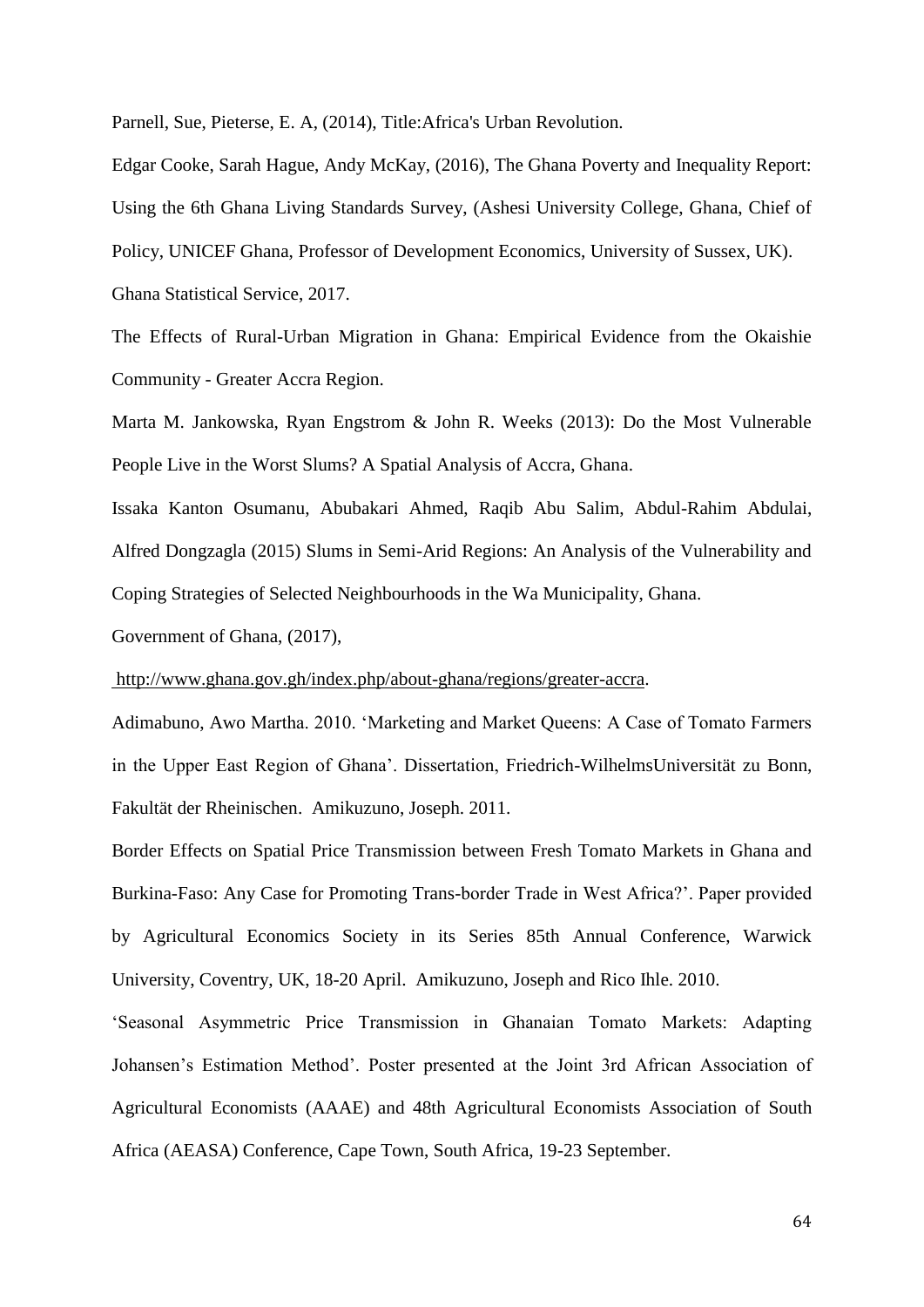Rachel Masika, Arjan de Haan, Sally Baden, (1997). Urbanization and Urban Poverty: A Gender Analysis. Report prepared for the Gender Equality Unit, Swedish International Development Cooperation Agency (Sida).

[Peloso](https://www.researchgate.net/profile/Megan_Peloso?_sg%5B_sg%5D=0UObIYUI_ykV7_cQii5QcCRteK5UShq44oFMIxXcRyz2WuRdn-RfdocE0o8FCb7HoN9lvJdKmEGdnA) Megan, Morinville [Cynthia \(](https://www.researchgate.net/scientific-contributions/2033084646_Cynthia_Morinville?_sg%5B_sg%5D=0UObIYUI_ykV7_cQii5QcCRteK5UShq44oFMIxXcRyz2WuRdn-RfdocE0o8FCb7HoN9lvJdKmEGdnA)2014). ['Chasing for Water': Everyday Practices of Water](https://www.researchgate.net/publication/286380564_)  [Access in Peri-Urban Ashaiman, Ghana.](https://www.researchgate.net/publication/286380564_)

New Patriotic Party Manifesto. (2012). Transforming Lives, Transforming Ghana. Accra: NPP.

Hamah Victoia (2015) Women's Participation In Ghanaian Politics: An Assessment Of The Opportunities And Limitations.

Pasinoman, F. (2015, June 17). Why I won't vote for that 20 something-year-old single lady to be my MP. Retrieved June 20, 2015, from citifmonline.com:

[http://citifmonline.com/2015/06/17/why-i-wont-vote-for-that-20-something-year-oldsingle](http://citifmonline.com/2015/06/17/why-i-wont-vote-for-that-20-something-year-oldsingle-lady-to-be-my-mp/#sthash.69axiNzi.dpuf)[lady-to-be-my-mp/#sthash.69axiNzi.dpuf](http://citifmonline.com/2015/06/17/why-i-wont-vote-for-that-20-something-year-oldsingle-lady-to-be-my-mp/#sthash.69axiNzi.dpuf)

Loseke R. Donileen (2012). Methodological Thinking: Basic Principles of Social Research Design. Second Edition.

<https://www.investopedia.com/ask/answers/13/what-is-non-government-organization.asp>

Glass Andrew (1920); Politico: U.S. Women Attain Voting Rights.

Tetteh, Isaac K, Arku, Frank S.; Angmor, Emmanuel N. (2014); Girl-Child Education Outcomes: A Case Study from Ghana.

[https://www.weforum.org/agenda/2017/11/why-iceland-ranks-first-gender](https://www.weforum.org/agenda/2017/11/why-iceland-ranks-first-gender-equality/)[equality/\)](https://www.weforum.org/agenda/2017/11/why-iceland-ranks-first-gender-equality/)[http://reports.weforum.org/global-gender-gap-report-2016/ranking](http://reports.weforum.org/global-gender-gap-report-2016/rankings)